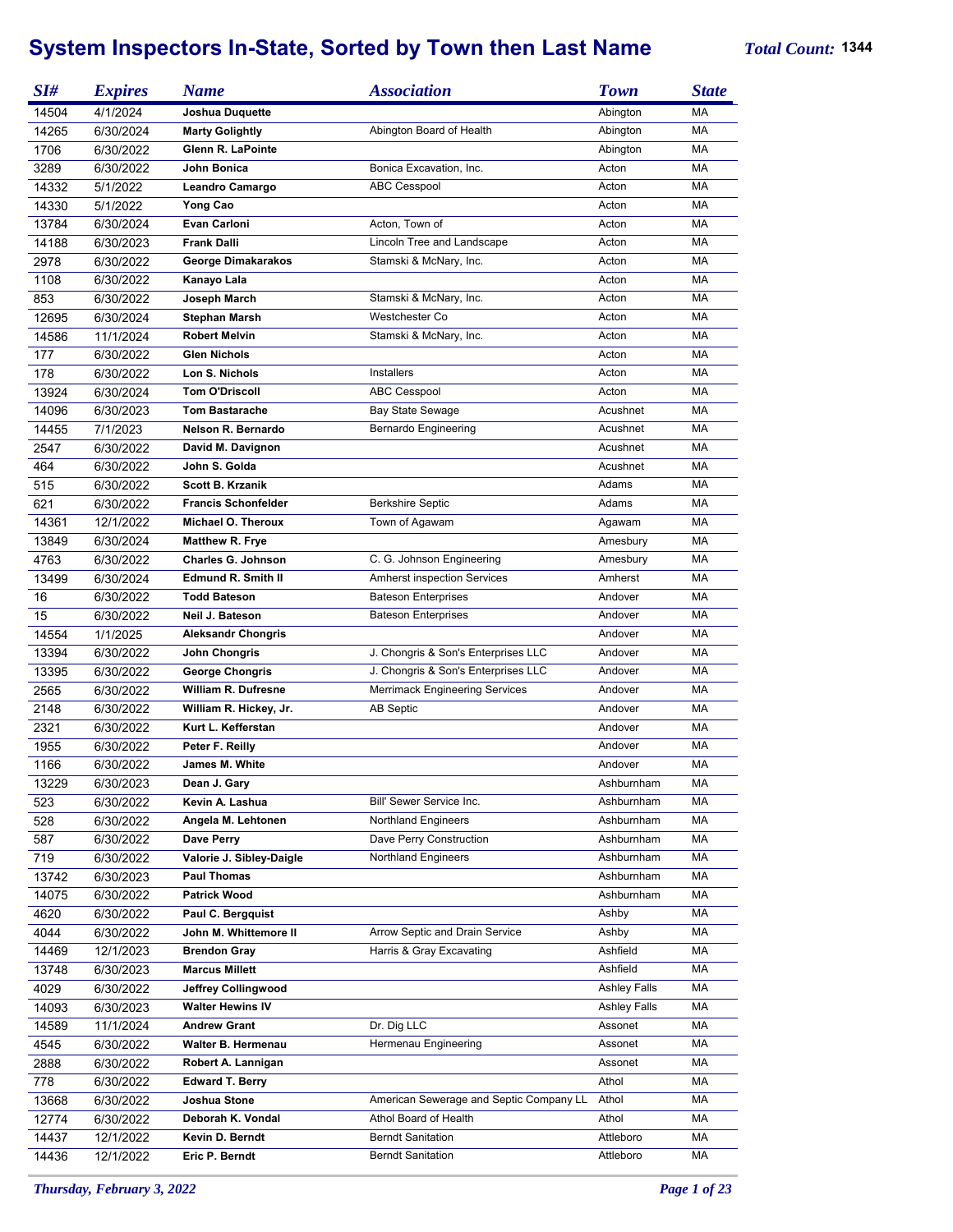| SI#   | <b>Expires</b> | <b>Name</b>               | <b>Association</b>                    | <b>Town</b>      | <b>State</b> |
|-------|----------------|---------------------------|---------------------------------------|------------------|--------------|
| 13434 | 6/30/2022      | John A. Caponigro         |                                       | Attleboro        | МA           |
| 3141  | 6/30/2022      | Antonino Caponigro        | Tony Caponigro's Inspection Service   | Attleboro        | МA           |
| 14212 | 6/30/2024      | John R. Figueiredo        | Septic Preservation Service           | Attleboro        | МA           |
| 14195 | 6/30/2024      | <b>Bruce G. Hagerman</b>  |                                       | Attleboro        | МA           |
| 3795  | 6/30/2022      | John P. McVeigh           | BOH                                   | Attleboro        | МA           |
| 561   | 6/30/2022      | James P. Mooney           |                                       | Attleboro        | МA           |
| 185   | 6/30/2022      | Alan D. Perry             | Attleboro Board of Health             | Attleboro        | MA           |
| 13703 | 6/30/2022      | Deborah J. Revelle        |                                       | Attleboro        | МA           |
| 4591  | 6/30/2024      | <b>Robert F. Silva</b>    | <b>Septic Preservation Services</b>   | Attleboro        | MA           |
| 14446 | 12/1/2022      | Douglas Treichler         | Down to Earth Construction            | Attleboro        | МA           |
| 2889  | 6/30/2022      | Donald P. Berndt          | D Berndt Sanitation and Excav.        | Attleborough     | MA           |
|       |                |                           | Auburn Board of Health                |                  | МA           |
| 4529  | 6/30/2023      | Darlene M. Coyle          |                                       | Auburn           |              |
| 13650 | 6/30/2022      | <b>Matthew Frappier</b>   |                                       | Auburn           | МA           |
| 13796 | 5/1/2024       | Raymond E. Gauthier       | Westborough Board Of Health           | Auburn           | МA           |
| 13776 | 6/30/2022      | Kathleen Waldron          |                                       | Avon             | МA           |
| 14483 | 1/1/2024       | <b>Francis Dagle</b>      |                                       | Ayer             | МA           |
| 13628 | 6/30/2024      | <b>Fred Ehwa</b>          | R.M. Ratta Corp.                      | Ayer             | МA           |
| 14381 | 7/1/2022       | Timothy E. MacGregor Jr.  | RM Ratta Corporation                  | Ayer             | МA           |
| 14380 | 7/1/2022       | <b>Aaron MacInnis</b>     | RM Ratta Corporation                  | Ayer             | МA           |
| 879   | 6/30/2022      | Robert M. Ratta           |                                       | Ayer             | МA           |
| 4992  | 6/30/2024      | <b>Matthew Robinson</b>   | R. M. Ratta Corp.                     | Ayer             | МA           |
| 14191 | 6/30/2024      | Weiyuan Sun               | Acton Board of Health                 | Ayer             | МA           |
| 1247  | 6/30/2022      | Brian R. Grady            | G.A.F. Engineering, Inc.              | Barnstable       | МA           |
| 287   | 6/30/2022      | David B. Mason            |                                       | Barnstable       | МA           |
| 13840 | 6/30/2024      | <b>Lucas Rotti</b>        |                                       | Barre            | МA           |
| 10590 | 6/30/2022      | <b>Richard C. Stevens</b> |                                       | Barre            | МA           |
| 14133 | 5/1/2022       | <b>Katharine Dagle</b>    | Bedford Board of Health               | Bedford          | МA           |
| 4774  | 6/30/2022      | Roger W. Bacon            |                                       | Belchertown      | МA           |
| 13929 | 6/30/2024      | <b>Brianna Eichstaedt</b> |                                       | Belchertown      | МA           |
| 3579  | 6/30/2022      | Neil Jackson              |                                       | Belchertown      | МA           |
| 13660 | 6/30/2022      | David Kibbe               | Complete Septic Service LLC           | Belchertown      | МA           |
| 4740  | 6/30/2022      | <b>Judy Metcalf</b>       |                                       | Belchertown      | МA           |
| 738   | 6/30/2022      | Alan E. Weiss             | <b>Cold Spring Environmental</b>      | Belchertown      | МA           |
| 4728  | 6/30/2022      | <b>Cheri R. Cousens</b>   |                                       | Bellingham       | МA           |
| 3470  | 6/30/2022      | Vincent A. Forte, Jr.     | Bellingham BOH                        | Bellingham       | МA           |
| 14086 | 6/30/2023      | <b>Matthew Kampersal</b>  |                                       | Bellingham       | МA           |
| 13473 | 6/30/2023      | Joseph L. Morriseau       |                                       | Bellingham       | MA           |
| 14492 | 4/1/2024       | Michael P. Smith          |                                       | Bellingham       | МA           |
|       | 6/30/2022      | Fred F. Swain             |                                       | Bellingham       | МA           |
| 651   |                | John P. Vadenais          | Phil's Landscaping & Excavating, Inc. | Bellingham       | МA           |
| 14213 | 6/30/2024      |                           |                                       |                  |              |
| 14433 | 12/1/2022      | Bruce Wilson, Jr.         | Bellingham Board of Health            | Bellingham       | МA           |
| 13903 | 6/30/2023      | Diana Ekman               | Town of Belmont                       | Belmont          | МA           |
| 14142 | 6/30/2023      | Regina Hanson             |                                       | Belmont          | МA           |
| 1601  | 6/30/2022      | Gerald F. Bernard         | Mass. Highway Dept.                   | Berkley          | МA           |
| 5044  | 6/30/2022      | William E. Gottwald, Jr.  |                                       | Berkley          | МA           |
| 189   | 6/30/2022      | Todd M. Pilling           |                                       | Berkley          | МA           |
| 47    | 6/30/2022      | Andrew J. Curtis          |                                       | Berlin           | МA           |
| 4551  | 6/30/2023      | Jeffrey A. Curtis         | Culley's Septic Inc.                  | Berlin           | МA           |
| 3271  | 6/30/2022      | Paul R. Wheeler           | Wheeler and Sons                      | Berlin           | МA           |
| 14377 | 7/1/2024       | <b>Melanie T. Dineen</b>  |                                       | Beverly          | МA           |
| 859   | 6/30/2022      | William A. Megrath, III   | <b>WAM- General Contractors</b>       | Beverly          | МA           |
| 4372  | 6/30/2022      | Valerie J. Nelson         |                                       | Beverly          | МA           |
| 12891 | 5/1/2022       | Heidi Porter              |                                       | Beverly          | МA           |
| 3857  | 6/30/2022      | Joseph Reale              | Beverly Board of Health               | Beverly          | МA           |
| 14535 | 7/1/2024       | <b>Kristel Bennett</b>    | Billerica, Town of                    | Billerica        | МA           |
| 14382 | 11/1/2024      | <b>Shelagh Collins</b>    | Billerica, Town of                    | Billerica        | МA           |
| 2048  | 6/30/2022      | <b>Vincent MacDonald</b>  | Sewer-Man Inc.                        | Billerica        | МA           |
| 297   | 6/30/2022      | John W. Morris            |                                       | Billerica        | МA           |
| 1102  | 6/30/2022      | John L. Noonan            |                                       | <b>Billerica</b> | МA           |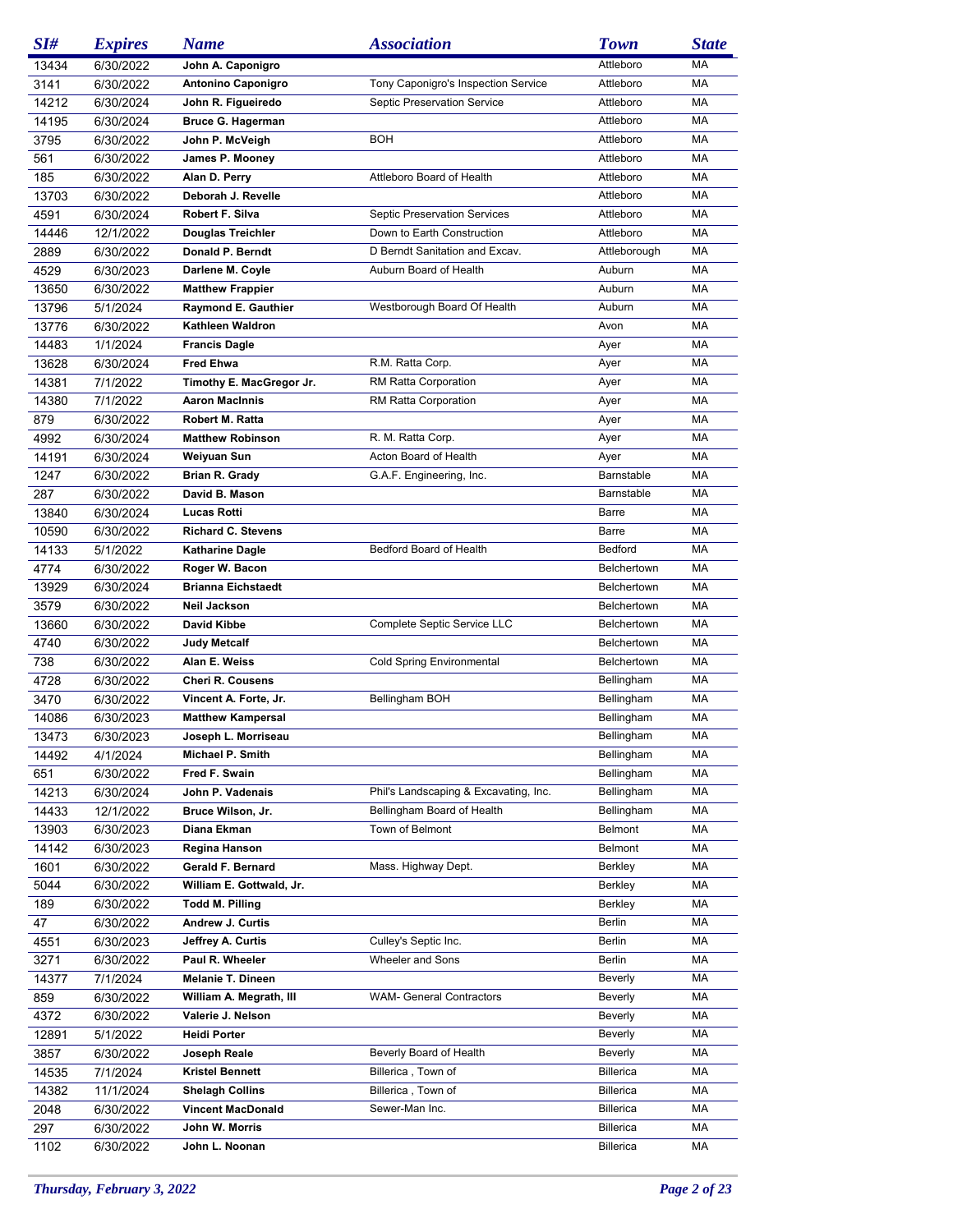| SI#   | <b>Expires</b> | <b>Name</b>                | <b>Association</b>                      | <b>Town</b>           | <b>State</b> |
|-------|----------------|----------------------------|-----------------------------------------|-----------------------|--------------|
| 4403  | 6/30/2022      | <b>Phavy Pheng</b>         | Board of Health                         | <b>Billerica</b>      | МA           |
| 743   | 6/30/2022      | Michael A. Catalano, Jr.   |                                         | <b>Blackstone</b>     | MA           |
| 804   | 6/30/2022      | James L. Darling           | JL Darling Sewerage                     | <b>Blackstone</b>     | МA           |
| 4129  | 6/30/2022      | <b>Christopher Lanoue</b>  | <b>ADC Septic</b>                       | <b>Blackstone</b>     | МA           |
| 12907 | 6/30/2022      | <b>James Morin</b>         |                                         | <b>Bolton</b>         | МA           |
| 4843  | 6/30/2022      | <b>Conor Nagle</b>         | <b>VHB</b>                              | <b>Bolton</b>         | МA           |
| 13061 | 6/30/2024      | <b>Christopher Rogers</b>  |                                         | <b>Bolton</b>         | МA           |
| 14274 | 4/1/2024       | Kyle Elmy                  | Weston & Sampson                        | Boston                | МA           |
| 4865  | 6/30/2022      | Paul Kenny                 |                                         | <b>Boston</b>         | МA           |
| 14198 | 6/30/2024      | <b>Patrick Rutledge</b>    |                                         | Boston                | МA           |
| 14432 | 12/1/2022      | Harshrajsinh Thakor        | MA DEP                                  | Boston                | МA           |
| 14328 | 5/1/2022       | Dongke Yu                  | MA DEP                                  | Boston                | МA           |
| 4994  | 6/30/2024      | Joseph Smith               |                                         | Bourne                | МA           |
| 66    |                | John Flannery              | Flannery Septic & General Contractor    | Boxboro               | МA           |
|       | 6/30/2022      | Marie C. Cannon            |                                         |                       | МA           |
| 1647  | 6/30/2022      |                            |                                         | Boxborough<br>Boxford | МA           |
| 3547  | 6/30/2024      | Frank M. Brickelmaier, Jr. |                                         |                       |              |
| 13985 | 6/30/2022      | <b>Matt Brunet</b>         |                                         | Boxford               | МA           |
| 3981  | 6/30/2022      | Dennis M. Costello         | Board of Health                         | Boylston              | МA           |
| 590   | 6/30/2022      | Paul C. Pisinski           |                                         | Boylston              | МA           |
| 3274  | 6/30/2022      | Jeffrey M. Walsh           | <b>Graves Engineering</b>               | Boylston              | МA           |
| 13386 | 6/30/2022      | John L. Divincenzo         |                                         | <b>Bradford</b>       | МA           |
| 1071  | 6/30/2022      | Michael P. Soraghan        |                                         | <b>Bradford</b>       | МA           |
| 13389 | 6/30/2024      | Momin K. Uddin             | <b>Stewart Septic</b>                   | <b>Bradford</b>       | МA           |
| 12585 | 6/30/2023      | Daniel R. Armstrong        |                                         | <b>Braintree</b>      | МA           |
| 4796  | 6/30/2022      | <b>David Crispin</b>       |                                         | <b>Braintree</b>      | МA           |
| 1299  | 6/30/2022      | David C. Bennett           | Bennett Environmental Assoc Inc         | <b>Brewster</b>       | МA           |
| 13980 | 6/30/2022      | <b>Genghis Burdulis</b>    | JM O'Reilly & Assoc.                    | <b>Brewster</b>       | МA           |
| 4659  | 6/30/2022      | Paula Champagne            |                                         | <b>Brewster</b>       | МA           |
| 4432  | 6/30/2022      | Linda J. Cronin            | <b>CSN Engineering</b>                  | <b>Brewster</b>       | МA           |
| 3478  | 6/30/2022      | <b>Matthew T. Farrell</b>  | J.M. O'Reilly & Associates              | <b>Brewster</b>       | МA           |
| 14524 | 7/1/2024       | Samantha R. Farrenkopf     | Natural Systems Utilities Water         | <b>Brewster</b>       | МA           |
| 4596  | 6/30/2023      | <b>Keith Fernandes</b>     |                                         | <b>Brewster</b>       | МA           |
| 14468 | 12/1/2023      | <b>Brian Fortin</b>        | <b>Bennett Environmental Associates</b> | <b>Brewster</b>       | МA           |
| 9584  | 6/30/2023      | <b>Richard Judd</b>        |                                         | <b>Brewster</b>       | МA           |
| 1196  | 6/30/2022      | John M. O'Reilly           | J.M. O'Reilly & Associates              | <b>Brewster</b>       | MA           |
| 13728 | 6/30/2022      | <b>Caleb Paus</b>          |                                         | <b>Brewster</b>       | МA           |
| 13977 | 6/30/2022      | <b>Robert Reedy</b>        | JM O'Reilly & Assoc.                    | <b>Brewster</b>       | MA           |
| 14289 | 6/30/2024      | Jean-Paul Rutledge         |                                         | <b>Brewster</b>       | МA           |
| 14476 | 12/1/2023      | Robert S. Tulloch          | Northeast Construction                  | <b>Brewster</b>       | МA           |
| 13831 | 6/30/2024      | Robert Brenton Jr.         | Waste Water Services Inc.               | <b>Bridgewater</b>    | МA           |
| 14176 | 6/30/2023      | John A. DeChaves           |                                         | Bridgewater           | МA           |
| 3178  | 6/30/2022      | Azu O. Etoniru             | E.T. Engineering Enterp.                | Bridgewater           | МA           |
| 13835 | 6/30/2024      | <b>Steven MacFaun</b>      |                                         | Bridgewater           | МA           |
| 13548 | 6/30/2024      | Brian D. Quinn             | RJ Gabriel Construction                 | Bridgewater           | МA           |
| 1807  | 6/30/2022      | Lawrence P. Silva          | Silva Engineering Assoc.                | Bridgewater           | МA           |
| 3950  | 6/30/2022      | <b>Eric Wendland</b>       |                                         | <b>Bridgewater</b>    | МA           |
|       |                | <b>Shane Michniewicz</b>   |                                         | Brighton              | МA           |
| 13976 | 6/30/2022      |                            |                                         |                       |              |
| 4405  | 6/30/2022      | Jill Cafarelli             |                                         | <b>Brimfield</b>      | МA           |
| 1425  | 6/30/2022      | Robert M. Cafarelli        | Civil Engineering Assoc.                | <b>Brimfield</b>      | МA           |
| 13374 | 11/1/2024      | <b>Robert Butler</b>       | Brockton, City of                       | <b>Brockton</b>       | МA           |
| 14217 | 6/30/2024      | Mario Grasselli            |                                         | Brockton              | МA           |
| 13656 | 6/30/2022      | Arthur P. Boyle, Jr.       |                                         | <b>Bryantville</b>    | МA           |
| 4653  | 6/30/2022      | <b>Georgine Grissop</b>    |                                         | Burlington            | МA           |
| 4707  | 6/30/2022      | Robert C. LeBlanc          |                                         | <b>Burlington</b>     | МA           |
| 4480  | 6/30/2022      | Zachary Basinski           | <b>Bracken Engineering</b>              | <b>Buzzards Bay</b>   | МA           |
| 4000  | 6/30/2022      | William J. Gilpin Jr.      |                                         | <b>Buzzards Bay</b>   | МA           |
| 13538 | 6/30/2023      | Ryan M. Maxwell            | <b>Bracken Engineering</b>              | <b>Buzzards Bay</b>   | МA           |
| 14522 | 7/1/2024       | Kaitlyn Shea               | Bourne Board of Health                  | <b>Buzzards Bay</b>   | МA           |
| 13649 | 6/30/2022      | Scott D. Laffey Jr.        |                                         | Byfield               | МA           |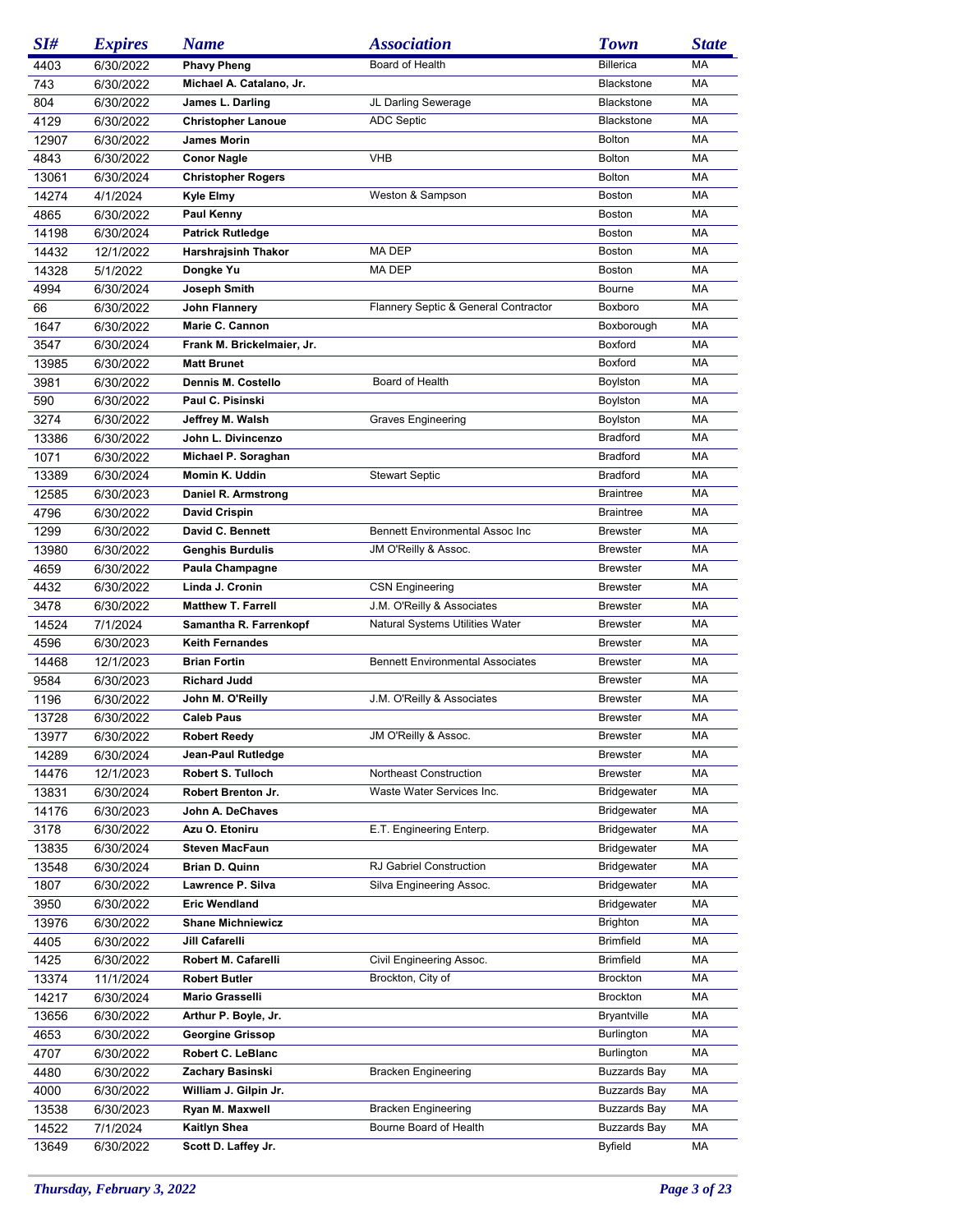| SI#   | <b>Expires</b>         | <b>Name</b>                                        | <b>Association</b>                   | <b>Town</b>    | <b>State</b> |
|-------|------------------------|----------------------------------------------------|--------------------------------------|----------------|--------------|
| 2263  | 6/30/2022              | <b>Sean Pearson</b>                                | Pearson Landscaping, Inc.            | <b>Byfield</b> | МA           |
| 13032 | 6/30/2023              | <b>Edward W. Pickering</b>                         |                                      | Cambridge      | MA           |
| 14187 | 6/30/2023              | <b>Valerie Kilduff</b>                             |                                      | Canton         | MA           |
| 13107 | 6/30/2024              | <b>William Matt</b>                                | <b>BCS Construction Services</b>     | Canton         | МA           |
| 14447 | 12/1/2022              | <b>William McNeice</b>                             | Podgurski Corporation                | Canton         | MA           |
| 3282  | 6/30/2022              | Linda M. Fantasia                                  | <b>Town Hall</b>                     | Carlisle       | МA           |
| 4664  | 6/30/2022              | <b>Edward F. Wirtanen</b>                          |                                      | Carlisle       | МA           |
| 4221  | 6/30/2022              | Jay Bolduc                                         | Bolduc Sanitation/R. Bolduc & Sons   | Carver         | MA           |
| 4088  | 6/30/2022              | <b>Barton C. Bruffee</b>                           |                                      | Carver         | MA           |
| 13072 | 6/30/2024              | Steven P. Drew                                     |                                      | Carver         | МA           |
| 2340  | 6/30/2022              | Anthony A. Esposito                                |                                      | Carver         | MA           |
|       |                        |                                                    |                                      | Carver         | MA           |
| 12777 | 6/30/2022              | Neil F. King                                       | N.F. King & Sons                     |                |              |
| 3860  | 6/30/2022              | Lawrence F. Page, Jr.                              |                                      | Carver         | МA           |
| 1168  | 6/30/2022              | <b>Gary Russell</b>                                | Gary Russell Engineering Inc.        | Carver         | МA           |
| 14327 | 5/1/2022               | <b>Todd Sexton</b>                                 |                                      | Carver         | MA           |
| 3959  | 6/30/2022              | <b>Derek S. Simmons</b>                            | Earle F. Simmons Co., Inc.           | Carver         | МA           |
| 14079 | 6/30/2022              | <b>Charles Thompson</b>                            |                                      | Carver         | МA           |
| 4297  | 6/30/2022              | Douglas A. Brown                                   |                                      | Centerville    | MA           |
| 437   | 6/30/2022              | <b>Raymond F. Dumas</b>                            |                                      | Centerville    | MA           |
| 4522  | 6/30/2023              | Sean Jones                                         |                                      | Centerville    | МA           |
| 14438 | 12/1/2022              | Jonathan Winfinsky                                 |                                      | Charlemont     | MA           |
| 3065  | 6/30/2022              | <b>Nelson Burlingame</b>                           | <b>NBC Construction</b>              | Charlton       | MA           |
| 790   | 6/30/2022              | Raymond L. Camosse                                 | Homeinex Corporation                 | Charlton       | МA           |
| 14580 | 11/1/2024              | <b>David Ceppetelli</b>                            | Jeff D. Helgerson Excavating, Inc.   | Charlton       | MA           |
| 4525  | 6/30/2023              | Ross Lemansky                                      |                                      | Charlton       | MA           |
| 4327  | 6/30/2022              | <b>Christopher McClure</b>                         | McClure Engineering, Inc.            | Charlton       | МA           |
| 4850  | 6/30/2022              | <b>Jamie Terry</b>                                 |                                      | Charlton       | МA           |
| 3082  | 6/30/2022              | Jeffrey S. Colby                                   |                                      | Chatham        | MA           |
| 1328  | 6/30/2022              | David D. Coughanowr                                | Eco-Tech                             | Chatham        | МA           |
| 435   | 6/30/2022              | Robert W. Dubis                                    | J.W. Dubis & Sons, Inc.              | Chatham        | МA           |
| 4758  | 6/30/2022              | Judith H. Giorgio                                  | Town Hall Annex                      | Chatham        | MA           |
| 4417  | 6/30/2022              | <b>Erik Mitchell</b>                               | Wellfleet BOH                        | Chatham        | MA           |
| 3053  | 6/30/2022              | Richard D. Berube                                  |                                      | Chelmsford     | МA           |
| 4954  | 6/30/2022              | Susan E. Carter                                    |                                      | Chelmsford     | MA           |
| 14585 | 11/1/2024              | Donna Greenwood                                    | Chelmsford, Town of                  | Chelmsford     | МA           |
| 4999  | 6/30/2022              | Mark J. Hamel                                      |                                      | Chelmsford     | МA           |
| 14440 | 12/1/2022              | Alicia McCartin                                    |                                      | Chelmsford     | MA           |
| 3889  | 6/30/2022              | John B. Murphy                                     |                                      | Chelmsford     | МA           |
| 14018 | 6/30/2024              | <b>Molly Obendorf</b>                              |                                      | Chelmsford     | МA           |
| 2683  |                        | <b>Marc Lederman</b>                               |                                      | Chelsea        | МA           |
| 13736 | 6/30/2022<br>6/30/2023 | Mark R. Bushee                                     |                                      | Cheshire       | МA           |
| 13926 | 6/30/2024              | <b>Kim Martin</b>                                  |                                      | Cheshire       | МA           |
| 1511  |                        | Paul Trzcinski                                     |                                      | Cheshire       | МA           |
|       | 6/30/2022              |                                                    |                                      | Cheshire       | МA           |
| 3610  | 6/30/2022              | <b>Robert Young</b><br><b>Matthew L. Zieminski</b> |                                      |                |              |
| 14478 | 12/1/2023              |                                                    |                                      | Cheshire       | МA           |
| 5045  | 6/30/2022              | John L. Chandler                                   |                                      | Chesterfield   | МA           |
| 3666  | 6/30/2022              | Lesley A. Spokas                                   | Little Tree Environmental Consulting | Chesterfield   | МA           |
| 3588  | 6/30/2022              | Mark T. Thompson                                   |                                      | Chesterfield   | МA           |
| 13641 | 6/30/2022              | John A. Wallen                                     | The Engineer Group LLC               | Chesterfield   | МA           |
| 4928  | 6/30/2022              | Ernest J. Mathieu                                  |                                      | Chicopee       | МA           |
| 12783 | 6/30/2023              | Joshua Mathieu                                     |                                      | Chicopee       | МA           |
| 13237 | 6/30/2022              | <b>Marina Lent</b>                                 | Chilmark Board of Health             | Chilmark       | МA           |
| 12870 | 6/30/2023              | <b>Sheryl Ball</b>                                 |                                      | Clinton        | МA           |
| 14181 | 6/30/2023              | Kyle Lambert                                       | Wind River Environmental             | Clinton        | МA           |
| 159   | 6/30/2022              | John J. McNally                                    | Newton Health Dept.                  | Clinton        | МA           |
| 13830 | 6/30/2024              | David Sadowski                                     |                                      | Clinton        | МA           |
| 14182 | 6/30/2023              | John Regan                                         | Regan Septic Pumping                 | Cochituate     | МA           |
| 13917 | 6/30/2024              | <b>Matthew Brown</b>                               | Rosano Davis Sanitary Pumping        | Cohasset       | МA           |
| 14510 | 4/1/2024               | <b>Christian Davis</b>                             | Rosano Davis Sanitary Pumping        | Cohasset       | МA           |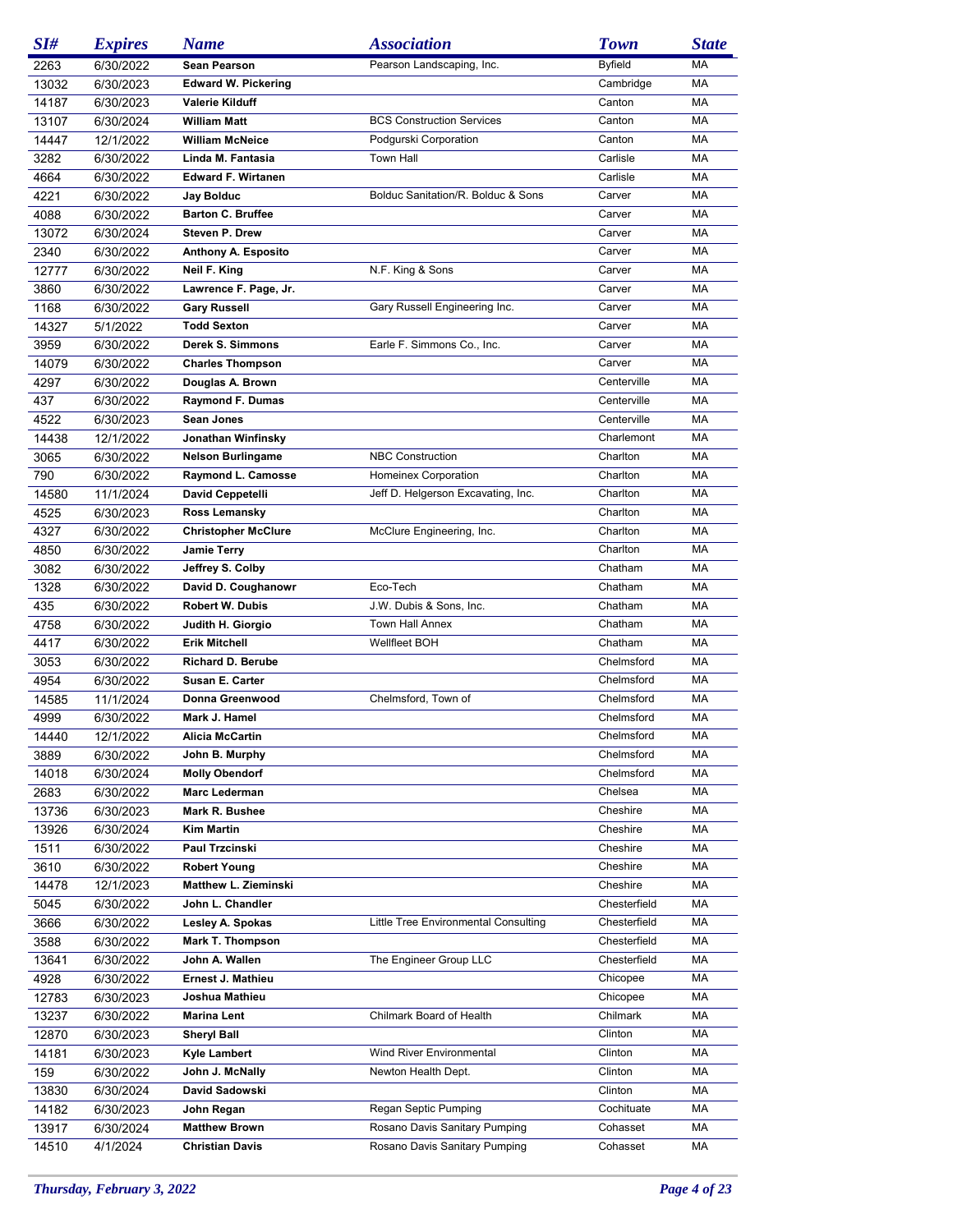| SI#   | <b>Expires</b> | <b>Name</b>                    | <b>Association</b>                  | <b>Town</b>      | <b>State</b> |
|-------|----------------|--------------------------------|-------------------------------------|------------------|--------------|
| 49    | 6/30/2022      | Paul W. Davis                  | Rosano Davis Sanitary Pumping, Inc. | Cohasset         | МA           |
| 4582  | 6/30/2024      | Daniel I. McCormack            |                                     | Cohasset         | МA           |
| 17    | 6/30/2022      | Michael J. Beausoleil          | Bostley Sanitary Service Inc.       | Colrain          | МA           |
| 13982 | 6/30/2022      | Nicholas Beausoleil            | Bostley Sanitary Service Inc.       | Colrain          | МA           |
| 13934 | 6/30/2024      | Amberlyn Beausoleil            | Bostley Sanitary Service, Inc.      | Colrain          | МA           |
| 14340 | 5/1/2022       | Orrin W. Isles                 |                                     | Colrain          | МA           |
| 4046  | 6/30/2022      | Stacey J. Abato                | Raggs, Inc.                         | Concord          | МA           |
| 4162  | 6/30/2022      | Harold T. Lincoln, Jr.         | Raggs, Inc.                         | Concord          | МA           |
| 876   | 6/30/2022      | <b>Armand J. Porrazzo</b>      |                                     | Concord          | МA           |
| 3583  | 6/30/2022      | <b>Stanley J. Sosnicki</b>     | Town of Concord                     | Concord          | МA           |
| 224   | 6/30/2022      | Joe Spinelli                   | J. Spinelli & Son Excavating Inc.   | Concord          | МA           |
| 388   | 6/30/2022      | <b>Paul Scott Campbell</b>     |                                     | Cotuit           | МA           |
| 13385 | 6/30/2022      | Richard M. Capen               | Capewide Enterprises LLC            | Cotuit           | МA           |
| 13770 | 6/30/2024      | Terri A. Guarino               |                                     | Cotuit           | МA           |
| 2221  | 6/30/2022      | Darrin M. Harris               |                                     | Cummington       | МA           |
| 4628  | 6/30/2022      | Fred J. Sears                  |                                     | Dalton           | MA           |
| 4674  | 6/30/2022      | <b>Gregory Bernard</b>         |                                     | Danvers          | МA           |
| 4527  | 6/30/2023      | Frank Marchegiani              | Rowley BOH                          | Danvers          | МA           |
| 13935 | 6/30/2023      | <b>Courtney E. Cohen</b>       | Dartmouth Board of Health           | Dartmouth        | MA           |
| 4632  | 6/30/2022      | <b>Christopher M. Garcia</b>   | Garcia and Galuska, Inc.            | Dartmouth        | МA           |
| 975   | 6/30/2022      | Steven D. Gioiosa              | Sitec, Inc.                         | Dartmouth        | МA           |
| 13068 | 6/30/2024      | Jay McKinnon                   |                                     | Dartmouth        | МA           |
| 12700 | 6/30/2022      | <b>Catherine Cardinale</b>     |                                     | Dedham           | МA           |
| 14074 | 6/30/2022      | Leontia Flanagan               |                                     | Dedham           | MA           |
| 14189 | 6/30/2023      | Jessica Gardner-Tracy          | Dedham Board of Health              | Dedham           | МA           |
| 14521 | 7/1/2024       | Kylee Sullivan                 | Dedham Health Dept                  | Dedham           | MA           |
| 524   | 6/30/2022      | Michael J. Lavigne             | <b>Environmental Design</b>         | Deerfield        | МA           |
| 3312  | 6/30/2022      | Daniel M. Nitzsche             |                                     | Deerfield        | МA           |
| 13648 | 6/30/2022      | Kevin Bernardo                 | Town of Dighton                     | Dighton          | MA           |
| 13914 | 6/30/2024      | <b>Michael Devine</b>          |                                     | Dighton          | МA           |
| 13662 | 6/30/2022      | <b>Steven Donatelli</b>        | Douglas Board of Health             | Douglas          | МA           |
| 3826  | 6/30/2022      | Carol A. Kibbe                 |                                     | Douglas          | MA           |
| 12183 | 6/30/2022      | Justin Lapham                  | Douglas Board of Health             | Douglas          | МA           |
| 14439 | 12/1/2022      | Ashley Pageau                  | All In One Drain Cleaning           | Douglas          | МA           |
| 13379 | 6/30/2022      | Tracy M. Sharkey               |                                     | Douglas          | МA           |
| 4404  | 6/30/2022      | <b>Holly Shaw</b>              | L. R. Favreau Septic Service        | Douglas          | МA           |
| 14271 | 7/1/2022       | Tara M. Sochia                 |                                     | Douglas          | МA           |
| 909   | 6/30/2022      | James V. Tusino                | Guaranteed Builders Inc.            | Douglas          | МA           |
| 14019 | 7/1/2023       | Robert B. Blanchette, Jr.      | W.C. Cammett Engineering, Inc.      | Dracut           | МA           |
| 14077 | 6/30/2022      | <b>Jason Berthiaume</b>        |                                     | Dudley           | МA           |
| 3162  | 6/30/2022      | Jeff D. Helgerson              | JD Helgerson Excav.                 | Dudley           | МA           |
| 3810  | 6/30/2022      | <b>Andrew Pelletier</b>        | Auburn BOH                          | Dudley           | МA           |
| 806   | 6/30/2022      | David J. DeBay                 |                                     | Dunstable        | МA           |
| 13532 | 6/30/2023      | Ronald P. LaMarre              |                                     | Dunstable        | МA           |
| 3044  | 6/30/2022      | <b>Ernest Sweet</b>            | Ernie's Septic                      | Dunstable        | МA           |
| 13537 | 6/30/2023      | <b>Freeman Boynton III</b>     | <b>Duxbury Construction LLC</b>     | Duxbury          | МA           |
| 1682  | 6/30/2022      | Freeman Boynton, Jr.           |                                     | Duxbury          | МA           |
| 4938  | 6/30/2022      | Paul A. Brogna                 | Seacoast Engineering Co.            | Duxbury          | МA           |
| 3459  | 6/30/2022      | Joseph Grady                   | Town of Duxbury                     | Duxbury          | МA           |
| 14588 | 11/1/2024      | Lauren Hache                   | Town of Duxbury                     | Duxbury          | МA           |
| 4891  | 6/30/2022      | Tracy Mayo                     |                                     | Duxbury          | МA           |
| 188   | 6/30/2022      | <b>Christopher N. Phillips</b> | Phillips Tree Removal               | Duxbury          | МA           |
| 2104  | 6/30/2022      | John P. Doyle                  |                                     | E. Falmouth      | МA           |
| 3971  | 6/30/2022      | <b>Shawn McElroy</b>           |                                     | E. Falmouth      | МA           |
| 386   | 6/30/2022      | David J. Burnie, Sr            | David J. Burnie Management, Inc.    | E. Harwich       | МA           |
| 710   | 6/30/2022      | Kevin P. Klein                 |                                     | E. Sandwich      | МA           |
| 3824  | 6/30/2022      | <b>Brian P. McDonough</b>      | McDonough Home Inspection           | East Bridgewater | МA           |
| 734   | 6/30/2022      | Wayne C. Perry                 |                                     | East Bridgewater | МA           |
| 1776  | 6/30/2022      | Robert F. Philbrick            |                                     | East Bridgewater | МA           |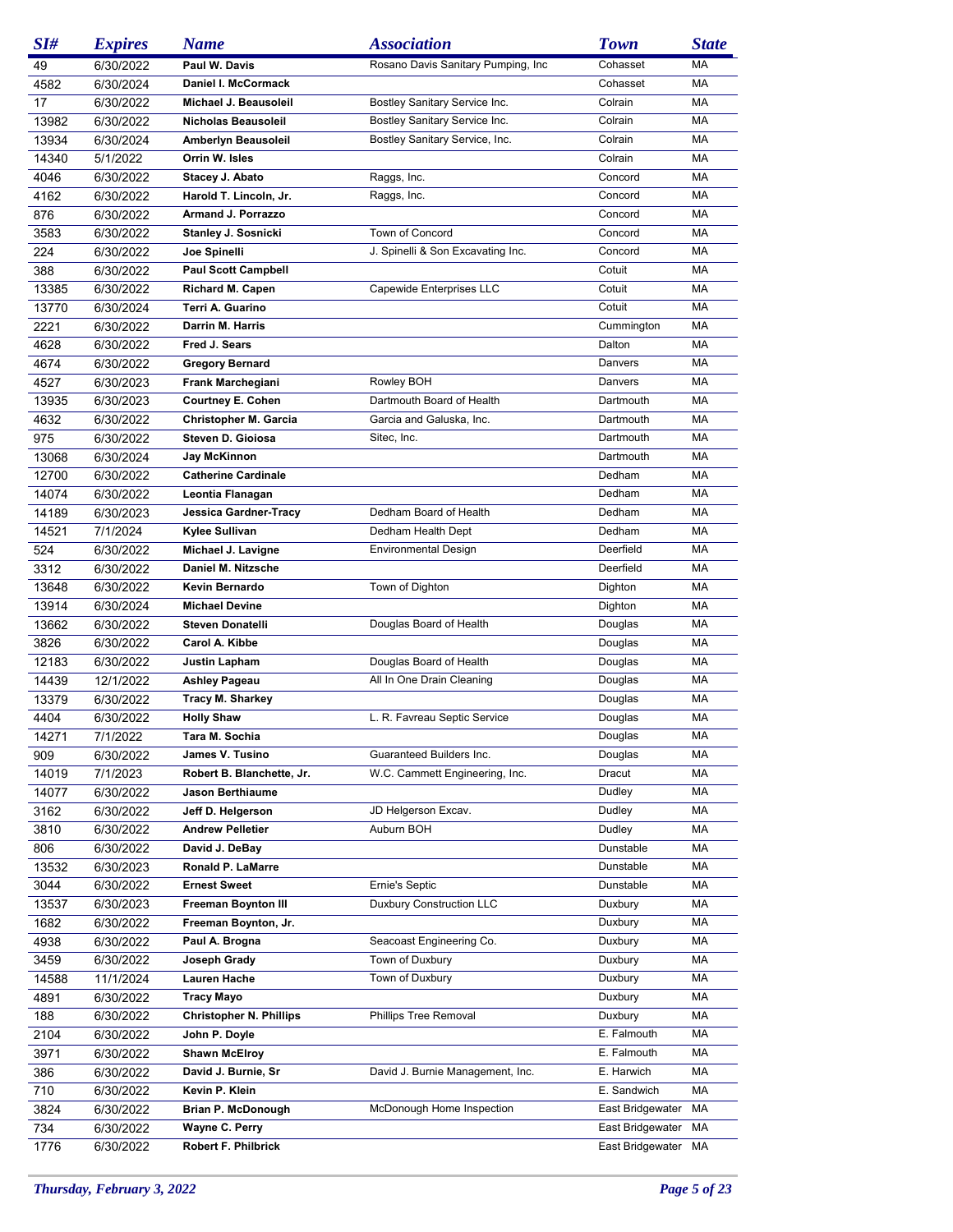| SI#   | <b>Expires</b> | <b>Name</b>                 | <b>Association</b>                     | <b>Town</b>       | <b>State</b> |
|-------|----------------|-----------------------------|----------------------------------------|-------------------|--------------|
| 360   | 6/30/2022      | Robbie J. Barnes            | R. Barnes Sanitation                   | East Brookfield   | МA           |
| 14    | 6/30/2022      | Ronald Barnes, Sr.          |                                        | East Brookfield   | MA           |
| 4691  | 6/30/2022      | James E. McLoughlin         |                                        | East Dennis       | МA           |
| 4686  | 6/30/2022      | Robert M. Perry             | Cape Cod Engineering, Inc.             | East Dennis       | MA           |
| 3938  | 6/30/2022      | Michael T. Bisienere        |                                        | East Falmouth     | МA           |
| 1895  | 6/30/2022      | David Carignan              |                                        | East Falmouth     | МA           |
| 1800  | 6/30/2022      | Stephen J. Doyle            | Stephen J. Doyle & Assoc.              | East Falmouth     | MA           |
| 14099 | 6/30/2023      | <b>Brian Guiliano</b>       | Dalpe Excavation                       | East Falmouth     | MA           |
| 4776  | 6/30/2022      | <b>Catherine Hassett</b>    | Middleborough Health Dept.             | East Falmouth     | MA           |
| 13991 | 6/30/2023      | Sean Kerrigan               | Kerrigan & Axon                        | East Falmouth     | MA           |
| 4385  | 6/30/2022      | <b>Cindy A. McConarty</b>   |                                        | East Falmouth     | MA           |
| 13010 | 6/30/2023      | <b>Frank Nunes III</b>      | Frank Nunes III Title V Inspections    | East Falmouth     | MA           |
| 2087  | 6/30/2022      | <b>Warren Reid</b>          |                                        | East Falmouth     | MA           |
| 13242 | 6/30/2022      | <b>Brian Reyenger</b>       | <b>Reyenger Construction</b>           | East Falmouth     | MA           |
| 3080  | 6/30/2022      | Carmen E. Shay              |                                        | East Falmouth     | MA           |
| 4537  | 6/30/2023      | <b>Tracy Lee Duarte</b>     | <b>MBL Land Development</b>            | East Freetown     | МA           |
| 13945 | 6/30/2022      | <b>Ryan Farmer</b>          |                                        | East Freetown     | MA           |
| 11930 | 6/30/2022      | Marc J. Tisdelle            |                                        | East Freetown     | МA           |
| 14335 | 5/1/2022       | Alix Shipman                | East Longmeadow DPW                    | East Longmeado    | MA           |
| 404   | 6/30/2022      | John P. Conboy              | Town of Otis Board of Health           | East Otis         | MA           |
| 13655 | 6/30/2022      | John Wagner                 |                                        | East Otis         | МA           |
| 4726  | 6/30/2022      | Jane E. Estey               |                                        | East Sandwich     | МA           |
| 4461  | 6/30/2022      | Katy M. Konary              |                                        | East Sandwich     | MA           |
| 3920  | 6/30/2022      | Darren M. Meyer             |                                        | East Sandwich     | MA           |
| 4449  | 6/30/2023      | Asa Mintz                   |                                        | East Sandwich     | MA           |
| 1221  | 6/30/2022      | <b>Wade D. Saucier</b>      |                                        | East Sandwich     | MA           |
| 13517 | 6/30/2023      | Kevin J. Sullivan           |                                        | East Sandwich     | MA           |
| 4757  | 6/30/2022      | David C. Thulin             |                                        | East Sandwich     | МA           |
| 12678 | 6/30/2023      | Erika Woods                 |                                        | East Sandwich     | MA           |
| 450   | 6/30/2022      | Patrick J. Fisher           | J.C. Construction                      | East Templeton    | MA           |
| 4832  | 6/30/2022      | John L. Churchill, Jr.      |                                        | East Wareham      | MA           |
| 10431 | 6/30/2022      | <b>Scott Schluter</b>       |                                        | East Wareham      | MA           |
| 14325 | 5/1/2022       | Robert C. Brundage          | Brundage Site Work, Inc.               | Eastham           | MA           |
| 4082  | 6/30/2022      | <b>Mark Polselli</b>        | Harwich Board of Health                | Eastham           | МA           |
| 14578 | 11/1/2024      | <b>Chris Warren</b>         |                                        | Eastham           | MA           |
| 13238 | 6/30/2022      | Aimee Petrosky              |                                        | Easthampton       | МA           |
| 3819  | 6/30/2022      | David Congdon               | Dean Construction, Inc.                | Easton            | MA           |
| 13225 | 6/30/2024      | <b>Andrew Webster</b>       |                                        | Easton            | МA           |
| 2925  | 6/30/2022      | <b>Brooks D. Billingham</b> | B.D. Billingham & Associates           | Edgartown         | МA           |
| 2857  | 6/30/2022      | Douglas E. Cooper           |                                        | Edgartown         | МA           |
| 14575 | 11/1/2024      | <b>Connor Downing</b>       |                                        | Edgartown         | МA           |
| 2100  | 6/30/2022      | John S. Krowski             |                                        | Edgartown         | МA           |
| 14110 | 6/30/2024      | <b>Meegan Lancaster</b>     |                                        | Edgartown         | МA           |
| 3901  | 6/30/2022      | Sandra B. Martin            |                                        | Egremont          | МA           |
| 3425  | 6/30/2022      | Randall K. Burley           |                                        | Essex             | МA           |
| 2308  | 6/30/2022      | John C. Duncan              | Duncan Tree Landscape & Constr.        | Essex             | МA           |
| 84    | 6/30/2022      | <b>Travis Good</b>          |                                        | Essex             | МA           |
| 12790 | 6/30/2023      | Erin Kirchner               | Essex Board of Health                  | Essex             | МA           |
| 2193  | 6/30/2022      | Brendhan D. Zubricki        |                                        | Essex             | МA           |
| 2596  | 6/30/2022      | Philip A. Raccuia           | <b>Boston Builders and Contractors</b> | Everett           | МA           |
| 2113  | 6/30/2022      | Ronald F. Arruda, II        | Fairhaven Honeywagon                   | Fairhaven         | МA           |
| 1676  | 6/30/2022      | Peter DeTerra               | DeTerra Excavating                     | Fairhaven         | МA           |
| 13388 | 6/30/2022      | Gary L. Ford                | Ford Industries                        | Fairhaven         | МA           |
| 14171 | 6/30/2023      | <b>Mary Freire-Kellogg</b>  | Fairhaven Board of Health              | Fairhaven         | МA           |
| 3580  | 6/30/2022      | <b>Craig Horsfall</b>       |                                        | Fairhaven         | МA           |
| 405   | 6/30/2022      | Jon C. Connell              |                                        | <b>Fall River</b> | МA           |
| 1407  | 6/30/2022      | <b>Alexander Gorodetsky</b> |                                        | <b>Fall River</b> | МA           |
| 14017 | 4/1/2024       | Jessica Horsman             |                                        | <b>Fall River</b> | МA           |
| 4399  | 6/30/2022      | Luis Coelho                 | Holmes and McGrath, Inc.               | Falmouth          | МA           |
|       |                |                             |                                        |                   |              |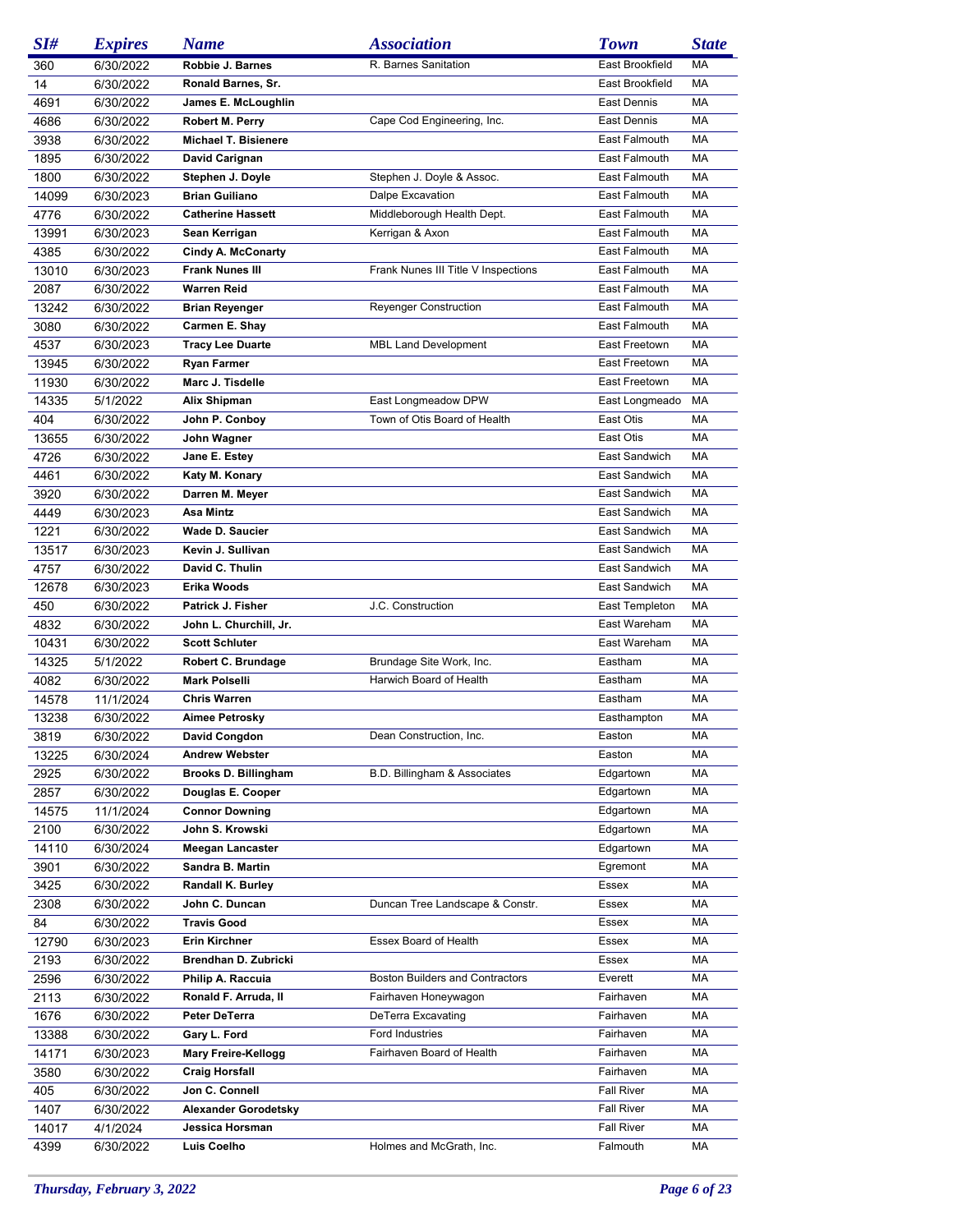| SI#   | <b>Expires</b> | <b>Name</b>               | <b>Association</b>              | <b>Town</b> | <b>State</b> |
|-------|----------------|---------------------------|---------------------------------|-------------|--------------|
| 4859  | 6/30/2022      | George Heufelder          | Barnstable Cty. Dept. of Health | Falmouth    | МA           |
| 4339  | 6/30/2022      | <b>Scott A. McGann</b>    |                                 | Falmouth    | MA           |
| 2781  | 6/30/2022      | <b>Russell LeBlanc</b>    | LeBlanc Septic Inspections      | Fiskdale    | МA           |
| 14021 | 6/30/2022      | Eric J. Morse             |                                 | Fiskdale    | MA           |
| 14051 | 6/30/2022      | <b>Matthew R. Bernard</b> | Fitchburg Board of Health       | Fitchburg   | MA           |
| 2640  | 6/30/2022      | <b>Stephen Curry</b>      | Fitchburg Board of Health       | Fitchburg   | МA           |
| 13822 | 6/30/2023      | Jason E. Dulmaine         | Fitchburg Board of Health       | Fitchburg   | MA           |
| 13539 | 6/30/2023      | Robert R. Kaufman         |                                 | Fitchburg   | MA           |
| 3185  | 6/30/2022      | <b>Robert S. Martin</b>   |                                 | Fitchburg   | МA           |
| 13834 | 6/30/2024      | Gerardo Valentin          |                                 | Fitchburg   | MA           |
| 4514  | 6/30/2023      | Jackie Duda               |                                 | Florence    | MA           |
| 12866 | 6/30/2023      | <b>Chad Hathaway</b>      |                                 | Forestdale  | МA           |
| 14324 | 5/1/2022       | <b>Daniel Hawkins</b>     | <b>B &amp; B Excavation</b>     | Forestdale  | MA           |
| 13747 | 6/30/2023      | <b>Brett Hickey</b>       | B & B Excavation, Inc.          | Forestdale  | МA           |
| 12843 | 6/30/2023      | Patrick T. Sullivan       | Ready Rooter Excavating         | Forestdale  | МA           |
| 14306 | 6/30/2024      | <b>Richard Travis</b>     |                                 | Forestdale  | МA           |
| 14305 | 6/30/2024      | <b>Heather Travis</b>     |                                 | Forestdale  | МA           |
| 4595  | 6/30/2024      | Ricky L. Wright           |                                 | Forestdale  | МA           |
| 13915 | 6/30/2024      | <b>Jarod Cournoyer</b>    |                                 | Foxboro     | МA           |
| 3314  | 6/30/2022      | <b>James J. Devellis</b>  |                                 | Foxboro     | МA           |
| 3922  | 6/30/2022      | <b>Brian Dundon</b>       |                                 | Foxboro     | МA           |
| 13771 | 6/30/2023      | Joseph Piccirilli         |                                 | Foxboro     | МA           |
| 14238 | 5/1/2022       | John Robertson Jr         | Foxboro Board of Health         | Foxboro     | МA           |
| 2551  | 6/30/2022      | Paul J. Santos            | <b>Tilton &amp; Associates</b>  | Foxboro     | МA           |
| 13356 | 6/30/2023      | Pauline Zajdel            | Foxboro Board of Health         | Foxboro     | МA           |
| 980   | 6/30/2022      | William R. Buckley Jr.    | Bay Colony Group, Inc.          | Foxborough  | МA           |
| 4174  | 6/30/2022      | Lawrence J. Piazza        |                                 | Foxborough  | МA           |
| 13740 | 6/30/2023      | <b>Matthew Tomes</b>      |                                 | Foxborough  | МA           |
| 4370  | 6/30/2022      | <b>Bert Corey</b>         | DGT Associates, Inc.            | Framingham  | МA           |
| 290   | 6/30/2022      | Robert A. Gemma           | MetroWest Engineering Inc.      | Framingham  | МA           |
| 14355 | 11/1/2024      | <b>Camille Griffin</b>    | Framingham Board of Health      | Framingham  | МA           |
| 14137 | 6/30/2023      | Stephanie R. Holinko      |                                 | Framingham  | MA           |
| 336   | 6/30/2022      | Frederic W. King          | Schofield Brothers of N. E.     | Framingham  | МA           |
| 14205 | 6/30/2024      | <b>Brandon Waugh</b>      |                                 | Framingham  | МA           |
| 3780  | 6/30/2022      | David C. Formato          |                                 | Franklin    | MA           |
| 339   | 6/30/2022      | Douglas J. Hartnett       |                                 | Franklin    | МA           |
| 14509 | 5/1/2024       | Stephen Soma              |                                 | Franklin    | MA           |
| 13746 | 6/30/2023      | <b>Patrick Trufant</b>    |                                 | Franklin    | МA           |
| 13215 | 6/30/2024      | Jason J. Austin           |                                 | Gardner     | МA           |
| 2600  | 6/30/2022      | Jeffrey S. Lawrence       |                                 | Gardner     | МA           |
| 14399 | 12/1/2022      | <b>Lauren Saunders</b>    | Gardner Board of Health         | Gardner     | МA           |
| 13615 | 6/30/2022      | Laurie A. Wiita           | Templeton BOH                   | Gardner     | МA           |
| 14082 | 6/30/2023      | Stephen M. King, Jr.      |                                 | Georgetown  | МA           |
| 13612 | 6/30/2024      | Mark F. Tolman            |                                 | Georgetown  | МA           |
| 2881  | 6/30/2022      | Aaron S. Cilliffo         | Gloucester BOH                  | Gloucester  | МA           |
| 4234  | 6/30/2022      | <b>Isaac DaRowe</b>       |                                 | Gloucester  | МA           |
| 14482 | 1/1/2024       | <b>Drew Gallant</b>       | Mill River Consulting           | Gloucester  | МA           |
| 4312  | 6/30/2022      | <b>Michael Hale</b>       | City of Gloucester              | Gloucester  | МA           |
| 13918 | 7/1/2024       | Dylan Harrigan            | P. B. Johnson, Inc.             | Gloucester  | МA           |
| 2024  | 6/30/2022      | Ralph G. Hobbs, Jr.       | Hobbs Companies, Inc.           | Gloucester  | МA           |
| 1253  | 6/30/2022      | John P. Judd              | <b>Gateway Consultants</b>      | Gloucester  | МA           |
| 14278 | 12/1/2022      | <b>Craig LoPiccolo</b>    | City of Gloucester              | Gloucester  | МA           |
| 291   | 6/30/2022      | <b>Daniel Ottenheimer</b> | Mill River Consulting           | Gloucester  | МA           |
| 3783  | 6/30/2022      | <b>Clarence Rowley</b>    |                                 | Goshen      | МA           |
| 1842  | 6/30/2022      | Norman Hill               | Land Planning, Inc.             | Grafton     | МA           |
| 12099 | 6/30/2022      | Kelly A. Pawluczonek      | Plainville Board Of Health      | Grafton     | МA           |
| 12028 | 6/30/2023      | <b>Brian Szczurko</b>     |                                 | Grafton     | МA           |
| 13750 | 6/30/2023      | <b>Gregory Everson</b>    |                                 | Granby      | МA           |
| 4329  | 6/30/2022      | Jesse M. Moreno           |                                 | Granby      | МA           |
|       |                |                           |                                 |             |              |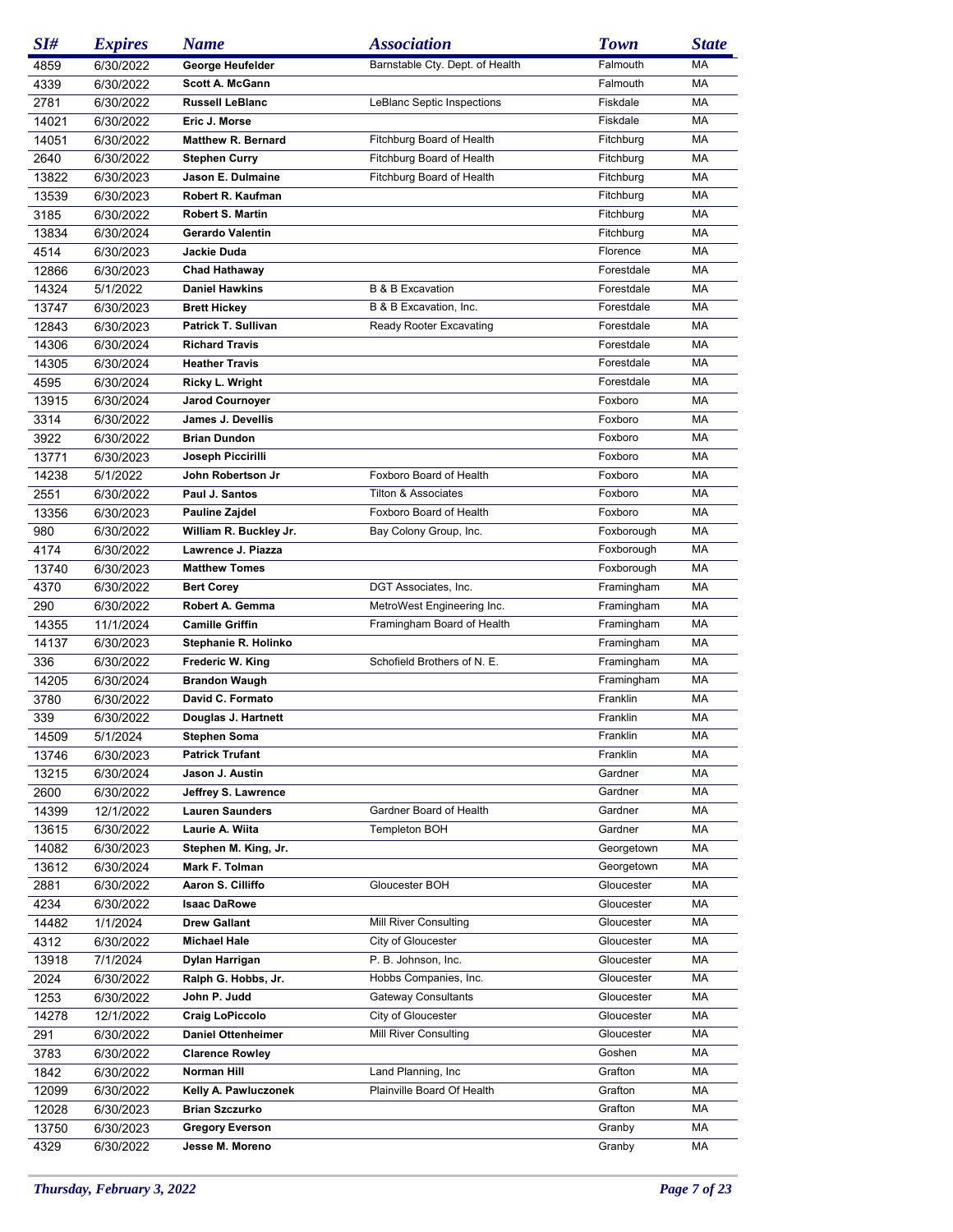| SI#            | <b>Expires</b>         | <b>Name</b>                                    | <b>Association</b>                       | <b>Town</b>             | <b>State</b> |
|----------------|------------------------|------------------------------------------------|------------------------------------------|-------------------------|--------------|
| 14291          | 6/30/2024              | Robert R. Normand Jr.                          |                                          | Granby                  | МA           |
| 1264           | 6/30/2022              | William A. Shaheen                             | Analytical Engineering, Inc.             | Granby                  | MA           |
| 4066           | 6/30/2022              | Robert F. Sheehan, Jr.                         |                                          | Granby                  | МA           |
| 1556           | 6/30/2022              | Mark S. Haley                                  |                                          | Grandby                 | MA           |
| 14398          | 12/1/2022              | <b>Marc Del Grande</b>                         | Kelly Granger Parsons Associates         | <b>Great Barrington</b> | MA           |
| 4473           | 6/30/2022              | <b>Scott T. McFarland</b>                      |                                          | Great Barrington        | МA           |
| 584            | 6/30/2022              | <b>Charles M. Parsons</b>                      | Kelly, Granger & Parsons                 | <b>Great Barrington</b> | MA           |
| 3995           | 6/30/2022              | Alexander R. Thorp                             |                                          | <b>Great Barrington</b> | MA           |
| 3136           | 6/30/2022              | Glen A. Ayers                                  |                                          | Greenfield              | MA           |
| 14463          | 12/1/2023              | Randy P. Crochier Sr.                          | Franklin Regional Council of Governments | Greenfield              | МA           |
| 14505          | 4/1/2024               | Jennifer Hoffman                               | Greenfield Board of Health               | Greenfield              | МA           |
| 522            | 6/30/2022              | Robert J. Lacombe, II                          | R.J. Lacombe Septic Service              | Groton                  | МA           |
| 3163           | 6/30/2022              | <b>Brian Lagasse</b>                           | Lagasse Trucking co                      | Groton                  | МA           |
| 3181           | 6/30/2022              | Lisa McCarthy                                  |                                          | Groton                  | МA           |
| 2040           | 6/30/2022              | <b>Michael Alesse</b>                          | <b>East Coast Excavating</b>             | Groveland               | МA           |
| 4426           | 6/30/2022              | <b>Daniel Briscoe</b>                          |                                          | Groveland               | МA           |
| 29             | 6/30/2022              | <b>Richard Briscoe</b>                         | R. A. Briscoe Inc.                       | Groveland               | МA           |
| 4714           | 6/30/2022              | Elaine M. Wozny                                |                                          | Groveland               | MA           |
| 3299           | 6/30/2022              | Donald M. Peck                                 | <b>Peck Construction</b>                 | Gt. Barrington          | МA           |
| 2720           | 6/30/2022              | Raymond Mieczkowski                            |                                          | Hadley                  | МA           |
| 14471          | 12/1/2023              | Kevin Quinlan                                  |                                          | Hadley                  | МA           |
| 2435           | 6/30/2022              | John W. DeLano                                 |                                          | Halifax                 | МA           |
| 14301          | 6/30/2024              | <b>Richard E. Merry</b>                        |                                          | Halifax                 | MA           |
| 4318           | 6/30/2022              | <b>Richard W. Clarke</b>                       |                                          | Hamilton                | МA           |
| 4968           | 6/30/2024              | <b>Matthew Bracci</b>                          |                                          | Hampden                 | МA           |
| 14097          | 6/30/2023              | <b>William J. Barrett</b>                      | Hanover Inspectional Dept.               | Hanover                 | МA           |
| 8765           | 6/30/2022              | Joshua Bows                                    |                                          | Hanover                 | МA           |
| 13749          | 6/30/2023              | John W. Canwell II                             |                                          | Hanover                 | МA           |
| 4040           | 6/30/2022              | <b>Edward Cullen</b>                           |                                          | Hanover                 | МA           |
| 13803          | 6/30/2023              | Kimberly A. Dixon                              | Town of Hanover MA                       | Hanover                 | МA           |
| 1754           | 6/30/2022              | Paul A. Fellini                                |                                          | Hanover                 | МA           |
| 14374          | 12/1/2022              | Joshua Green                                   | Merrill Engineers and Land Surveyors     | Hanover                 | МA           |
| 13720          | 6/30/2022              | <b>Stephen Hassett</b>                         |                                          | Hanover                 | МA           |
| 4677           | 6/30/2023              | Gary D. James                                  | James Engineering, Inc.                  | Hanover                 | МA           |
| 205            | 6/30/2022              | Joseph E. Rizzo, Jr.                           | <b>Tiger Home Inspection</b>             | Hanover                 | МA           |
| 1726           | 6/30/2022              | <b>Steven E. Simmons</b>                       | Earle E. Simmons Co., Inc.               | Hanover                 | МA           |
| 4669           | 6/30/2022              | Bryan J. Weiner                                |                                          | Hanover                 | MA           |
| 14507          | 4/1/2024               | <b>Christopher B. Hayes</b>                    | A. E. Wood Corp.                         | Hanson                  | МA           |
| 12708          | 6/30/2022              | <b>Edward Nelson</b>                           | <b>Clearwater Recovery</b>               | Hanson                  | МA           |
|                |                        | <b>Michael Tracy</b>                           | DanDel Construction                      | Hanson                  | МA           |
| 14336          | 5/1/2022               | Albert Wood Jr.                                |                                          | Hanson                  | МA           |
| 13824<br>14294 | 6/30/2023<br>6/30/2024 | Jorge Miguel Chavez                            |                                          | Harwich                 | МA           |
|                |                        |                                                | Moran Engineering Associates, LLC        |                         | МA           |
| 3772<br>259    | 6/30/2022<br>6/30/2022 | Daniel P. Croteau<br><b>Martin R. Donoghue</b> |                                          | Harwich<br>Harwich      | МA           |
|                |                        |                                                |                                          |                         |              |
| 4108<br>4713   | 6/30/2022<br>6/30/2022 | Meggan Eldredge<br>David D. Flaherty Jr.       |                                          | Harwich<br>Harwich      | МA<br>МA     |
|                |                        |                                                |                                          |                         |              |
| 13812          | 6/30/2023              | Renso Hidalgo<br>Kathleen O'Neill              | Town of Harwich                          | Harwich<br>Harwich      | МA<br>МA     |
| 14581          | 11/1/2024              |                                                |                                          |                         |              |
| 14065          | 6/30/2022              | <b>Charlotte Phillips</b>                      |                                          | Harwich                 | МA           |
| 13817          | 6/30/2023              | <b>Samuel Speakman</b>                         |                                          | Harwich                 | МA           |
| 14193          | 6/30/2024              | Thomas M. Stello                               |                                          | Harwich                 | МA           |
| 4995           | 6/30/2024              | <b>Darrell Stone</b>                           |                                          | Harwich                 | МA           |
| 673            | 6/30/2022              | Jeffrey M. Wall                                | <b>Wall Septic Service</b>               | Harwichport             | МA           |
| 13722          | 6/30/2022              | Peter J. Beeler                                |                                          | Haverhill               | МA           |
| 12699          | 6/30/2022              | George Bruedle                                 | Boraczek Septic and Drain                | Haverhill               | МA           |
| 14461          | 12/1/2023              | Nicholas J. Bubier                             |                                          | Haverhill               | МA           |
| 4770           | 6/30/2022              | Leo F. Cormier                                 | Town of Middleton                        | Haverhill               | МA           |
| 4549           | 6/30/2023              | <b>Mark Cottrell</b>                           | <b>Clearwater Industries</b>             | Haverhill               | МA           |
| 831            | 6/30/2022              | Claire A. Golden                               |                                          | Haverhill               | МA           |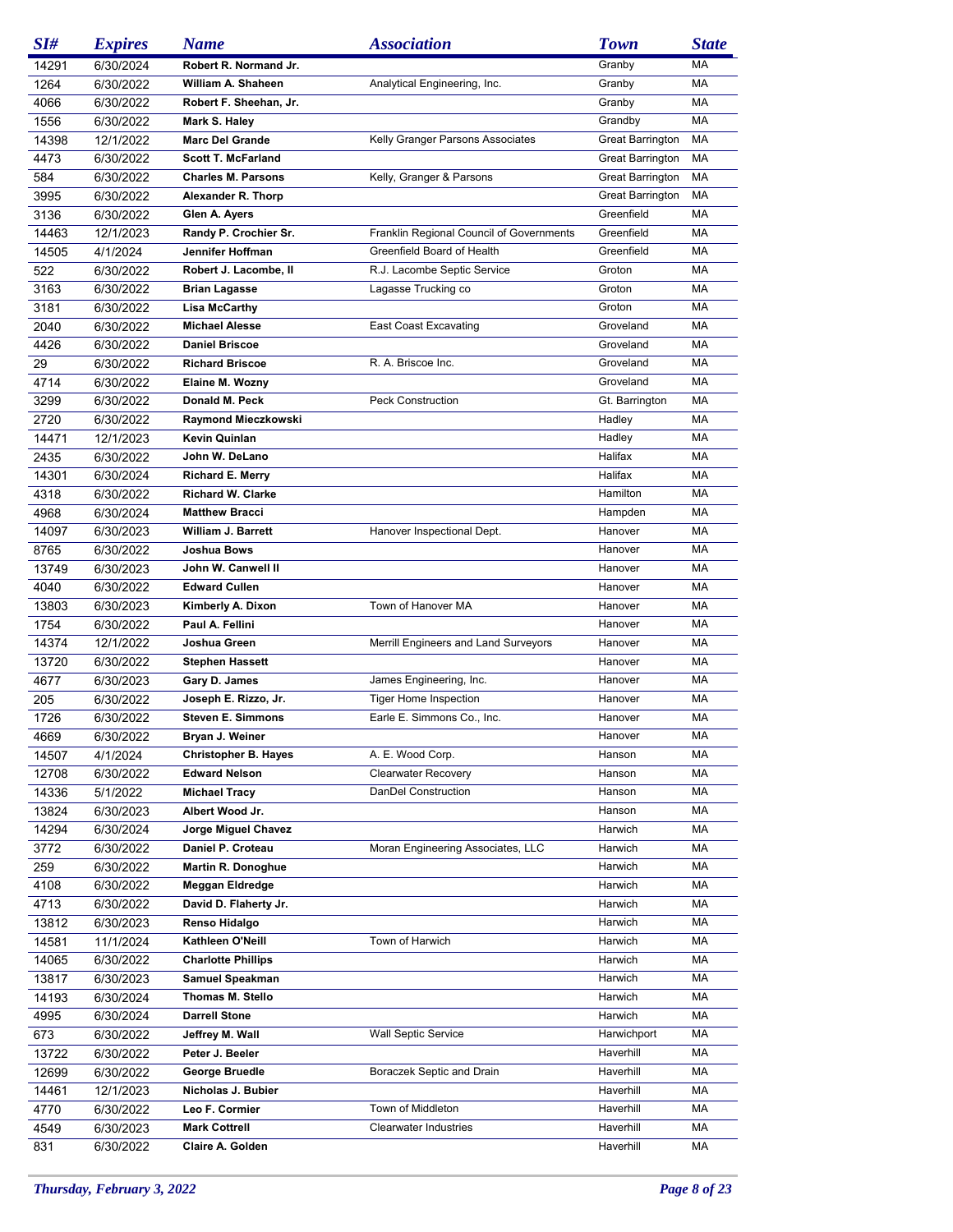| SI#   | <b>Expires</b> | <b>Name</b>                  | <b>Association</b>               | <b>Town</b> | <b>State</b> |
|-------|----------------|------------------------------|----------------------------------|-------------|--------------|
| 14573 | 11/1/2024      | <b>B. Alex White</b>         | <b>Foothills Health District</b> | Haydenville | МA           |
| 1432  | 6/30/2022      | <b>Edward T. Eisenhaure</b>  |                                  | Hingham     | MA           |
| 4517  | 6/30/2022      | Paul J. Foisy                | E. L. Margetts and Sons, Inc.    | Hingham     | МA           |
| 4630  | 6/30/2022      | Roderick C. Gaskell          | Sitec Environmental, Inc.        | Hingham     | МA           |
| 2103  | 6/30/2022      | Barry J. Invernizzi          | <b>Invernizzi Construction</b>   | Hingham     | МA           |
| 14026 | 6/30/2024      | Elizabeth A. Nee             | Hingham Board of Health          | Hingham     | МA           |
| 14226 | 12/1/2022      | <b>David Newhall</b>         | Crocker Design Group             | Hingham     | MA           |
| 14304 | 6/30/2024      | <b>Susan Sarni</b>           | Hingham Board of Health          | Hingham     | МA           |
| 214   | 6/30/2022      | <b>Ralph Schirmer</b>        | <b>Schirmer Excavating</b>       | Hingham     | МA           |
| 14123 | 12/1/2023      | <b>Wade A. Stanley</b>       |                                  | Hingham     | MA           |
| 4362  | 6/30/2022      | <b>Edward Fahey</b>          | DAF Environmental, LLC           | Hinsdale    | МA           |
| 14141 | 6/30/2023      | James T. Sullivan            |                                  | Hinsdale    | МA           |
| 366   | 6/30/2022      | William H. Blakemore         | Blakemore Co.                    | Holbrook    | МA           |
| 13631 | 6/30/2024      | <b>Adam Camosse</b>          | Homeinex Corp.                   | Holden      | МA           |
| 14159 | 6/30/2024      | Paul Halfmann                |                                  | Holden      | МA           |
| 659   | 6/30/2022      | Peter J. Thurston            |                                  | Holden      | МA           |
| 914   | 6/30/2022      | <b>Eric Wilhelmsen</b>       |                                  | Holden      | МA           |
| 875   | 6/30/2022      | David A. Poirier             | <b>RJ Poirer Contractors</b>     | Holland     | МA           |
| 13621 | 6/30/2024      | <b>Eric Dickinson</b>        |                                  | Hollison    | МA           |
| 13874 | 6/30/2022      | <b>Matthew S. Barry</b>      |                                  | Holliston   | МA           |
| 788   | 6/30/2022      | Herbert E. Brockert, Jr.     | <b>Construction Services</b>     | Holliston   | МA           |
| 13930 | 6/30/2024      | Lesley J. Ellis              | Rodenhiser Excavating            | Holliston   | МA           |
| 118   | 6/30/2022      | <b>Harry Kampersal</b>       | Holliston Sewer Service Inc.     | Holliston   | МA           |
| 725   | 6/30/2022      | Brian V. Moran               | Town of Holliston                | Holliston   | МA           |
| 13059 | 6/30/2024      | William Rodenhiser           | Rodenhiser Excavating            | Holliston   | МA           |
| 2985  | 6/30/2022      | Paul E. Saulnier             | <b>Civilized Solutions</b>       | Holliston   | МA           |
| 3881  | 6/30/2022      | Kathleen E. Auer             |                                  | Holyoke     | МA           |
| 14108 | 12/1/2023      | <b>Madalena Diniz</b>        | Holyoke Board of Health          | Holyoke     | МA           |
| 14444 | 12/1/2022      | <b>Marcus Gabrieli</b>       |                                  | Holyoke     | МA           |
| 13908 | 6/30/2022      | <b>Sean Gonsalves</b>        | Holyoke Board of Health          | Holyoke     | МA           |
| 516   | 6/30/2022      | Dennis R. Lacourse           |                                  | Holyoke     | МA           |
| 13392 | 6/30/2022      | Susan L. Costanza            |                                  | Hopkinton   | МA           |
| 2764  | 6/30/2022      | John M. DiCarlo              | High Acres Assoc.                | Hopkinton   | МA           |
| 9309  | 6/30/2024      | Mark H. Gates                | Land Planning, Inc.              | Hopkinton   | МA           |
| 14285 | 7/1/2024       | <b>Shaun McAuliffe</b>       | Hopkinton Board of Health        | Hopkinton   | МA           |
| 13800 | 6/30/2023      | <b>Brandon McCurley</b>      | J.C. Parmenter, Inc.             | Hopkinton   | МA           |
| 292   | 6/30/2022      | <b>Daniel McIntyre</b>       | McIntyre Engineering             | Hopkinton   | MA           |
| 3978  | 6/30/2022      | <b>Chris Nation</b>          |                                  | Hopkinton   | МA           |
| 5038  | 6/30/2022      | Robert E. Scott              | Scott Septic                     | Hopkinton   | МA           |
| 13467 | 6/30/2023      | <b>Stacey R. Scott</b>       | <b>Scott Septic</b>              | Hopkinton   | МA           |
| 234   | 6/30/2022      | Michael A. Torosian, Sr.     | John C. Parmenter Inc.           | Hopkinton   | МA           |
| 13913 | 6/30/2024      | Justin P. Webster            | J.C. Parmenter, Inc.             | Hopkinton   | МA           |
| 3279  | 6/30/2022      | <b>Richard E. Whitehouse</b> | Abel Septic Service              | Hopkinton   | МA           |
| 13203 | 6/30/2024      | Thomas A. Holopainen         |                                  | Hubbardston | МA           |
| 14085 | 6/30/2023      | Ronn Rodenizer               |                                  | Hubbardston | МA           |
| 34    | 6/30/2022      | Richard F. Casaceli          | Casaceli Trucking Inc.           | Hudson      | МA           |
| 14429 | 12/1/2022      | Jonathan Fairbank            |                                  | Hudson      | МA           |
| 13988 | 6/30/2022      | Nicholas Geneseo             | Wind River Environmental         | Hudson      | МA           |
| 1853  | 6/30/2022      | Susan Rask                   |                                  | Hudson      | МA           |
| 14197 | 6/30/2024      | <b>Eduardo St. Louis</b>     | Hudson Board of Health           | Hudson      | МA           |
| 14491 | 4/1/2024       | <b>Patrick McGonagle</b>     | McGonagle Septic                 | Humarock    | МA           |
| 4281  | 6/30/2022      | Sean McGonagle               | McGonagle Septic Service         | Humarock    | МA           |
| 4568  | 6/30/2023      | <b>Jared Clark</b>           | D.F. Clark, Inc.                 | Ipswich     | МA           |
| 42    | 6/30/2022      | David F. Clark               | DF Clark, Inc.                   | Ipswich     | МA           |
| 4622  | 6/30/2022      | <b>Colleen Fermon</b>        | Ipswich Board of Health          | Ipswich     | МA           |
| 4051  | 6/30/2022      | George Norris                |                                  | Ipswich     | МA           |
| 13470 | 6/30/2023      | Mario Rosa                   | <b>Clearwater Industries</b>     | Ipswich     | МA           |
| 1218  | 6/30/2022      | <b>Richard Grady</b>         | <b>Grady Consultants</b>         | Kingston    | МA           |
| 4626  | 6/30/2022      | <b>Kevin Grady</b>           | <b>Grady Consulting</b>          | Kingston    | МA           |
|       |                |                              |                                  |             |              |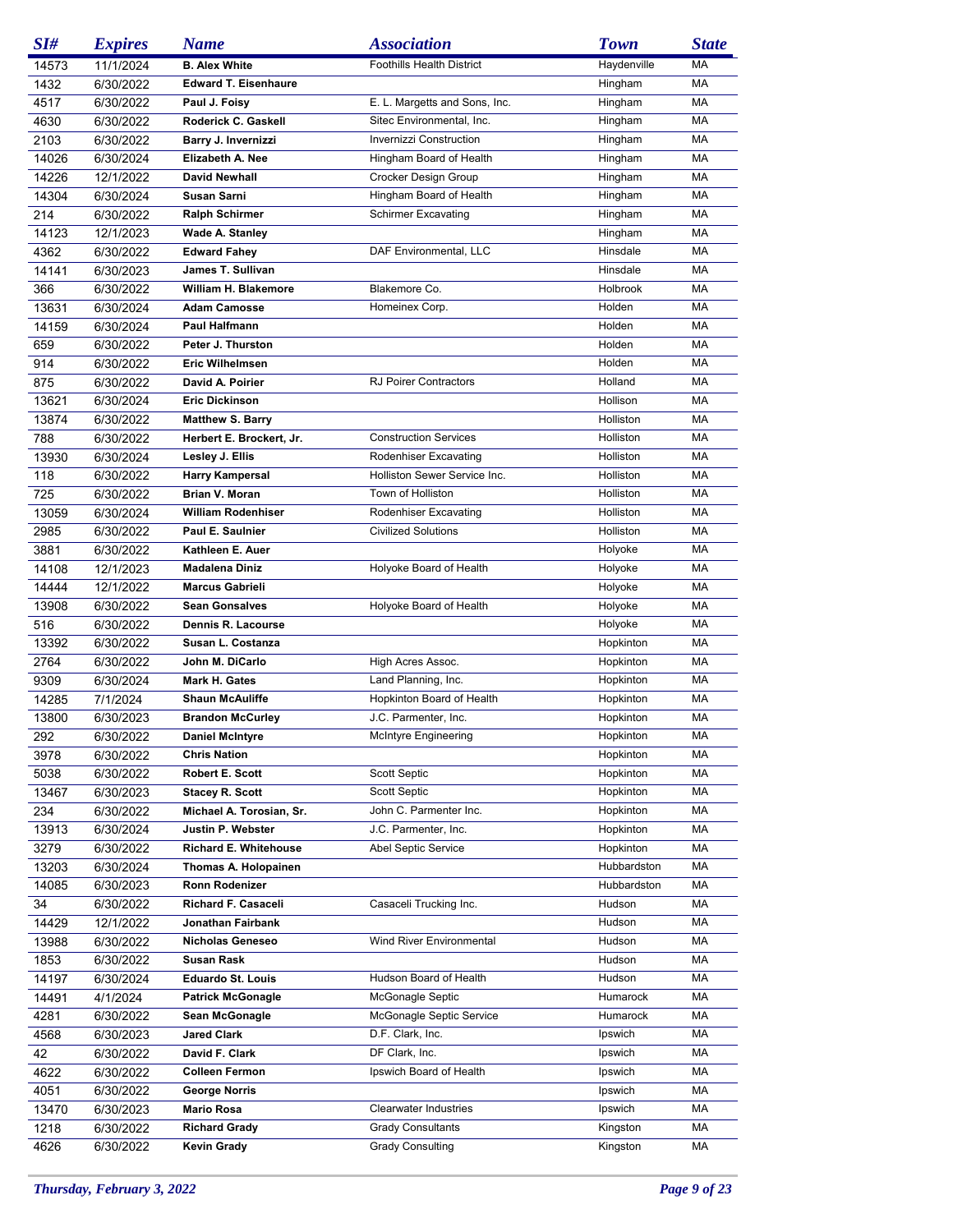| SI#   | <b>Expires</b> | <b>Name</b>                  | <i><b>Association</b></i>             | <b>Town</b>  | <b>State</b> |
|-------|----------------|------------------------------|---------------------------------------|--------------|--------------|
| 4627  | 6/30/2022      | <b>Darren Grady</b>          | <b>Grady Consutlants</b>              | Kingston     | MA           |
| 14587 | 11/1/2024      | <b>Tim Lovell</b>            | <b>Grady Consulting</b>               | Kingston     | МA           |
| 1684  | 6/30/2022      | Shayne P. McGlone            |                                       | Kingston     | МA           |
| 14503 | 4/1/2024       | David M. Pflaumer            |                                       | Kingston     | МA           |
| 13732 | 6/30/2023      | <b>Kevin Arpin</b>           |                                       | Lakeville    | МA           |
| 3939  | 6/30/2022      | Kenneth N. Arpin             | Arpin Inspection Service              | Lakeville    | MA           |
| 3712  | 6/30/2022      | <b>Jamie Bissonnette</b>     | Zenith Consulting Engineers, LLC.     | Lakeville    | МA           |
| 14479 | 12/1/2023      | <b>Brian Burgess</b>         | Baystate Sewage Disposal              | Lakeville    | МA           |
| 40    | 6/30/2022      | <b>Richard F. Chaves</b>     | Bay State Sewage Disposal, Inc.       | Lakeville    | MA           |
| 13946 | 6/30/2022      | <b>Richard Chaves</b>        | Baystate Sewage Disposal              | Lakeville    | МA           |
| 14541 | 7/1/2024       | Jonathan S. Cheverie         | <b>Bay State Sewage</b>               | Lakeville    | МA           |
| 14542 | 7/1/2024       | <b>Cameron Farrah</b>        | Baystate Sewage Disposal              | Lakeville    | MA           |
| 4660  | 6/30/2022      | <b>Bradley S. Fitzgerald</b> | SFG Associates, Inc.                  | Lakeville    | МA           |
| 81    | 6/30/2022      | <b>Stephen T. Gilbert</b>    | Senna Fitzgerald Gilbert Assoc., Inc. | Lakeville    | MA           |
|       |                | <b>Louis LaBate</b>          | Baystate Sewage Disposal              | Lakeville    | MA           |
| 5014  | 6/30/2022      |                              |                                       | Lakeville    | MA           |
| 149   | 6/30/2022      | Wallace W. McCarroll, Jr.    |                                       |              |              |
| 14528 | 7/1/2024       | Joseph Sanda                 | Allen & Major Associates, Inc.        | Lakeville    | MA           |
| 13718 | 6/30/2022      | Matthew R. Dow               |                                       | Lancaster    | МA           |
| 2945  | 6/30/2023      | John A. Farnsworth           | Farnsworth Engineering                | Lancaster    | МA           |
| 359   | 6/30/2022      | James W. Barnes              | Berkshire - Pittsfield Septic Service | Lanesborough | МA           |
| 14475 | 12/1/2023      | Joseph Trybus                |                                       | Lanesborough | MA           |
| 14465 | 12/1/2023      | Jason Dragonetti             | Tri-Town Health Dept.                 | Lee          | MA           |
| 1737  | 6/30/2022      | Michael S. Kulig             | <b>Berkshire Engineering</b>          | Lee          | МA           |
| 14312 | 6/30/2024      | Jonathan Pierce              | Tri-Town Health Dept.                 | Lee          | МA           |
| 3985  | 6/30/2022      | <b>Matthew D. Puntin</b>     |                                       | Lee          | MA           |
| 13919 | 6/30/2024      | Zachary C. Roberts           | Tri-Town Health Dept.                 | Lee          | МA           |
| 14518 | 7/1/2024       | Jimmy VanZandt               | VanZandt Plumbing & Heating           | Lee          | МA           |
| 4468  | 6/30/2022      | <b>James Wilusz</b>          |                                       | Lee          | МA           |
| 2951  | 6/30/2022      | Peter J. Kolodziej           |                                       | Leeds        | МA           |
| 126   | 6/30/2022      | Ronald L. Lavigne            |                                       | Leeds        | MA           |
| 715   | 6/30/2022      | William A. Coyle             |                                       | Leicester    | MA           |
| 14579 | 11/1/2024      | <b>McKenzie Falker</b>       | Town Of Leicester                     | Leicester    | МA           |
| 14574 | 11/1/2024      | Amy McInerney                | Town Of Leicester                     | Leicester    | MA           |
| 3443  | 6/30/2022      | Allan E. Joyner              |                                       | Lenox        | МA           |
| 14297 | 6/30/2024      | <b>Fatjon Rabiaj</b>         |                                       | Lenox        | МA           |
| 14331 | 5/1/2022       | <b>Benjamin Collins</b>      | Yankee Septic                         | Lenoxdale    | MA           |
| 636   | 6/30/2022      | Jorge A. Sousa               | Lakeside Sewerage Service Inc.        | Leominister  | MA           |
| 3446  | 6/30/2022      | Robert D. Cormier            |                                       | Leominster   | МA           |
| 3120  | 6/30/2022      | Peter R. Golas               | P Golos Construction                  | Leominster   | МA           |
| 1402  | 6/30/2022      | William D. Hannigan          |                                       | Leominster   | МA           |
| 14448 | 12/1/2022      | <b>Brian Milisci</b>         | Whitman & Bingham                     | Leominster   | МA           |
| 283   | 6/30/2022      | <b>Brian F. Milisci</b>      | Whitman & Bingham Assoc., Inc.        | Leominster   | МA           |
| 14400 | 11/1/2024      | <b>Michelle Powell</b>       | Leominster Health Dept.               | Leominster   | МA           |
| 14443 | 12/1/2022      | <b>James Rheault</b>         | Whitman & Bingham                     | Leominster   | МA           |
| 14543 | 7/1/2024       | Ricardo Saudelli             | Leominster Health Dept.               | Leominster   | МA           |
| 12677 | 6/30/2023      | Jeffrey P. Stephens          | Leominster Health Department          | Leominster   | МA           |
| 4072  | 6/30/2022      | <b>Stephen Ball</b>          |                                       | Leverett     | МA           |
| 28    | 6/30/2022      | Richard P. Brazeau           |                                       | Leverett     | МA           |
| 14083 | 6/30/2023      | Jonathan Sieruta             |                                       | Leverett     | МA           |
| 1055  | 6/30/2022      | William J. Sieruta, PE       |                                       | Leverett     | МA           |
|       |                | <b>Kathy Fox</b>             |                                       |              | МA           |
| 4437  | 6/30/2022      | <b>Steven Calichman</b>      |                                       | Lexington    |              |
| 4974  | 6/30/2022      |                              |                                       | Littleton    | МA           |
| 4680  | 6/30/2022      | <b>Ted P. Doucette</b>       | Doucette Engineering                  | Littleton    | МA           |
| 13635 | 6/30/2024      | <b>Todd Ehwa</b>             | Ehwa Construction                     | Littleton    | МA           |
| 4436  | 6/30/2023      | John Field                   | Town of Weston                        | Littleton    | МA           |
| 13885 | 12/1/2022      | Ann M. Loree                 | Littleton Board of Health             | Littleton    | МA           |
| 13828 | 6/30/2024      | Kyle Mann                    |                                       | Littleton    | МA           |
| 2106  | 6/30/2022      | William E. Murray            | Places Associates, Inc.               | Littleton    | МA           |
| 4589  | 6/30/2024      | Jennifer L. Ratta            | R.M. Ratta Corporation                | Littleton    | МA           |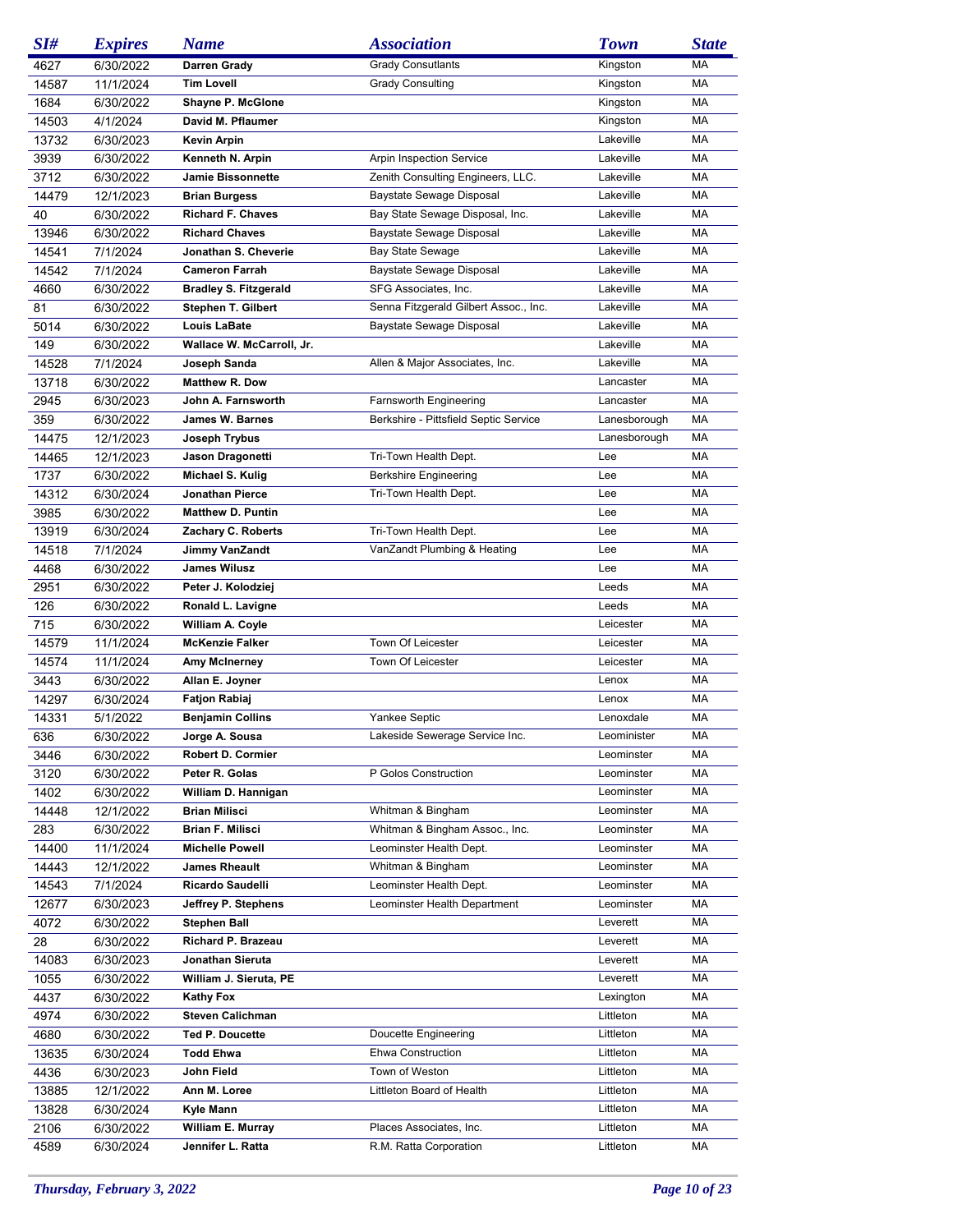| SI#   | <b>Expires</b> | <b>Name</b>                 | <b>Association</b>               | <b>Town</b>          | <b>State</b> |
|-------|----------------|-----------------------------|----------------------------------|----------------------|--------------|
| 4466  | 6/30/2022      | <b>Wendy Lee Rimbach</b>    |                                  | Littleton            | MA           |
| 344   | 6/30/2022      | Beverly S. Hirschhorn       |                                  | Longmeadow           | MA           |
| 4635  | 6/30/2022      | David E. Howland            |                                  | Longmeadow           | МA           |
| 13801 | 6/30/2023      | <b>Daniel Carr</b>          | Stamski & McNary, Inc.           | Lowell               | MA           |
| 310   | 6/30/2022      | Steven M. Loughlin          | Neofotistos, McRae & Associates  | Lowell               | MA           |
| 312   | 6/30/2022      | <b>Ellis G. Neofotistos</b> | Neofotistos, McRae & Associates  | Lowell               | МA           |
| 14160 | 6/30/2024      | John Bourcier               |                                  | Ludlow               | МA           |
| 13014 | 6/30/2023      | <b>Laurie Dutton</b>        |                                  | Ludlow               | МA           |
| 4857  | 6/30/2022      | John A. Kopinsky            |                                  | Ludlow               | МA           |
| 12705 | 6/30/2022      | <b>Christopher Lemek</b>    | Lemek Construction               | Ludlow               | МA           |
| 14527 | 7/1/2024       | <b>Daniel Marinello</b>     | Fletcher Sewer and Drain         | Ludlow               | МA           |
| 4692  | 6/30/2022      | <b>Michael Pietras</b>      |                                  | Ludlow               | МA           |
| 4025  | 6/30/2022      | Nathan D. Torretti          |                                  | Ludlow               | МA           |
| 4496  | 6/30/2023      | <b>Nick Torretti</b>        | <b>Clean Septics</b>             | Ludlow               | MA           |
| 12854 | 6/30/2023      | Dominic J. Torretti         | <b>Clean Septics</b>             | Ludlow               | МA           |
| 13850 | 6/30/2024      | Edward W. Alleva Jr.        | Alleva Excavating Company        | Lunenburg            | МA           |
| 14199 | 6/30/2024      | Abigail Graham              |                                  | Lunenburg            | МA           |
| 5026  | 6/30/2022      | Steven L. Marsden           | Marsden Engineering & Associates | Lunenburg            | МA           |
| 3706  | 6/30/2022      | Conrad C. Nuthmann          |                                  | Lunenburg            | MA           |
| 3593  | 6/30/2022      | <b>Robert Proctor</b>       | Robert Proctor Excav.            | Lunenburg            | МA           |
| 14495 | 4/1/2024       | <b>Stacy Proctor</b>        | <b>Robert Proctor Excavating</b> | Lunenburg            | МA           |
| 12817 | 6/30/2023      | Daniel C. Proctor           | William R. Proctor, Inc.         | Lunenburg            | MA           |
| 13624 | 6/30/2024      | Laurence B. Stone           | Northboro Septic Service         | Lunenburg            | МA           |
| 851   | 6/30/2022      | William R. Maher            |                                  | Lynn                 | МA           |
| 13734 | 6/30/2023      | Robert E. Marini            |                                  | Lynn                 | MA           |
| 13847 | 6/30/2024      | Adetokunbo Solarin          |                                  | Lynn                 | MA           |
| 12837 | 6/30/2023      | Dean R. Dynan               |                                  | Lynnfield            | МA           |
| 873   | 6/30/2022      | Gerald R. Pezzella          | J Pezzella & Company             | Lynnfield            | МA           |
| 13219 | 6/30/2024      | <b>Shawn Towle</b>          |                                  | Manchaug             | MA           |
| 13979 | 6/30/2022      | <b>Matthew Bergeron</b>     |                                  | Manchester           | МA           |
| 13380 | 6/30/2022      | <b>Alex Filias</b>          | Filias Construction, Inc.        | Manchester           | MA           |
| 1291  | 6/30/2022      | John M. Bennett             | Cape Ann Prof. Engineers, Inc.   | Manchester-By-T      | MA           |
| 13647 | 6/30/2022      | Jeremiah J. Richmond        |                                  | Manomet              | МA           |
| 674   | 6/30/2022      | David M. Ward               |                                  | Manomet              | MA           |
| 14441 | 12/1/2022      | <b>Sean Boswell</b>         |                                  | Mansfield            | MA           |
| 4868  | 6/30/2022      | Daniel M. Dulaski           |                                  | Mansfield            | МA           |
| 2347  | 6/30/2022      | Luther C. Grant             | Grant Bros. Assoc.               | Mansfield            | MA           |
| 2346  | 6/30/2022      | Warren E. Grant             | Grant Bros. Assoc.               | Mansfield            | МA           |
| 1024  | 6/30/2022      | David A. Oberlander         |                                  | Mansfield            | МA           |
| 4826  | 6/30/2022      | Karen Walega                | Rochester-Marion Health District | Marion               | МA           |
| 14511 | 4/1/2024       | <b>Timothy Gannon</b>       | Wind River Environmental         | Marlborough          | МA           |
| 143   | 6/30/2022      | Gary H. Lynde               | Lakeside Sewerage Service Inc.   | Marlborough          | МA           |
| 4895  | 6/30/2022      | Mark A. Oram                |                                  | Marlborough          | МA           |
| 3111  | 6/30/2022      | <b>Peter Armstrong</b>      | PA Construction                  | Marshfield           | МA           |
| 3617  | 6/30/2022      | Patrick G. Brennan          | Amory Engineers, P.C.            | Marshfield           | МA           |
| 12851 | 6/30/2023      | Jeffrey Brennan             | PA Construction                  | Marshfield           | МA           |
| 12235 | 6/30/2023      | <b>Jeffrey Couture</b>      | Sitec Environmental              | Marshfield           | МA           |
| 3015  | 6/30/2022      | Dana B. Junior              |                                  | Marshfield           | МA           |
| 190   | 6/30/2022      | Kevin H. Powell             | Powell Construction Co.          | Marshfield           | МA           |
| 2538  | 6/30/2022      | Robert S. Rego              |                                  | Marshfield           | МA           |
| 2560  | 6/30/2022      | <b>Jane Crowley</b>         |                                  | <b>Marston Mills</b> | МA           |
| 323   | 6/30/2022      | Glen E. Harrington          |                                  | <b>Marston Mills</b> | МA           |
| 4860  | 6/30/2022      | Sean M. O'Brien             |                                  | <b>Marston Mills</b> | МA           |
| 14298 | 6/30/2024      | <b>Brian J. Corbett</b>     |                                  | Mashpee              | МA           |
| 13516 | 6/30/2023      | <b>Matthew C. Costa</b>     |                                  | Mashpee              | МA           |
| 14490 | 4/1/2024       | <b>Caitlin Gardipe</b>      | Mashpee Board of Health          | Mashpee              | МA           |
| 14042 | 6/30/2023      | <b>Mallory Langler</b>      |                                  | Mashpee              | МA           |
| 14516 | 7/1/2024       | Jaime A. Pachico            |                                  | Mashpee              | МA           |
| 5019  | 6/30/2022      | <b>Chad A. Simmons</b>      | Coastal Engineering Co.          | Mashpee              | МA           |
|       |                |                             |                                  |                      |              |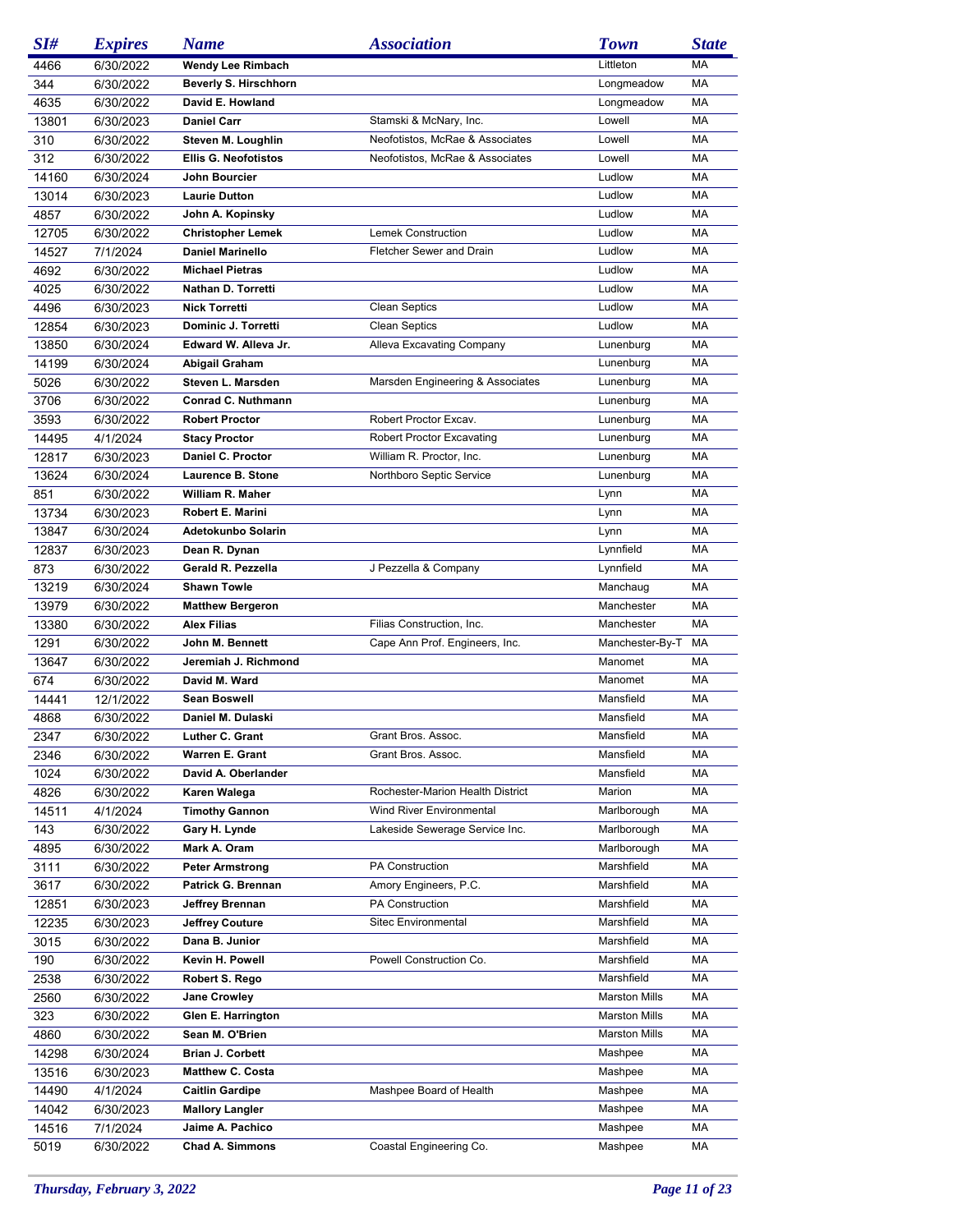| SI#   | <b>Expires</b> | <b>Name</b>                 | <b>Association</b>                  | <b>Town</b>                    | <b>State</b> |
|-------|----------------|-----------------------------|-------------------------------------|--------------------------------|--------------|
| 13480 | 6/30/2023      | <b>Matthew Armendo</b>      | Auburn Engineering Dept.            | Mattapoisett                   | МA           |
| 3649  | 6/30/2022      | Robert M. Field             | Field Engineering Co.               | Mattapoisett                   | MA           |
| 3976  | 6/30/2022      | <b>Richard Riccio</b>       | <b>Field Engineering</b>            | Mattapoisett                   | МA           |
| 619   | 6/30/2022      | N. Douglas Schneider        | N. Douglas Schneider & Associates   | Mattapoisett                   | MA           |
| 14401 | 12/1/2023      | <b>Peter Therrien</b>       | <b>Field Engineering</b>            | Mattapoisett                   | MA           |
| 4045  | 6/30/2022      | Michael B. Moreau, Jr.      |                                     | Mattaposiett                   | МA           |
| 98    | 6/30/2022      | <b>Charles P. Hartwell</b>  | <b>CH Septic</b>                    | Maynard                        | MA           |
| 242   | 6/30/2022      | Fred A. Weir                |                                     | Maynard                        | МA           |
| 4736  | 6/30/2022      | Richard P. Mathews, Jr.     |                                     | Medfield                       | МA           |
| 4828  |                | <b>Michael Heavey</b>       | Medway BOH                          | Medway                         | MA           |
|       | 6/30/2022      |                             |                                     |                                |              |
| 13870 | 6/30/2024      | Joseph Losanno              |                                     | Medway                         | МA           |
| 4795  | 6/30/2022      | <b>Thomas E. Parece</b>     |                                     | Medway                         | МA           |
| 13819 | 6/30/2023      | <b>Mark Smith</b>           |                                     | Medway                         | MA           |
| 1993  | 6/30/2022      | <b>William Halsing</b>      |                                     | Mendon                         | МA           |
| 14520 | 7/1/2024       | Diane Legere                |                                     | Mendon                         | MA           |
| 877   | 6/30/2022      | Robert J. Poxon             | Guerriere & Halnon, Inc.            | Mendon                         | МA           |
| 14473 | 12/1/2023      | <b>Daniel Schmitt</b>       |                                     | Mendon                         | МA           |
| 1963  | 6/30/2022      | <b>Michael A. Tetreault</b> |                                     | Mendon                         | MA           |
| 832   | 6/30/2022      | William G. Holt             | Professional Land Services LC       | Merrimac                       | МA           |
| 1929  | 6/30/2022      | John B. Paulson             |                                     | Merrimac                       | МA           |
| 14546 | 9/1/2024       | George Atallah              | GA Engineering and Consulting LLC   | Methuen                        | МA           |
| 3294  | 6/30/2022      | <b>Paul Cardone</b>         | Septic Compliance Incorporated      | Methuen                        | МA           |
| 303   | 6/30/2022      | Daniel J. Coughlin          |                                     | Methuen                        | МA           |
| 13201 | 6/30/2024      | Rae Dick                    |                                     | Methuen                        | МA           |
| 13455 | 6/30/2023      | Amy Ewing                   |                                     | Methuen                        | МA           |
| 4134  | 6/30/2022      | <b>David Harrington</b>     |                                     | Middleboro                     | МA           |
| 13462 | 6/30/2023      | Edward J. Hart              |                                     | Middleboro                     | МA           |
| 14501 | 4/1/2024       | Eric Machado                |                                     | Middleboro                     | МA           |
| 4555  | 6/30/2023      | Mark J. Moran               |                                     | Middleboro                     | МA           |
| 3675  | 6/30/2022      | <b>Brian S. Murphy</b>      | DBA B & D Septic Inspections        | Middleboro                     | МA           |
| 1894  | 6/30/2022      | James Pavlik                | <b>Ouback Engineering</b>           | Middleboro                     | МA           |
| 4043  | 6/30/2022      | <b>David Penney</b>         | Rocky Meadow Enterprises            | Middleboro                     | МA           |
|       |                |                             |                                     |                                | МA           |
| 10851 | 6/30/2023      | Jason Youngquist            |                                     | Middleboro                     |              |
| 12873 | 6/30/2023      | <b>Robert Buker</b>         | Middleboro Heath Dept               | Middleborough<br>Middleborough | МA<br>MA     |
| 569   | 6/30/2022      | Kevin P. Murphy             | Murphy Brothers Excavating          |                                |              |
| 198   | 6/30/2022      | <b>Timothy M. Reed</b>      |                                     | Middleborough                  | МA           |
| 2327  | 6/30/2022      | James H. Currier II         | James H. Currier Construction Co.   | Middleton                      | MA           |
| 2325  | 6/30/2022      | Jack E. Delaney             | James H. Currier Construction Co.   | Middleton                      | МA           |
| 3933  | 6/30/2022      | Derek Fullerton             |                                     | Middleton                      | МA           |
| 827   | 6/30/2022      | Richard J. Harrington       | Williams & Sparages, LLC            | Middleton                      | МA           |
| 4715  | 6/30/2022      | <b>Greg Hochmuth</b>        | Williams & Sparages                 | Middleton                      | МA           |
| 1967  | 6/30/2022      | Paul Leblanc                | LeBlanc Survey Assoc.               | Middleton                      | МA           |
| 848   | 6/30/2022      | Dean G. Luscomb             | Dean Luscomb and Sons, Inc.         | Middleton                      | MA           |
| 13519 | 6/30/2023      | <b>Timothy A. Willey</b>    |                                     | Middleton                      | МA           |
| 3661  | 6/30/2022      | <b>Gary Covino</b>          |                                     | Milford                        | МA           |
| 14303 | 6/30/2024      | John Federico               | Guerriere & Halnon, Inc.            | Milford                        | МA           |
| 4886  | 6/30/2022      | Leonard Izzo                | Town of Mendon                      | Milford                        | МA           |
| 550   | 6/30/2022      | Paul A. Mazzuchelli         |                                     | Milford                        | МA           |
| 14207 | 6/30/2024      | <b>Stephen Sacco</b>        |                                     | Milford                        | МA           |
| 4789  | 6/30/2022      | Lisa C. Allain              |                                     | Millbury                       | МA           |
| 2767  | 6/30/2022      | <b>Charles P. Kupfer</b>    |                                     | Millbury                       | МA           |
| 14445 | 12/1/2022      | <b>Mark Plourde</b>         |                                     | Millbury                       | МA           |
| 14070 | 6/30/2022      | Stephen K. Simmler          |                                     | Millbury                       | МA           |
| 2677  | 6/30/2022      | <b>Thomas M. Stratford</b>  | Mid State Sewerage, Inc.            | Millbury                       | МA           |
| 14450 | 12/1/2022      | Dan Sullivan                | Ground/Water Treatment & Technology | Millbury                       | МA           |
| 7     | 6/30/2022      | Douglas J. Atkinson         |                                     | Millis                         | МA           |
| 12867 | 6/30/2023      | James Brooks                | JPAC Enterprises, LLC               | Millis                         | MA           |
|       |                |                             |                                     |                                |              |
| 2776  | 6/30/2022      | Mark G. Irving              | Irving Trucking                     | Millis                         | МA           |
| 80    | 6/30/2022      | John J. Gibson              | Gibson Cesspool, Inc.               | Millville                      | МA           |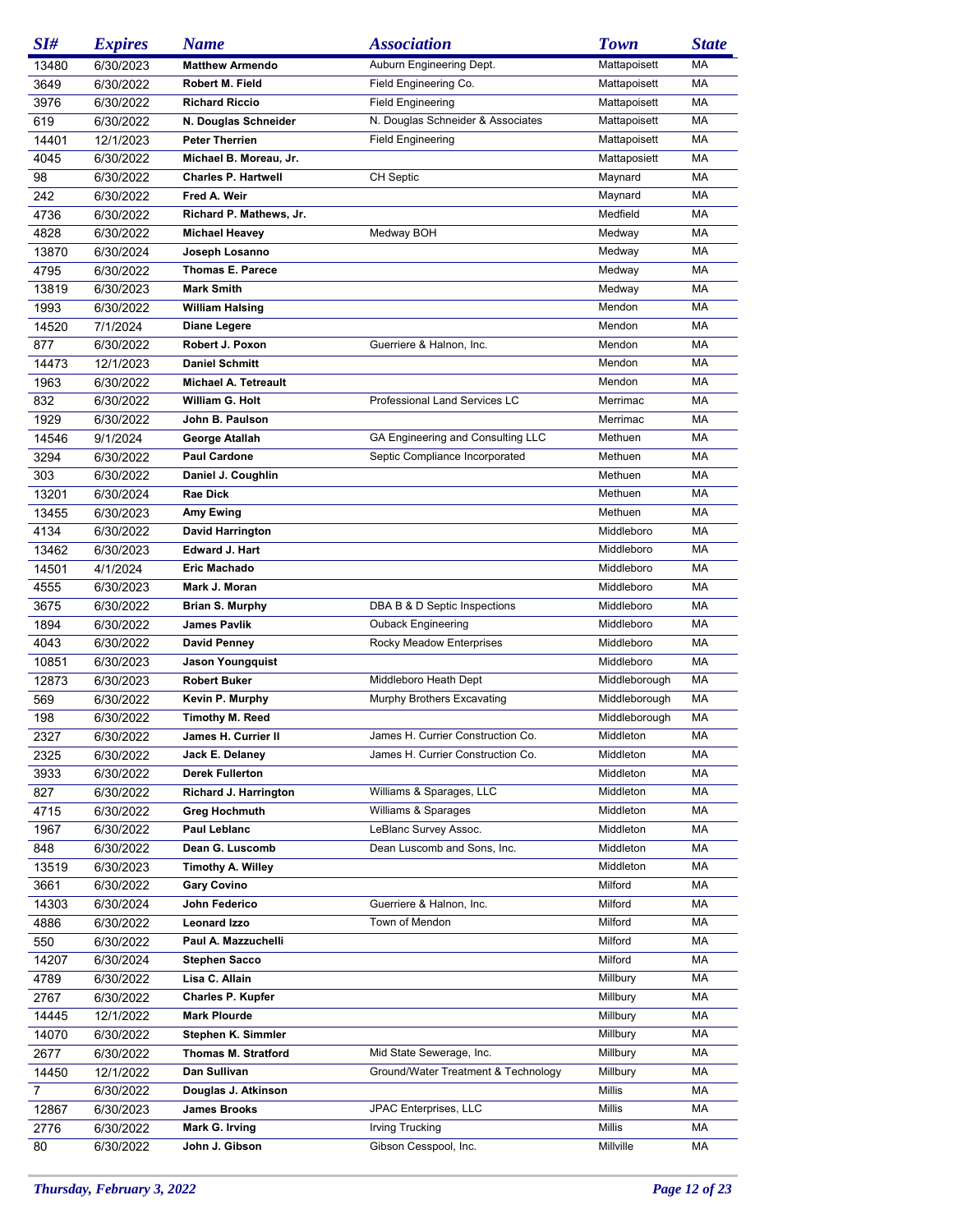| SI#   | <b>Expires</b> | <b>Name</b>                | <b>Association</b>                       | <b>Town</b>        | <b>State</b> |
|-------|----------------|----------------------------|------------------------------------------|--------------------|--------------|
| 14525 | 7/1/2024       | Laura DelleChiaie          | Milton Board of Health                   | Milton             | МA           |
| 4892  | 6/30/2022      | Robert E. Hannigan         | Robert E Hannigan Associates             | Milton             | МA           |
| 142   | 6/30/2022      | Bernard J. Lynch           |                                          | Milton             | МA           |
| 14464 | 12/1/2023      | Alan J. Dias               | Halifax Board of Health                  | Monponsett         | МA           |
| 12889 | 6/30/2023      | Jeremy S. Croteau          | DC Engineering & Survey, Inc.            | Monson             | МA           |
| 570   | 6/30/2022      | Brian M. Mushenko          |                                          | Monson             | МA           |
| 13441 | 6/30/2023      | Michael D. Woloshchuk      | Woloshchuk Enterprises Inc.              | Monson             | МA           |
| 13272 | 6/30/2023      | <b>Christopher Tryon</b>   |                                          | Monterey           | МA           |
| 14458 | 10/1/2023      | <b>Mark M. Emmons</b>      |                                          | Monument Beach     | МA           |
|       |                |                            |                                          |                    |              |
| 3096  | 6/30/2022      | <b>Lawrence Perry</b>      |                                          | Monument Beach MA  |              |
| 665   | 6/30/2022      | Peter Valeri               | P. Valerie Construction Inc.             | Monument Beach MA  |              |
| 4598  | 6/30/2022      | James D. Lyons             |                                          | N. Billerica       | МA           |
| 1721  | 6/30/2022      | <b>Michael E. Connolly</b> |                                          | Nantucket          | МA           |
| 413   | 6/30/2022      | <b>Artell B. Crowley</b>   |                                          | Nantucket          | МA           |
| 3006  | 6/30/2022      | Arthur D. Gasbarro, III    | Nantucket Engineering & Survey, P.C.     | Nantucket          | МA           |
| 14536 | 7/1/2024       | John Hedden                |                                          | Nantucket          | МA           |
| 3007  | 6/30/2022      | Edward F. King, Jr         | Island Surveyors, LLC                    | Nantucket          | МA           |
| 13971 | 6/30/2022      | <b>Kathleen LaFavre</b>    | Nantucket Health Department              | Nantucket          | МA           |
| 13972 | 6/30/2022      | Roberto Santamaria         | Nantucket Health Department              | Nantucket          | МA           |
| 13236 | 6/30/2022      | <b>David Visco</b>         |                                          | Nantucket          | МA           |
| 240   | 6/30/2022      | Stephen J. Visco           | Visco Pumping, Inc.                      | Nantucket          | МA           |
| 1390  | 6/30/2022      | Dale MacKinnon             |                                          | Natick             | МA           |
| 13933 | 6/30/2022      | Jeffrey Romani             |                                          | Natick             | МA           |
| 2204  | 6/30/2022      | <b>Ronald Tiberi</b>       |                                          | Natick             | МA           |
| 243   | 6/30/2022      | James M. White, Jr.        | Town of Natick                           | Natick             | MA           |
| 14232 | 5/1/2022       | Diana Acosta               | Town of Needham                          | Needham            | МA           |
| 1113  | 6/30/2022      | Michael J. Angieri         |                                          | Needham            | МA           |
| 8     | 6/30/2022      | David W. Atkinson, Jr.     | D. L. Atkinson, Inc.                     | Needham            | МA           |
| 4760  | 6/30/2022      | <b>William Murphy</b>      |                                          | Needham            | MA           |
|       |                |                            |                                          | New Ashford        |              |
| 14302 | 6/30/2024      | <b>Richard A. George</b>   |                                          |                    | МA           |
| 12687 | 6/30/2022      | <b>Stevie Carvalho</b>     | <b>Farland Corp</b>                      | New Bedford        | МA           |
| 14486 | 4/1/2024       | Sofia Da Costa             | City of New Bedford Health Department    | New Bedford        | МA           |
| 2167  | 6/30/2022      | Kenneth E. Fortier         | <b>Civil Engineering Concepts</b>        | New Bedford        | MA           |
| 2900  | 6/30/2022      | <b>David Fredette</b>      |                                          | New Bedford        | МA           |
| 14592 | 1/1/2025       | <b>Suzanne Texiera</b>     |                                          | New Bedford        | MA           |
| 2557  | 6/30/2022      | Mark S. Carson             |                                          | New Marlborough MA |              |
| 13756 | 6/30/2023      | <b>Korey Leonard</b>       | Mt. Everett Santiation, Excavating, Inc. | New Marlborough MA |              |
| 14323 | 5/1/2022       | <b>Jesse Warren</b>        | T. W. Excavating                         | Newbury            | МA           |
| 13549 | 6/30/2024      | <b>Donald Wilkinson</b>    | P.A. Wilkinson, Inc.                     | Newbury            | МA           |
| 14049 | 7/1/2024       | <b>Kyle Simpson</b>        | Newton Health and Human Services         | Newton             | МA           |
| 3822  | 6/30/2022      | <b>Jason Hockman</b>       | J Hockman Excav.                         | <b>Norfolk</b>     | МA           |
| 1651  | 6/30/2022      | Richard H. Whelan          |                                          | Norfolk            | МA           |
| 12701 | 6/30/2022      | David Cellana              | A-1 Septic & Sewer                       | North Adams        | МA           |
| 14329 | 5/1/2022       | Dante Cellana              | A-1 Septic & Sewer                       | North Adams        | МA           |
| 13249 | 6/30/2022      | John M. Cellana            | A-1 Septic & Sewer                       | North Adams        | МA           |
| 14431 | 12/1/2022      | <b>Kennard Sherman</b>     | Hilltown Septic & Excavating             | North Adams        | МA           |
| 14408 | 11/1/2024      | Stephen Casey, Jr.         | Town of North Andover                    | North Andover      | МA           |
| 5041  | 6/30/2022      | Arsen Hambardzumian        |                                          | North Attleboro    | МA           |
| 14496 | 4/1/2024       | Sheri Miller-Bedau         | North Attleboro Board of Health          | North Attleboro    | МA           |
| 4126  | 6/30/2022      | Steven M. Sherman          | Sherman Inspection, Inc.                 | North Attleboro    | МA           |
| 14069 | 6/30/2022      | <b>Rike M. Sterrett</b>    |                                          | North Attleboro    | МA           |
| 2540  | 6/30/2022      | Larry E. Tilton            | Tilton & Assoc                           | North Attleboroug  | МA           |
|       |                | Thomas J. Griffin          |                                          | North Billerica    | МA           |
| 14315 | 6/30/2024      |                            |                                          |                    |              |
| 13978 | 6/30/2022      | <b>Brett Melville</b>      |                                          | North Carver       | МA           |
| 13669 | 6/30/2022      | Joseph E. Correia IV       |                                          | North Dartmouth    | МA           |
| 13879 | 6/30/2024      | Robert M. Baglini, Jr.     |                                          | North Dighton      | МA           |
| 4250  | 6/30/2022      | James B. Conlon            | Town of Stoughton                        | North Dighton      | МA           |
| 13159 | 6/30/2023      | <b>Matthew Tanis</b>       |                                          | North Dighton      | МA           |
| 14452 | 12/1/2022      | Jo-Ann Wilson              | Bob Wilson and Sons Excavating           | North Dighton      | МA           |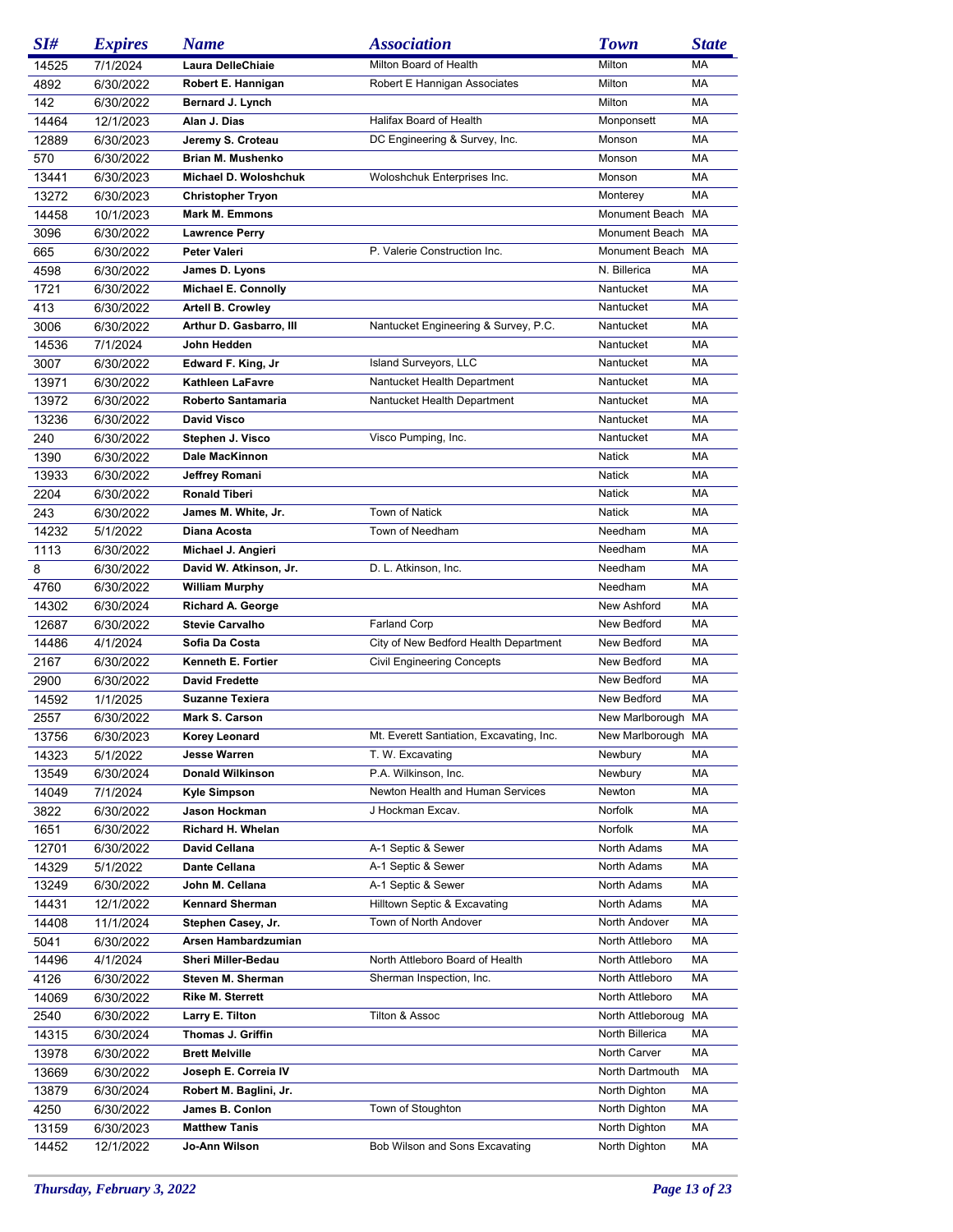| SI#   | <b>Expires</b> | <b>Name</b>               | <b>Association</b>                      | <b>Town</b>    | <b>State</b> |
|-------|----------------|---------------------------|-----------------------------------------|----------------|--------------|
| 3600  | 6/30/2022      | Jason C. Ellis            | J C Ellis Design Co, Inc.               | North Eastham  | МA           |
| 1131  | 6/30/2022      | Mark S. Bartlett          |                                         | North Easton   | MA           |
| 2110  | 6/30/2022      | Michael J. Bosse          | JJ Bosse and Sons Construction Co. Inc. | North Easton   | МA           |
| 13228 | 6/30/2024      | James J. Conceison        |                                         | North Easton   | MA           |
| 12000 | 6/30/2023      | Gregory W. Driscoll, Jr.  | Jacobs Driscoll Engineering             | North Easton   | МA           |
| 12899 | 6/30/2023      | <b>Timothy Meyers</b>     |                                         | North Easton   | MA           |
| 4475  | 6/30/2022      | Mark D. Taylor            |                                         | North Easton   | MA           |
| 4244  | 6/30/2022      | Joel Kubick               |                                         | North Falmouth | MA           |
| 560   | 6/30/2022      | John J. Monteiro          | Allied Septic Service Inc.              | North Falmouth | МA           |
| 13912 | 6/30/2024      | <b>Ashbel White Joyal</b> |                                         | North Falmouth | MA           |
| 14204 | 6/30/2024      | <b>Kristin Black</b>      |                                         | North Grafton  | MA           |
| 2823  | 6/30/2022      | Mark M. Santora           |                                         | North Grafton  | MA           |
| 637   | 6/30/2022      | Dan A. Speakman           |                                         | North Harwich  | MA           |
| 3202  | 6/30/2022      | James M. Kavanaugh        | <b>Premier Development</b>              | North Reading  | МA           |
| 5018  | 6/30/2022      | <b>Anthony R. Mottolo</b> |                                         | North Reading  | МA           |
| 167   | 6/30/2022      | <b>Richard A. Mottolo</b> | Service Pumping & Drain Co., Inc.       | North Reading  | МA           |
| 3384  | 6/30/2022      | Erich R. Nitzsche         | Commonwealth Engineering                | North Reading  | МA           |
| 1959  | 6/30/2022      | Warren R. Pearce, Jr.     | <b>Pearce Construction</b>              | North Reading  | МA           |
| 4409  | 6/30/2022      | Luke J. Roy               |                                         | North Reading  | МA           |
| 13015 | 4/1/2024       | <b>Ralph Simard</b>       | <b>Simard Construction</b>              | North Reading  | МA           |
| 3504  | 6/30/2022      | <b>William Smith</b>      |                                         | North Reading  | МA           |
| 14474 | 12/1/2023      | <b>Daniel Smith</b>       | Smithsons Plumbing                      | North Reading  | МA           |
| 13202 | 6/30/2023      | Craig H. Waelty           |                                         | North Reading  | МA           |
| 5021  | 6/30/2022      | Michael Wood              | Service Pumping & Drain                 | North Reading  | МA           |
| 12772 | 6/30/2022      | Jeffrey Rose              | John F. Noons, Inc.                     | North Truro    | МA           |
| 14537 | 7/1/2024       | Jasmine Ward              | Northampton Health Dept.                | Northampton    | МA           |
| 4507  | 6/30/2023      | <b>Thomas Beals</b>       | Beals & Sons, Inc.                      | Northboro      | МA           |
| 14584 | 11/1/2024      | <b>Jeffrey Cummings</b>   | <b>Curtis Septic Service</b>            | Northboro      | МA           |
| 14583 | 11/1/2024      | <b>Nicholas Curtis</b>    | <b>Curtis Septic Service</b>            | Northboro      | МA           |
| 13653 | 6/30/2022      | <b>Kevin Curtis</b>       | Northboro Septic Service, Inc.          | Northboro      | МA           |
| 14451 | 12/1/2022      | Rebecca M. Lynde          | Lakeside Sewerage Service Inc.          | Northboro      | МA           |
| 14062 | 6/30/2022      | Adam Rahaim               | Curtis Septic Service                   | Northborough   | МA           |
| 13943 | 6/30/2022      | James Gosselin            |                                         | Northbridge    | МA           |
| 14206 | 6/30/2024      | <b>Brandon Grant</b>      |                                         | Northbridge    | МA           |
| 88    | 6/30/2022      | Daniel M. Grant           | <b>Grants Septic Techs</b>              | Northbridge    | МA           |
| 14494 | 4/1/2024       | Derek Grant               | Grant's Services Co., Inc.              | Northbridge    | МA           |
| 14538 | 7/1/2024       | <b>Bryce LaChapelle</b>   | Grant's Services Co., Inc.              | Northbridge    | MA           |
| 3278  | 6/30/2022      | Paul R. McKeon            | P McKeon Excav.                         | Northbridge    | МA           |
| 3045  | 6/30/2022      | David C. Balk             |                                         | Northfield     | МA           |
| 1549  | 6/30/2022      | Kathryn H. Bridges        |                                         | Northfield     | МA           |
| 1517  | 6/30/2022      | Dan A. Gray               |                                         | Northfield     | МA           |
| 13975 | 6/30/2022      | <b>Elizabeth Alves</b>    | All Clear Title 5 Services              | Norton         | МA           |
| 14100 | 6/30/2023      | Earl R. Chartier III      |                                         | Norton         | МA           |
| 14466 | 12/1/2023      | Kevin M. Eddy             | Septic Preservation                     | Norton         | МA           |
| 14484 | 1/1/2024       | DeAngelo Johnson          | Septic Preservation                     | Norton         | МA           |
| 14576 | 11/1/2024      | <b>Michael Masone</b>     | MABASO                                  | Norton         | МA           |
| 4773  | 6/30/2022      | Luis F. Oliveira          |                                         | Norton         | МA           |
| 13382 | 6/30/2022      | Sean Ribeiro              |                                         | Norton         | МA           |
| 4991  | 6/30/2024      | Dylan Ribeiro             | <b>Ribeiro Enterprises</b>              | Norton         | МA           |
| 604   | 6/30/2022      | Albert R. Rivet           | All-Clear Title 5 Services, Inc.        | Norton         | МA           |
| 1992  | 6/30/2022      | <b>Steven Wry</b>         | Land Planning, Inc.                     | Norton         | МA           |
| 14427 | 12/1/2022      | <b>Preston Adams</b>      |                                         | Norwell        | МA           |
| 349   | 6/30/2022      | Stephen M. Adams          |                                         | Norwell        | МA           |
| 13218 | 6/30/2024      | <b>Erik Anderson</b>      |                                         | Norwell        | МA           |
| 4474  | 6/30/2022      | <b>Donald Rose</b>        | CHA                                     | Norwell        | МA           |
| 13880 | 6/30/2024      | Angelo DeLuca             | Norwood Health Department               | Norwood        | МA           |
| 5015  | 6/30/2022      | <b>Stacey Lane</b>        | Norwood Health Department               | Norwood        | МA           |
| 4410  | 6/30/2022      | Timothy J. Power          | PVI Site Design LLC                     | Norwood        | МA           |
| 4342  | 6/30/2022      | Sigalle L. Reiss          | Board of Health                         | Norwood        | МA           |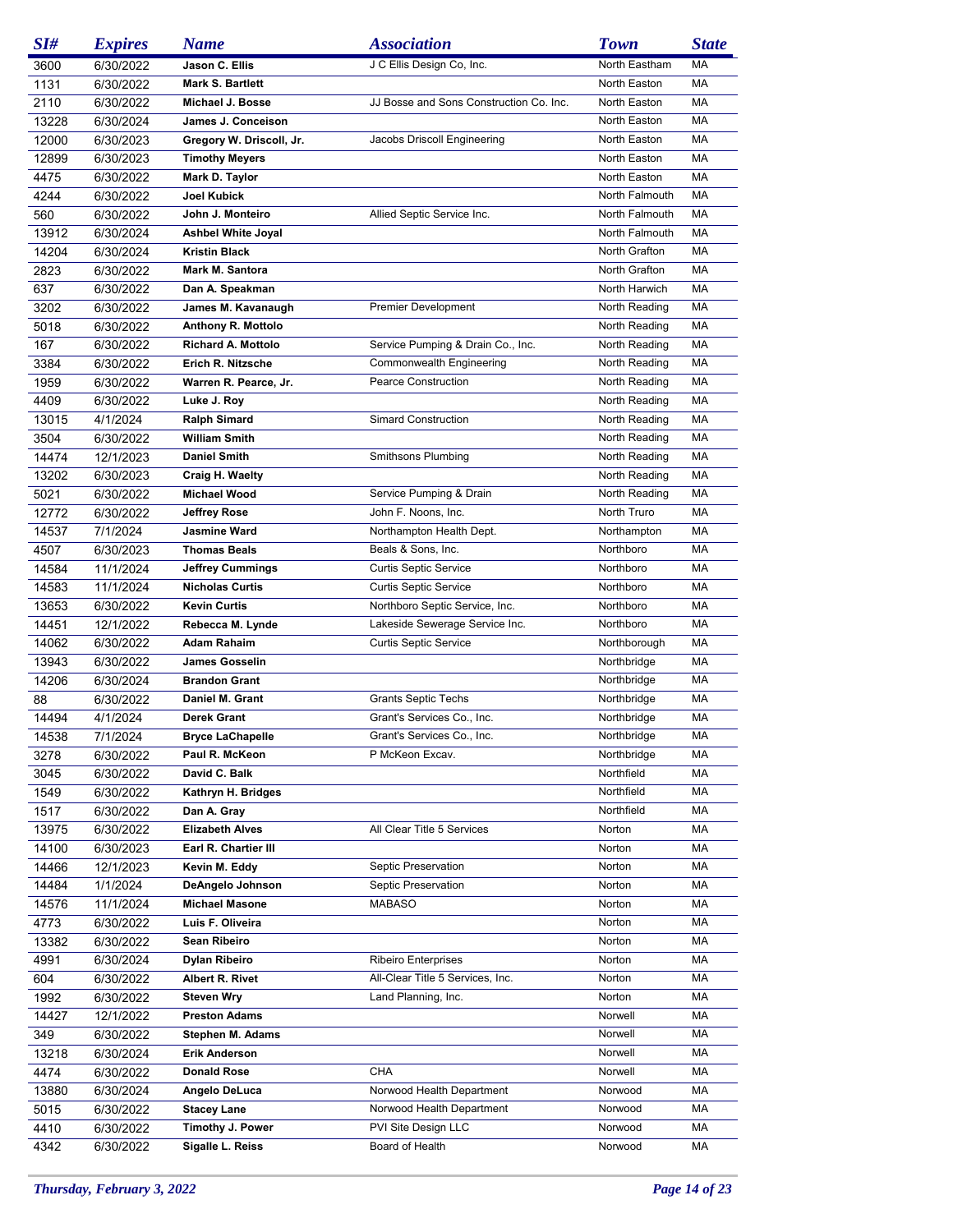| SI#   | <b>Expires</b> | <b>Name</b>                                   | <i><b>Association</b></i>               | <b>Town</b> | <b>State</b> |
|-------|----------------|-----------------------------------------------|-----------------------------------------|-------------|--------------|
| 2831  | 6/30/2023      | Barbara J. Thissell Reardon                   |                                         | Norwood     | MA           |
| 14339 | 5/1/2022       | <b>Aaron Fontaine</b>                         |                                         | Oak Bluff   | MA           |
| 14449 | 12/1/2022      | <b>Matthew Parker</b>                         |                                         | Oak Bluffs  | МA           |
| 4917  | 6/30/2022      | Dennis C. Rice                                |                                         | Oakham      | MA           |
| 670   | 6/30/2022      | Julian P. Votruba                             |                                         | Oakham      | MA           |
| 3581  | 6/30/2022      | <b>Norman Bartlett</b>                        | Bartlett Const.                         | Orange      | MA           |
| 14487 | 4/1/2024       | <b>Matthew Fortier</b>                        | Orange Board of Health                  | Orange      | MA           |
| 14299 | 6/30/2024      | <b>Timothy Newton</b>                         |                                         | Orange      | MA           |
| 4697  | 6/30/2022      | <b>Henry Nover</b>                            |                                         | Orange      | MA           |
| 1548  | 6/30/2022      | Jane M. Peirce                                |                                         | Orange      | MA           |
| 998   | 6/30/2022      | Mark W. Popham                                |                                         | Orange      | MA           |
| 12875 | 6/30/2023      | <b>Erick Starr</b>                            |                                         | Orange      | MA           |
| 4746  | 6/30/2022      | Judith Z. Bersin                              |                                         | Orleans     | MA           |
| 4932  | 6/30/2022      | Robert J. Canning                             | Orleans Health Dept.                    | Orleans     | MA           |
| 14539 |                | <b>Robert Capurso</b>                         | Provincetown Board of Health            | Orleans     | МA           |
|       | 7/1/2024       |                                               |                                         | Orleans     | MA           |
| 13989 | 6/30/2022      | Stacy Kanaga                                  |                                         |             |              |
| 596   | 6/30/2022      | Forrester L. Quinn                            | FL Quinn Const                          | Orleans     | MA           |
| 12769 | 6/30/2022      | Jason Quinn                                   |                                         | Orleans     | MA           |
| 14549 | 7/1/2024       | Kenneth J. Reeves                             | <b>AATTA BOY Septic Service</b>         | Orleans     | MA           |
| 260   | 6/30/2022      | John G. Schnaible                             | <b>Coastal Engineering</b>              | Orleans     | MA           |
| 4711  | 6/30/2022      | Laura A. Schofield                            | Schofield Bros of Cape Cod              | Orleans     | MA           |
| 1679  | 6/30/2022      | James H. Crocker, Jr.                         | <b>Crocker Enterprises</b>              | Osterville  | MA           |
| 2482  | 6/30/2022      | <b>James Ford</b>                             | <b>Ford Septic Services</b>             | Osterville  | MA           |
| 14089 | 6/30/2023      | Jeffrey L. Gamelli, Jr.                       | Westfield WPCF                          | Otis        | МA           |
| 774   | 6/30/2022      | <b>Stephen Balcewicz</b>                      | B. C. Survey & Engineering, Inc.        | Oxford      | MA           |
| 14334 | 5/1/2022       | <b>Seth Davis</b>                             |                                         | Oxford      | MA           |
| 14435 | 12/1/2022      | <b>William Hackett</b>                        | All In One Drain Cleaning               | Oxford      | MA           |
| 3960  | 6/30/2022      | Michael N. Pare                               |                                         | Oxford      | MA           |
| 731   | 6/30/2022      | <b>Thomas P. Purcell</b>                      |                                         | Oxford      | MA           |
| 14270 | 5/1/2022       | <b>Christina Florence</b>                     |                                         | Palmer      | MA           |
| 733   | 6/30/2022      | <b>Edmond W. Miga</b>                         |                                         | Palmer      | MA           |
| 4349  | 6/30/2022      | Vito Colonna                                  | Cornerstone Engineering, Inc.           | Paxton      | MA           |
| 1010  | 6/30/2022      | John L. Karavolas                             |                                         | Peabody     | MA           |
| 1030  | 6/30/2022      | <b>Richard M. Scott</b>                       |                                         | Pelham      | MA           |
| 13443 | 6/30/2023      | <b>Lisa Cullity</b>                           | Pembroke Board of Health                | Pembroke    | MA           |
| 13715 | 6/30/2022      | Christopher E. Drown                          |                                         | Pembroke    | MA           |
| 13021 | 6/30/2023      | <b>David Hoerr</b>                            | Maniac Excavating                       | Pembroke    | MA           |
| 14172 | 6/30/2023      | Joseph Kehoe                                  |                                         | Pembroke    | МA           |
| 1860  | 6/30/2022      | <b>James Noone</b>                            |                                         | Pembroke    | МA           |
| 4781  | 6/30/2022      | Daniel M. Smith                               |                                         | Pembroke    | MA           |
| 255   | 6/30/2024      | Phillip H. Spath                              |                                         | Pembroke    | МA           |
| 13447 | 6/30/2023      | Emile C. Tayeh, Jr.                           |                                         | Pembroke    | МA           |
| 4047  | 6/30/2022      | Wayne S. Babineau                             | W.S.B of Pepperell LLC                  | Pepperell   | МA           |
| 3602  | 6/30/2022      | Anthony G. Campano                            |                                         | Pepperell   | МA           |
| 12780 | 6/30/2022      | Anthony M. Campano                            | Campano Engineering                     | Pepperell   | МA           |
| 13802 | 6/30/2023      | Frank J. Massarelli                           |                                         | Pepperell   | МA           |
| 14428 | 12/1/2022      | Alex J. Massarelli                            |                                         | Pepperell   | МA           |
| 13466 | 6/30/2023      | Todd J. Silva                                 | <b>Bancroft Silva Septic</b>            | Pepperell   | МA           |
| 14488 | 4/1/2024       | <b>Kevin Millar</b>                           |                                         | Petersham   | МA           |
|       |                |                                               |                                         | Petersham   | МA           |
| 13667 | 6/30/2022      | Ronald A. Spraske<br><b>Timothy M. Gearin</b> | American Sewerage and Septic Company LL | Phillipston | МA           |
| 3827  | 6/30/2022      |                                               |                                         | Pittsfield  |              |
| 13805 | 6/30/2023      | <b>Gina Armstrong</b>                         | Pittsfield Board of Health              |             | МA           |
| 4187  | 6/30/2022      | John R. Boleng                                |                                         | Pittsfield  | МA           |
| 14095 | 6/30/2023      | Andy Cambi                                    |                                         | Pittsfield  | МA           |
| 14066 | 6/30/2022      | Jesse Giardina                                |                                         | Pittsfield  | МA           |
| 13806 | 6/30/2023      | <b>Colin Sykes</b>                            | Pittsfield Board of Health              | Pittsfield  | MA           |
| 14442 | 12/1/2022      | John E. Tobin, Jr.                            | <b>Berkshire Pittsfield Septic</b>      | Pittsfield  | МA           |
| 13551 | 6/30/2024      | Robert B. Tynan                               |                                         | Pittsfield  | МA           |
| 3035  | 6/30/2022      | Marc S. Volk                                  | <b>Foresight Land Services</b>          | Pittsfield  | МA           |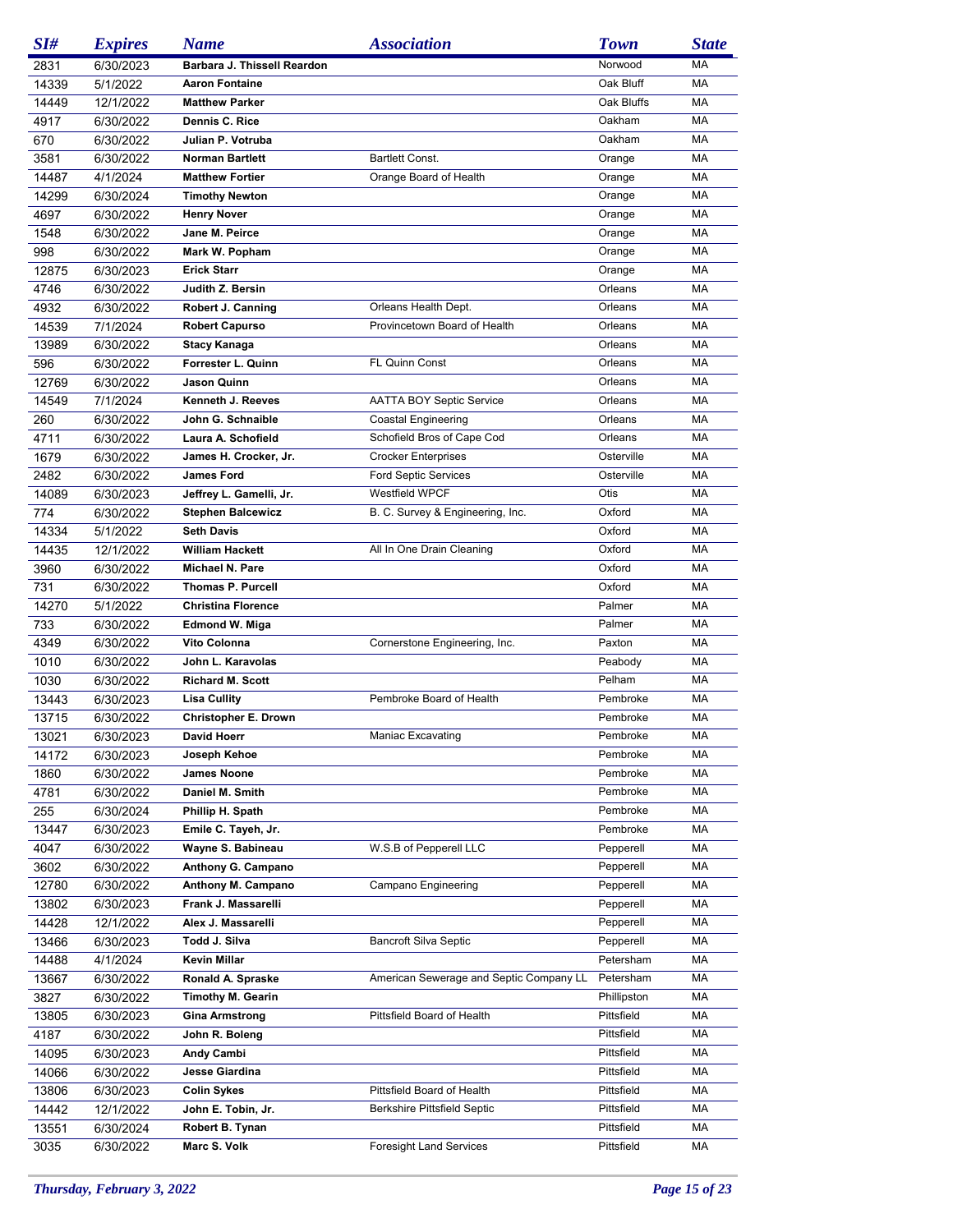| SI#   | <b>Expires</b> | <b>Name</b>                 | <b>Association</b>                  | <b>Town</b>  | <b>State</b> |
|-------|----------------|-----------------------------|-------------------------------------|--------------|--------------|
| 739   | 6/30/2022      | <b>Marshall P. White</b>    |                                     | Pittsfield   | МA           |
| 12291 | 6/30/2024      | <b>Brent M. White</b>       |                                     | Pittsfield   | МA           |
| 4778  | 6/30/2022      | <b>Daniel Campbell</b>      | Level Design Group, LLC             | Plainville   | МA           |
| 4970  | 6/30/2024      | Robert W. Casper, Jr.       | <b>BOH</b>                          | Plainville   | МA           |
| 4500  | 6/30/2022      | <b>Christopher Marchand</b> |                                     | Plainville   | МA           |
| 4285  | 6/30/2022      | <b>David Paul</b>           |                                     | Plainville   | МA           |
| 12343 | 6/1/2022       | <b>Richard E. Bosse</b>     | Town of Plymouth                    | Plymouth     | МA           |
| 14481 | 1/1/2024       | <b>Tyler Brenton</b>        | Waste Water Services Inc.           | Plymouth     | МA           |
| 5010  | 6/30/2022      | <b>Matthew Brown</b>        | <b>Septic Solutions</b>             | Plymouth     | МA           |
| 13717 | 6/30/2022      | Stephen Bulman              |                                     | Plymouth     | МA           |
| 4513  | 6/30/2023      | <b>Richard M. Churchill</b> | <b>Churchill Engineering</b>        | Plymouth     | МA           |
| 14489 | 4/1/2024       | <b>Margaret Coe</b>         | Plymouth Board of Health            | Plymouth     | МA           |
| 1641  | 6/30/2022      | David G. Drain              |                                     | Plymouth     | МA           |
| 4516  | 6/30/2023      | <b>David Fletcher</b>       | D.H. Fletcher Excavating            | Plymouth     | МA           |
| 14582 | 11/1/2024      | Peter B. Gellar IV          | <b>GRS</b>                          | Plymouth     | Ma           |
| 3522  | 6/30/2022      | Jeffrey E. Gould            |                                     | Plymouth     | МA           |
|       |                | <b>Richard E. Holmes</b>    | <b>Holmes Sanitary Pumping</b>      | Plymouth     | MA           |
| 1978  | 6/30/2022      | Patrick T. Howard           |                                     | Plymouth     | МA           |
| 3227  | 6/30/2022      |                             |                                     | Plymouth     | МA           |
| 3743  | 6/30/2022      | <b>Eben Howland</b>         | <b>Howland Disposal Service</b>     |              |              |
| 13545 | 6/30/2023      | <b>Richard T. Johnson</b>   |                                     | Plymouth     | MA           |
| 14497 | 4/1/2024       | <b>Patrick Kane</b>         |                                     | Plymouth     | МA           |
| 14295 | 6/30/2024      | Karen M. Keane              | Town of Plymouth                    | Plymouth     | MA           |
| 14534 | 7/1/2024       | Kieran Kelleher             | Town of Plymouth                    | Plymouth     | MA           |
| 14533 | 7/1/2024       | <b>Rachael Milroy</b>       | Plymouth Board of Health            | Plymouth     | MA           |
| 1924  | 6/30/2022      | John Moon                   |                                     | Plymouth     | MA           |
| 3895  | 6/30/2022      | Mark J. Nardone             |                                     | Plymouth     | MA           |
| 14457 | 10/1/2023      | Joseph B. O'Brien           |                                     | Plymouth     | MA           |
| 4602  | 6/30/2022      | <b>Edward L. Pesce</b>      | Pesce Engineering Assoc.            | Plymouth     | MA           |
| 3094  | 6/30/2022      | Jason B. Pierce             |                                     | Plymouth     | MA           |
| 3670  | 6/30/2022      | <b>Thomas Pozerski</b>      |                                     | Plymouth     | MA           |
| 14020 | 6/30/2024      | Zackary Seabury             |                                     | Plymouth     | MA           |
| 1220  | 6/30/2022      | William R. Shaw             | Associated Engineers of Plymouth    | Plymouth     | МA           |
| 3866  | 6/30/2022      | <b>Peter Stenquist</b>      | Petes Home Care Service             | Plymouth     | MA           |
| 13733 | 6/30/2023      | <b>Brian Travis</b>         |                                     | Plymouth     | MA           |
| 13725 | 6/30/2022      | David Walsh                 |                                     | Plymouth     | MA           |
| 4358  | 6/30/2022      | <b>Brad J. White</b>        |                                     | Plymouth     | МA           |
| 3924  | 6/30/2022      | <b>Arthur Bloomquist</b>    |                                     | Plympton     | MA           |
| 14523 | 7/1/2024       | Kevin G. Bloomquist         | Title 5 Inspections                 | Plympton     | МA           |
| 180   | 6/30/2022      | Jack D. O'Leary             |                                     | Plympton     | МA           |
| 14170 | 6/30/2023      | <b>Robert Wadsworth</b>     |                                     | Plympton     | МA           |
| 1697  | 6/30/2022      | Amos A. Wood, III           |                                     | Plympton     | МA           |
| 770   | 6/30/2022      | Douglas W. Andrysick        | Andrysick Land Surveying            | Princeton    | МA           |
| 4364  | 6/30/2022      | David P. Asmus              | Asmus Engineering                   | Princeton    | МA           |
| 2820  | 6/30/2022      | <b>Christopher Knuth</b>    |                                     | Princeton    | МA           |
| 3156  | 6/30/2022      | <b>Scott F. Peoples</b>     | Peoples Engineering, LLC            | Princeton    | МA           |
| 4323  | 6/30/2022      | Eric G. Stuart              |                                     | Princeton    | МA           |
| 13630 | 6/30/2024      | <b>Christopher McKernan</b> | James J. Roderick, Inc.             | Provincetown | МA           |
| 2126  | 6/30/2022      | James J. Roderick Jr.       | James J. Roderick, Inc.             | Provincetown | МA           |
| 4836  | 6/30/2022      | James W. Burke              |                                     | Quincy       | МA           |
| 4689  | 6/30/2022      | <b>Edward A. Whatley</b>    |                                     | Randolph     | МA           |
| 13882 | 6/30/2023      | Michael P. DiBenedetto      |                                     | Raynham      | МA           |
| 14319 | 5/1/2022       | John J. Gamache             | <b>Wastewater Treatment Systems</b> | Raynham      | МA           |
| 14321 | 5/1/2022       | Dayne Johnson               | <b>Wastewater Treatment Systems</b> | Raynham      | МA           |
| 14322 | 5/1/2022       | John Medeiros               | <b>Wastewater Treatment Systems</b> | Raynham      | МA           |
| 4495  | 6/30/2022      | Dave Tanguay                | Stantec                             | Raynham      | МA           |
|       | 6/30/2023      | <b>Kevin Usilton</b>        |                                     |              | МA           |
| 13528 |                |                             |                                     | Raynham      |              |
| 4309  | 6/30/2022      | Darren R. MacCaughey        |                                     | Reading      | МA           |
| 14320 | 5/1/2022       | Joseph S. Carlson           |                                     | Rehoboth     | МA           |
| 14425 | 12/1/2022      | Earl Croome, Jr.            |                                     | Rehoboth     | MA           |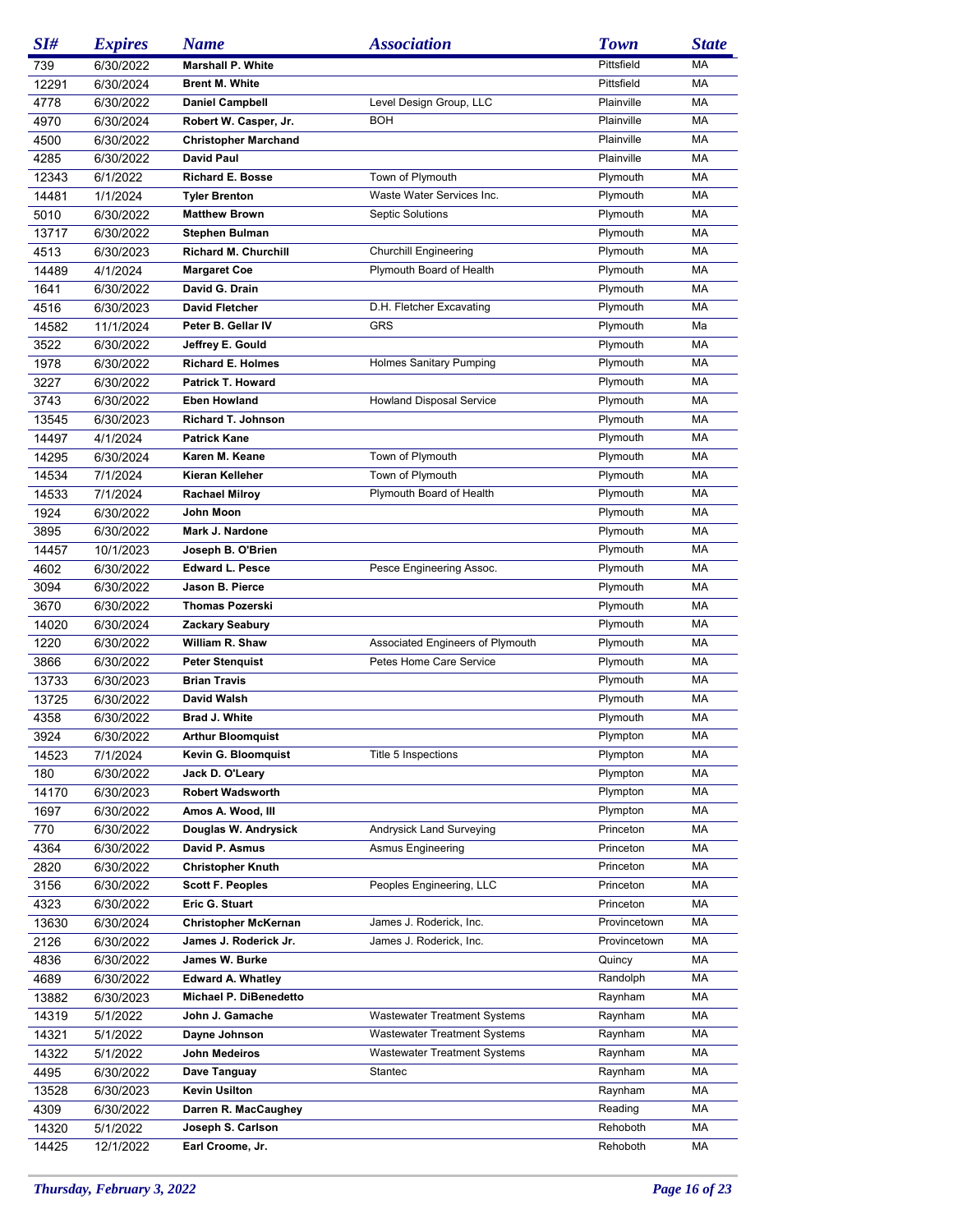| SI#   | <b>Expires</b> | <b>Name</b>              | <b>Association</b>                  | <b>Town</b>    | <b>State</b> |
|-------|----------------|--------------------------|-------------------------------------|----------------|--------------|
| 13726 | 6/30/2022      | Paul Gouveia             |                                     | Rehoboth       | MA           |
| 1289  | 6/30/2022      | Manuel G. Mello          |                                     | Rehoboth       | MA           |
| 14150 | 6/30/2024      | <b>Rachel Smith</b>      |                                     | Rehoboth       | МA           |
| 4947  | 6/30/2022      | Pamela Ross-Kung         |                                     | Revere         | МA           |
| 12262 | 6/30/2022      | Nicholas J. Rystrom      |                                     | Revere         | MA           |
| 4712  | 6/30/2022      | John Olander             |                                     | Richmond       | МA           |
| 1675  | 6/30/2022      | <b>Dale Barrows</b>      |                                     | Rochester      | МA           |
| 1499  | 6/30/2022      | <b>Richard J. Charon</b> | Charon Associates, Inc.             | Rochester      | МA           |
| 4419  | 6/30/2022      | Philip L. Cordeiro       |                                     | Rochester      | МA           |
| 13990 | 6/30/2022      | Alexander W. Duggan      |                                     | Rochester      | МA           |
| 453   | 6/30/2022      | Kevin W. Forgue          |                                     | Rochester      | МA           |
| 3733  | 6/30/2022      | Paul G. Matos            |                                     | Rochester      | МA           |
| 14506 | 4/1/2024       | <b>Melissa McInnis</b>   | D. S. Benoit Corp.                  | Rockland       | MA           |
| 1789  | 6/30/2022      | <b>Stephen Nelson</b>    |                                     | Rockland       | MA           |
| 14485 | 4/1/2024       | Amanda Parry             |                                     | Rockland       | MA           |
| 705   | 6/30/2022      | Gregory J. Tansey        |                                     | Rockland       | MA           |
| 14173 | 6/30/2023      | <b>Brent Tardiff</b>     |                                     | Rockland       | МA           |
| 4520  | 6/30/2023      | <b>Wendy Hansbury</b>    | <b>Topsfield BOH</b>                | Rockport       | MA           |
| 13759 | 6/30/2023      | <b>Robert Herrick</b>    | <b>Wind River Environmental</b>     | Rockport       | MA           |
| 3832  | 6/30/2022      | Leslie Whelan            |                                     | Rockport       | MA           |
| 3988  | 6/30/2022      | Lisa Danek Burke         | <b>LDB Engineering</b>              | Rowe           | MA           |
| 13820 | 6/30/2023      | <b>Michael Fisher</b>    |                                     | Rowley         | MA           |
| 4268  | 6/30/2022      | <b>Ronald Jenkins</b>    | R. Jenkins and Sons                 | Rowley         | MA           |
| 4446  | 6/30/2022      | Vinson Lesinski          | <b>EBI Consulting</b>               | Rowley         | MA           |
| 4550  | 6/30/2023      | Andrea L. Crete          |                                     | Royalston      | МA           |
| 4667  | 6/30/2022      | John Deline, Jr.         | <b>Deline Engineering</b>           | Royalston      | MA           |
| 527   | 6/30/2022      | Philip D. Leger          |                                     | Royalston      | MA           |
| 3975  | 6/30/2022      | <b>Brian Slayton</b>     |                                     | Russell        | МA           |
| 12682 | 6/30/2024      | Mark Elbag, Jr.          |                                     | Rutland        | MA           |
| 13435 | 6/30/2023      | <b>Jake S. Pettes</b>    |                                     | Rutland        | MA           |
| 233   | 6/30/2022      | Robert C. Tinkham, Jr.   |                                     | S. Carver      | MA           |
| 3099  | 6/30/2022      | <b>Robert Waters</b>     | R Waters Septic Serv.               | S. Wellfleet   | MA           |
| 4590  | 6/30/2024      | Adam R. Riker            |                                     | S. Yarmouth    | МA           |
| 263   | 6/30/2022      | Ronald F. Bukoski        | CGE Engineering, Inc.               | Sagamore       | МA           |
| 1760  | 6/30/2022      | <b>Stephen Cook</b>      | <b>Imperial Inspection Services</b> | Sagamore       | <b>MA</b>    |
| 3097  | 6/30/2022      | Shaun D. Handy           |                                     | Sagamore Beach | MA           |
| 4765  | 6/30/2022      | William T. Burke III     |                                     | Salem          | MA           |
| 4657  | 6/30/2022      | <b>Allison C. Conboy</b> |                                     | Salem          | МA           |
| 4573  | 6/30/2024      | <b>Greg Harrison</b>     | W. Harrison & Sons, Inc.            | Salisbury      | МA           |
| 13457 | 6/30/2023      | Michael K. Ignace        |                                     | Sandisfield    | МA           |
| 4335  | 6/30/2022      | Dennis A. Earle          | Earle's Backhoe Service             | Sandwich       | МA           |
| 13813 | 6/30/2023      | <b>Brian Gallant</b>     |                                     | Sandwich       | МA           |
| 4396  | 6/30/2022      | <b>Heather Gallant</b>   |                                     | Sandwich       | МA           |
| 1750  | 6/30/2022      | Edwin C. Gibbs, Jr.      |                                     | Sandwich       | МA           |
| 13640 | 6/30/2024      | <b>Matthew Gilfoy</b>    | <b>B &amp; B Excavation</b>         | Sandwich       | МA           |
| 2892  | 6/30/2022      | <b>Edward A. Stone</b>   | EAS Survey, Inc.                    | Sandwich       | МA           |
| 331   | 6/30/2022      | Amy Von Hone             | Yarmouth Health Dept                | Sandwich       | МA           |
| 2817  | 6/30/2022      | <b>Gerard Bergeron</b>   | <b>Bergeron Contracting</b>         | Savoy          | МA           |
| 14379 | 7/1/2022       | <b>Daniel Gaylord</b>    |                                     | Savoy          | МA           |
| 3325  | 6/30/2022      | Peter G. Benkart         |                                     | Scituate       | МA           |
| 14162 | 6/30/2023      | <b>James Garfield</b>    |                                     | Scituate       | МA           |
| 14392 | 12/1/2022      | Paul G. Gunn             | Morse Engineering                   | Scituate       | МA           |
| 12903 | 6/30/2022      | Jeffrey M. Hassett       | Morse Engineering                   | Scituate       | МA           |
| 4270  | 6/30/2022      | Gregory J. Morse         |                                     | Scituate       | МA           |
| 638   | 6/30/2022      | Paul F. Spencer, Jr.     | P.F. Spencer Jr. Inc.               | Scituate       | МA           |
| 14088 | 6/30/2023      | John B. Auger            | Auger Realty, LLC                   | Seekonk        | МA           |
| 14326 | 5/1/2022       | James E. Fisk            |                                     | Seekonk        | МA           |
| 12877 | 6/30/2023      | George W. Kellum         | GT Excavating Corp.                 | Seekonk        | МA           |
| 13448 | 6/30/2023      | <b>Mark Mariano</b>      |                                     | Seekonk        | МA           |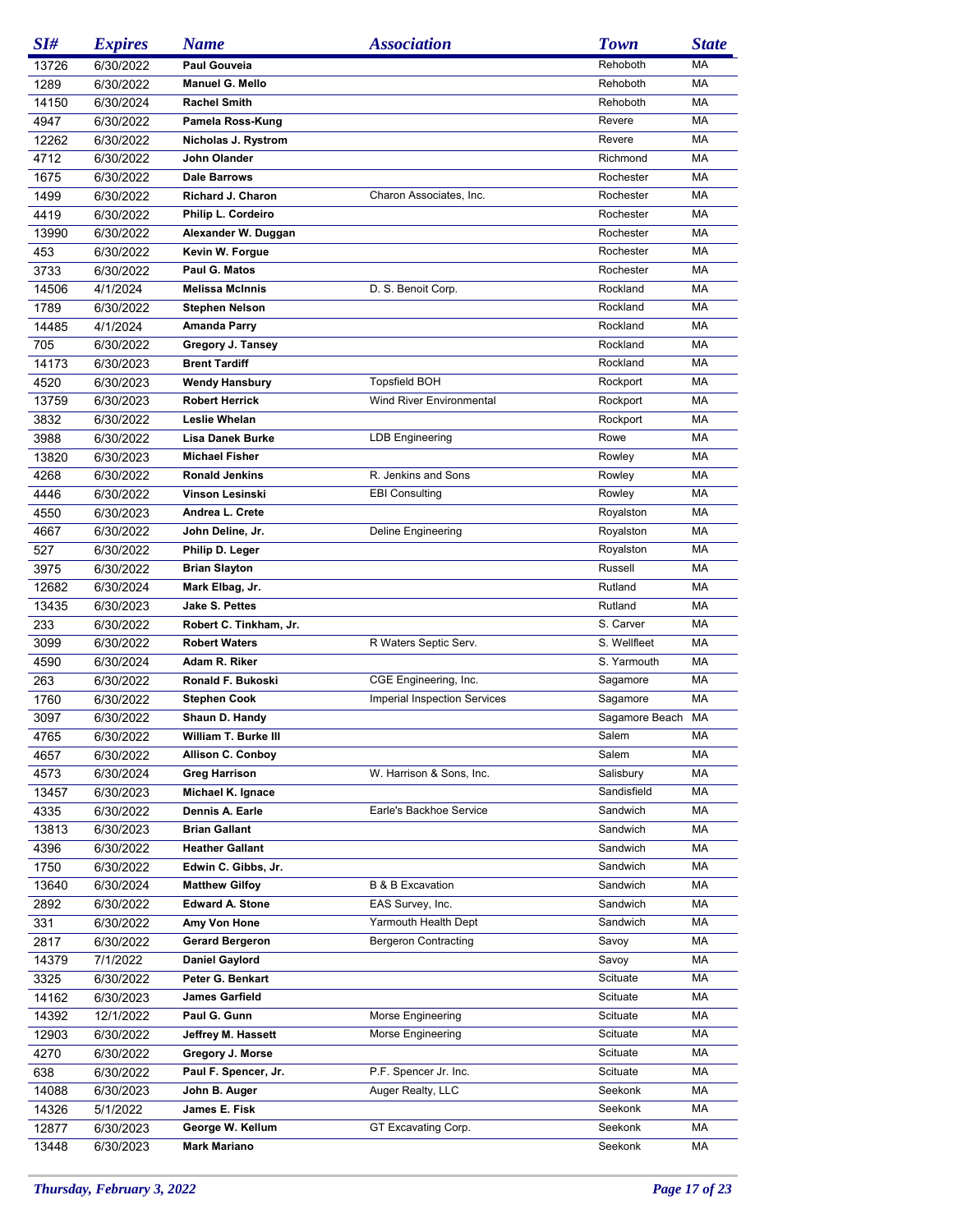| SI#   | <i><b>Expires</b></i>  | <b>Name</b>                | <b>Association</b>                  | <b>Town</b>                  | <b>State</b> |
|-------|------------------------|----------------------------|-------------------------------------|------------------------------|--------------|
| 2476  | 6/30/2022              | Anthony R. Mello, Jr.      | AR Mello and son Excavating         | Seekonk                      | МA           |
| 14426 | 12/1/2022              | <b>Devin Hill</b>          | Final Grade Excavation Inc.         | Sharon                       | МA           |
| 564   | 6/30/2022              | <b>Richard G. Morse</b>    | Dick Morse Excavating               | Sharon                       | МA           |
| 1321  | 6/30/2022              | <b>Anthony Stella</b>      |                                     | Sharon                       | МA           |
| 676   | 6/30/2022              | Alan T. Watterson          | ATW, Inc.                           | Sharon                       | МA           |
| 13844 | 6/30/2024              | <b>Jayne Smith</b>         |                                     | Sheffield                    | МA           |
| 13436 | 6/30/2023              | Scott A. Smith             | Sheffield BOH, C/O: Town Hall       | Sheffield                    | МA           |
| 14577 | 11/1/2024              | Joanne Vargas              | Joe Wilkinson and Sons              | Sheffield                    | МA           |
| 14333 | 5/1/2022               | <b>Crystal Wilkinson</b>   |                                     | Sheffield                    | МA           |
| 13445 | 6/30/2023              | Joseph Wilkinson III       | JR Wilkinson Construction           | Sheffield                    | МA           |
| 14477 | 12/1/2023              | <b>Dylan Winters</b>       | Joe Wilkinson and Sons              | Sheffield                    | МA           |
|       |                        |                            |                                     |                              | МA           |
| 13825 | 6/30/2023              | Mark A. King               |                                     | Shirley                      | МA           |
| 4844  | 6/30/2022              | Mark E. Beaudry            |                                     | Shrewsbury                   |              |
| 14529 | 7/1/2024               | <b>Beth Ann Boles</b>      |                                     | Shrewsbury                   | МA           |
| 13704 | 6/30/2024              | William J. Maloney, Jr.    |                                     | Shrewsbury                   | МA           |
| 1987  | 6/30/2022              | Richard E. Wall            | <b>Wall Septic</b>                  | Shrewsbury                   | МA           |
| 14064 | 6/30/2022              | <b>Michael Day</b>         |                                     | Siasconset                   | МA           |
| 4429  | 6/30/2022              | <b>Steven Cadorette</b>    |                                     | Somerset                     | МA           |
| 33    | 6/30/2022              | <b>Marc D. Cardinal</b>    |                                     | Somerset                     | МA           |
| 13520 | 6/30/2023              | Jason Haskell              |                                     | Somerset                     | МA           |
| 4561  | 6/30/2022              | <b>Timothy M. Santos</b>   | Holmes and McGrath, Inc.            | Somerset                     | МA           |
| 13811 | 6/30/2023              | Daniel J. Meegan           |                                     | Somerville                   | МA           |
| 2975  | 6/30/2022              | Peter C. Fletcher          |                                     | South Dartmouth              | MA           |
| 1702  | 6/30/2022              | Thomas W. Hardman          |                                     | South Dartmouth              | MA           |
| 13045 | 6/30/2024              | <b>Winston Steadman II</b> | All Cape Onsite                     | South Dartmouth              | MA           |
| 14513 | 7/1/2024               | Max R. Antes Jr            |                                     | South Deerfield              | МA           |
| 2338  | 6/30/2022              | <b>Richard Calisewski</b>  | Deerfield Board of Health           | South Deerfield              | МA           |
| 14544 | 7/1/2024               | Joshua N. Dawson           | <b>Superior Septic Services LLC</b> | South Deerfield              | МA           |
| 1525  | 6/30/2022              | Gregory M. Gardner         | <b>GMG Enterprises</b>              | South Deerfield              | МA           |
| 3132  | 6/30/2022              | Peter R. LaBarbera         |                                     | South Deerfield              | МA           |
| 1526  | 6/30/2022              | Philip J. Pasiecnik        |                                     | South Deerfield              | МA           |
| 13633 | 6/30/2024              | Greg Brehm                 |                                     | South Dennis                 | МA           |
| 4665  | 6/30/2022              | <b>Hillary Greenberg</b>   |                                     | South Dennis                 | МA           |
| 147   | 6/30/2022              | Joseph M. Martins          |                                     | South Dennis                 | МA           |
| 14296 | 6/30/2024              | Armando Pantoja            |                                     | South Dennis                 | МA           |
| 14140 | 6/30/2023              | <b>Mathieu Rebello</b>     |                                     | South Dennis                 | МA           |
| 1659  | 6/30/2022              | Robin W. Wilcox            | Sweetser Engineering                | South Dennis                 | MA           |
| 682   | 6/30/2022              | <b>Troy Williams</b>       |                                     | South Dennis                 | МA           |
| 2111  | 6/30/2022              | Kevin E. Bosse             | JJ Bosse and Sons Const             | South Easton                 | МA           |
|       |                        |                            | A. Ferrara Costruction Corp.        |                              |              |
| 4435  | 6/30/2022              | Americo Ferrara            |                                     | South Easton<br>South Easton | МA<br>МA     |
| 13454 | 6/30/2023<br>6/30/2022 | Paul T. Hurley             | Board of Health                     |                              |              |
| 4662  |                        | Jeanmarie Kent Joyce       |                                     | South Easton                 | МA           |
| 14512 | 4/1/2024               | Adam J. Mann               |                                     | South Easton                 | МA           |
| 2799  | 6/30/2023              | Francis N. Murphy, Jr.     | <b>Beland Septic</b>                | South Grafton                | МA           |
| 4521  | 6/30/2023              | <b>Sharon Hart</b>         | South Hadley Health Dept.           | South Hadley                 | MA           |
| 13827 | 6/30/2024              | Jennifer Jernigan          | South Hadley Health Dept.           | South Hadley                 | МA           |
| 3986  | 6/30/2022              | Lawrence Rusiecki          |                                     | South Hadley                 | МA           |
| 13405 | 6/30/2022              | Jonathan J. Granz          |                                     | South Hamilton               | МA           |
| 962   | 6/30/2022              | Daniel B. Johnson          | Domestic Septic Design, Inc.        | South Hamilton               | МA           |
| 13986 | 6/30/2022              | <b>Peter Macaro</b>        | Macaro, Inc.                        | South Hamilton               | МA           |
| 13277 | 6/30/2024              | Andrew P. Grover           | Ryder & Wilcox                      | South Orleans                | МA           |
| 195   | 6/30/2022              | David Quinn                | Ryder & Wilcox Inc.                 | South Orleans                | МA           |
| 1395  | 6/30/2022              | Stephanie J. Sequin        | Ryder & Wilcox, Inc.                | South Orleans                | МA           |
| 1843  | 6/30/2022              | David Lajoie               | Felco, Inc.                         | South Wellfleet              | МA           |
| 3601  | 6/30/2022              | Stephen P. Reynolds        |                                     | South Weymouth               | МA           |
| 14499 | 4/1/2024               | Kristen Keller             | Dennis Health Department            | South Yarmouth               | МA           |
| 13970 | 6/30/2022              | <b>Carrie Schoener</b>     |                                     | South Yarmouth               | МA           |
| 14092 | 6/30/2023              | <b>Matthew Wrobel</b>      |                                     | South Yarmouth               | МA           |
| 4118  | 6/30/2022              | Ray Champagne              | <b>Whiteley Septic Systems</b>      | Southampton                  | МA           |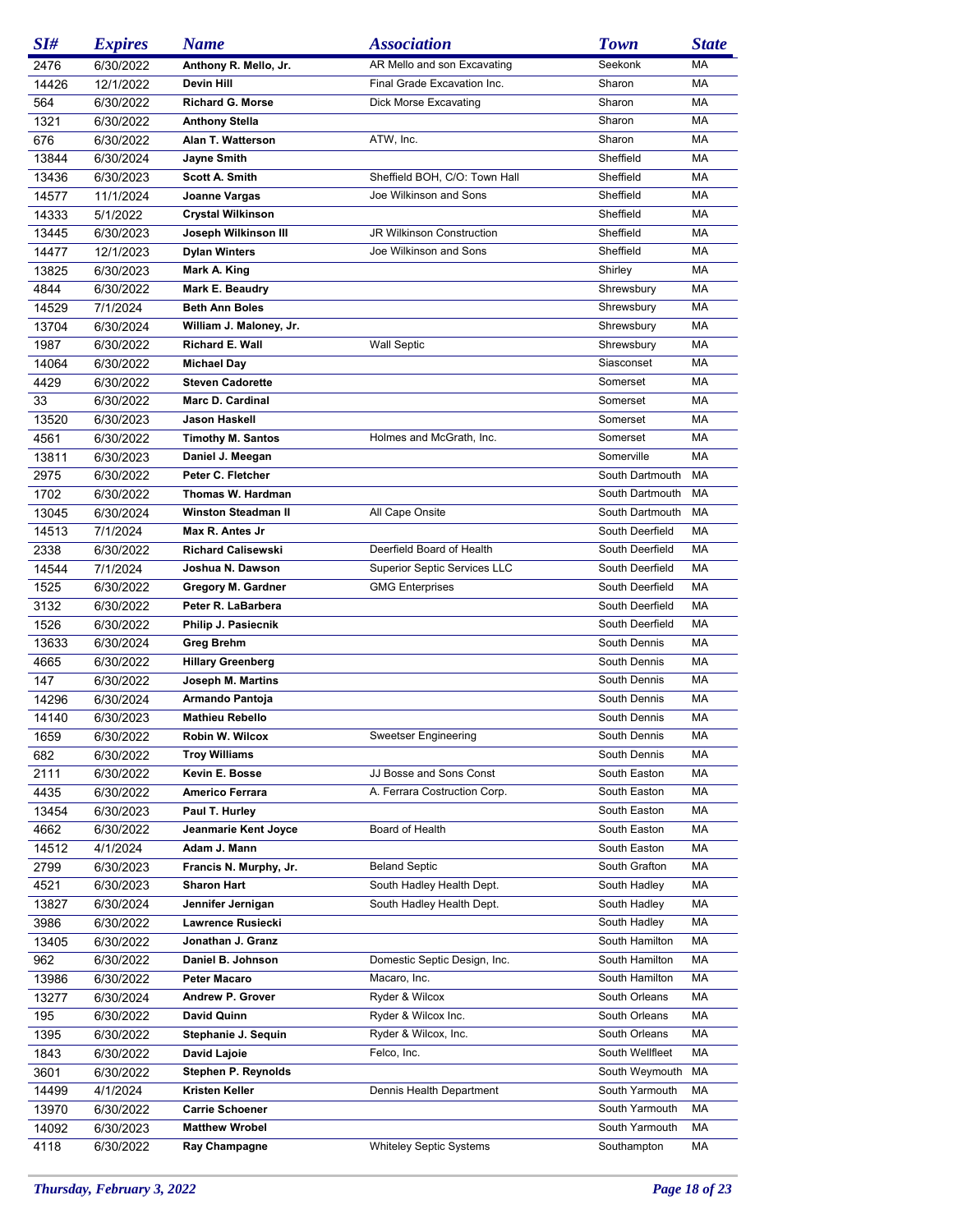| SI#   | <b>Expires</b> | <b>Name</b>                 | <b>Association</b>                      | <b>Town</b>  | <b>State</b> |
|-------|----------------|-----------------------------|-----------------------------------------|--------------|--------------|
| 119   | 6/30/2022      | Charles J. Kaniecki         |                                         | Southampton  | МA           |
| 13846 | 6/30/2024      | Kevin Kuehner               |                                         | Southampton  | MA           |
| 13546 | 6/30/2023      | Ronald D. Laurin            |                                         | Southampton  | MA           |
| 14526 | 7/1/2024       | Claudia Sarti               |                                         | Southampton  | MA           |
| 3758  | 6/30/2022      | <b>Barry Searle</b>         |                                         | Southampton  | MA           |
| 4612  | 6/30/2022      | Desheng Wang                | Creative Land and Water Engineering LLC | Southboro    | MA           |
| 4371  | 6/30/2022      | <b>Randy Miron</b>          | Bohler Engineering, PC                  | Southborough | МA           |
| 1288  | 6/30/2022      | Imad A. Zrein               |                                         | Southborough | MA           |
| 2161  | 6/30/2022      | <b>Bruce Platine</b>        |                                         | Southbridge  | MA           |
| 14073 | 6/30/2022      | <b>Keith Wilkinson</b>      |                                         | Southfield   | MA           |
| 3996  | 6/30/2022      | David W. Berry, Jr.         |                                         | Southwick    | МA           |
| 4008  | 6/30/2022      | David Berry, Sr.            |                                         | Southwick    | МA           |
| 1271  | 6/30/2022      | Thomas J. Fitzgerald        |                                         | Southwick    | МA           |
| 14178 | 6/30/2023      | <b>Adam Perreault</b>       | Brian Pranka Title V Inspections        | Southwick    | МA           |
| 4237  | 6/30/2022      | Brian J. Pranka             |                                         | Southwick    | МA           |
| 493   | 6/30/2022      | Lee D. Jarvis               |                                         | Spencer      | МA           |
| 1518  | 6/30/2022      | <b>Susan Malone</b>         |                                         | Springfield  | МA           |
| 4804  | 6/30/2022      | <b>Michael R. Petrin</b>    | <b>VHB</b>                              | Springfield  | MA           |
| 13832 | 6/30/2024      | <b>Tammy Spencer</b>        |                                         | Springfield  | МA           |
| 3373  | 6/30/2022      | Gregg Aubin                 | Aubin Trucking and Excav.               | Sterling     | МA           |
| 3137  | 6/30/2022      | John E. Boardman            |                                         | Sterling     | MA           |
| 4597  | 6/30/2022      | Stephen J. Erickson         |                                         | Sterling     | МA           |
| 4278  | 6/30/2022      | David L. Favreau            |                                         | Sterling     | MA           |
| 819   | 6/30/2022      | Lawrence R. Favreau         | L.R. Favreau Septic Service             | Sterling     | МA           |
| 14186 | 6/30/2023      | Terry D. Heinold            | <b>Ground Control Corp</b>              | Sterling     | МA           |
| 13555 | 6/30/2024      | Gary C. Menin, Sr.          |                                         | Sterling     | МA           |
| 5025  | 6/30/2022      | <b>Alton Day Stone</b>      | Alton Engineering                       | Sterling     | МA           |
| 3786  | 6/30/2022      | <b>Weymouth Whitney</b>     | Clarke and Co.                          | Sterling     | МA           |
| 14190 | 6/30/2023      | Traci Mello                 |                                         | Stoneham     | МA           |
| 14145 | 6/30/2023      | <b>Eric Mistretta</b>       | C&S Engineering                         | Stoneham     | МA           |
| 3611  | 6/30/2022      | Patrick H. Carrara, III     |                                         | Stoughton    | МA           |
| 3984  | 6/30/2022      | <b>Michael D'Agostino</b>   |                                         | Stoughton    | МA           |
| 14247 | 6/30/2024      | Kevin M. Davis              |                                         | Stoughton    | МA           |
| 2463  | 6/30/2022      | <b>Francis A. Elms</b>      | New England Drain Serv.                 | Stoughton    | МA           |
| 4748  | 6/30/2022      | Joseph E. Henderson         |                                         | Stoughton    | МA           |
| 13652 | 6/30/2022      | <b>Scott K. Hersee</b>      |                                         | Stoughton    | МA           |
| 14266 | 6/30/2024      | Sean Leahy                  |                                         | Stoughton    | MA           |
| 2335  | 6/30/2022      | Kevin S. Orlando            | All Season's Septic Service             | Stoughton    | МA           |
| 3291  | 6/30/2022      | <b>Scott P. Hayes</b>       | Foresite Engineering Assoc.             | Stow         | МA           |
| 261   | 6/30/2022      | <b>Mark Farrell</b>         | Green Hill Engineering                  | Sturbridge   | МA           |
| 14515 | 7/1/2024       | <b>Stephen Soper</b>        | Soper Construction Company              | Sturbridge   | МA           |
| 768   | 6/30/2022      | Marcia J. Berger            | ABC Soils, Inc.                         | Sudbury      | МA           |
| 2226  | 6/30/2022      | <b>Thomas DiModica</b>      |                                         | Sudbury      | МA           |
| 4368  | 6/30/2022      | Daniel A. Starmer           | D. Starmer Disposal, Inc.               | Sudbury      | МA           |
| 3154  | 6/30/2022      | Frank Vanaria               | Vanaria Building corp                   | Sudbury      | МA           |
| 4658  | 6/30/2022      | <b>Michael Andrade</b>      | Graves Engineering, Inc.                | Sutton       | МA           |
| 4232  | 6/30/2022      | Kenneth F. Malo, Jr.        |                                         | Sutton       | МA           |
| 13207 | 6/30/2024      | Raouf R. Mankaryous         |                                         | Sutton       | МA           |
| 14067 | 6/30/2022      | Kalee McGuirk               | Chase/Harris Corp.                      | Sutton       | МA           |
| 5017  | 6/30/2022      | <b>Matthew McGuirk</b>      | Chase-Harris Corp.                      | Sutton       | МA           |
| 553   | 6/30/2022      | George McGuirk              | The Chase-Harris Co.                    | Sutton       | МA           |
| 14200 | 6/30/2024      | <b>Michael Mendez</b>       |                                         | Sutton       | МA           |
| 13365 | 6/30/2022      | <b>Randa Tawadros</b>       | Alpha Omega Engineering                 | Sutton       | МA           |
| 14480 | 1/1/2024       | <b>Christopher Alderman</b> | T. Silva Excavation                     | Swansea      | МA           |
| 13613 | 6/30/2022      | Robert M. Berube            | Pro-Line Engineering Inc.               | Swansea      | МA           |
| 472   | 6/30/2022      | James D. Hall               |                                         | Swansea      | МA           |
| 13067 | 6/30/2024      | Steven C. Love, Jr.         | Love Sanitation                         | Swansea      | МA           |
| 3001  | 6/30/2022      | Thomas M. Silvia            |                                         | Swansea      | МA           |
| 14300 | 6/30/2024      | Joseph M. Silvia            |                                         | Swansea      | МA           |
|       |                |                             |                                         |              |              |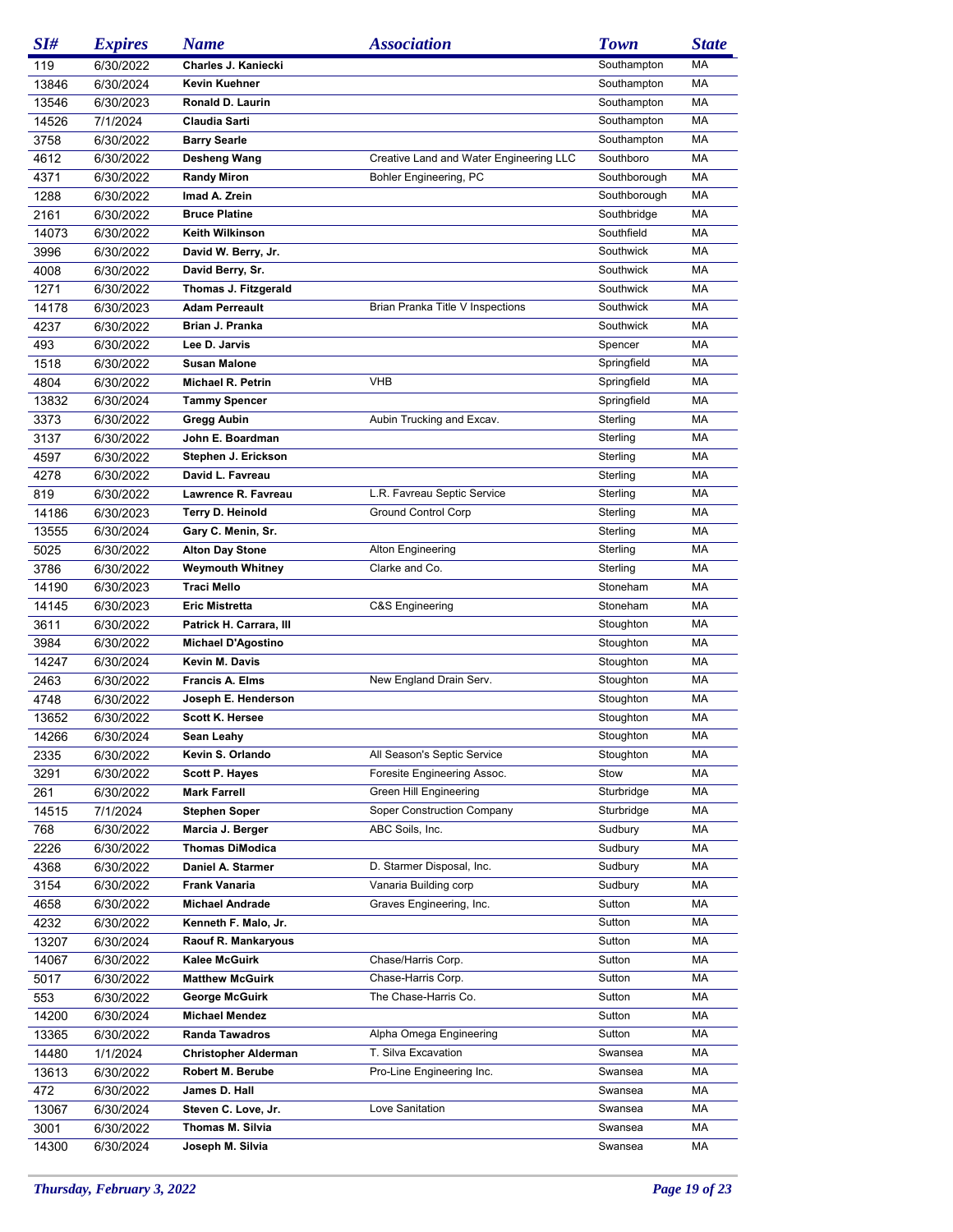| SI#   | <b>Expires</b> | <b>Name</b>                | <b>Association</b>             | <b>Town</b>          | <b>State</b> |
|-------|----------------|----------------------------|--------------------------------|----------------------|--------------|
| 14514 | 7/1/2024       | John R. Soares             |                                | Swansea              | МA           |
| 4569  | 6/30/2024      | Kevin M. Duquette          | <b>Taunton Board of Health</b> | Taunton              | MA           |
| 13921 | 6/30/2024      | <b>Marc Durocher</b>       | Soares Pumping Inc.            | Taunton              | МA           |
| 3514  | 6/30/2022      | Peter M. Lavoie            | Guerriere and Halnon           | Taunton              | MA           |
| 13942 | 6/30/2022      | Justin Lewis               | Soares Pumping Inc.            | Taunton              | MA           |
| 3457  | 6/30/2022      | <b>Scott A. Moles</b>      |                                | Taunton              | МA           |
| 14313 | 6/30/2024      | <b>Brittany Soares</b>     |                                | Taunton              | MA           |
| 635   | 6/30/2022      | Robert Soares, Jr.         | Soares Pumping Inc             | Taunton              | MA           |
| 3606  | 6/30/2022      | Christian A. Zahner, IV    |                                | Taunton              | MA           |
| 13757 | 6/30/2023      | John P. Graci Jr.          |                                | Teaticket            | MA           |
| 468   | 6/30/2022      | John P. Graci, Sr.         | Graci Septic Inspections, LLC  | Teaticket            | MA           |
| 13399 | 6/30/2022      | <b>Bruce Moschetti</b>     |                                | Templeton            | MA           |
| 13400 | 6/30/2022      | Franklin Moschetti         | F.A. Moschetti & Sons          | Templeton            | MA           |
| 12861 | 6/30/2023      | <b>Mark Moschetti</b>      | F.A. Moschetti & Sons          | Templeton            | МA           |
| 14202 | 6/30/2024      | Timothy J. Rotti           |                                | Templeton            | MA           |
| 891   | 6/30/2022      | <b>Charles J. Roux</b>     |                                | Tewksbury            | MA           |
| 14532 | 7/1/2024       | <b>Shannon Sullivan</b>    | Tewksbury Health Department    | Tewksbury            | МA           |
| 14169 | 6/30/2023      | Wyatt J. Alm               |                                | <b>Three Rivers</b>  | MA           |
| 247   | 6/30/2022      | M. Alyssa Rusiecki         | <b>Site Design Associates</b>  | <b>Three Rivers</b>  | MA           |
| 3674  | 6/30/2022      | Scott F. Goodman           |                                | Townsend             | МA           |
| 3864  | 6/30/2022      | <b>Christopher Lucy</b>    |                                | Truro                | MA           |
| 14058 | 6/30/2022      | <b>Daniel Wasiuk</b>       | Montague Board of Health       | <b>Turners Falls</b> | МA           |
| 5036  | 6/30/2022      | Frederick H. Perrault      |                                | Tyngsboro            | MA           |
| 4639  | 6/30/2022      | <b>Steven Eriksen</b>      | Norse Env. Services, Inc.      | Tyngsborough         | MA           |
| 14317 | 3/1/2022       | <b>Joyce Crouse</b>        |                                | Upton                | МA           |
| 2792  | 6/30/2022      | <b>Michael Dean</b>        | Town of Milford                | Upton                | MA           |
| 428   | 6/30/2022      | <b>Wendy Diotalevi</b>     |                                | Upton                | МA           |
| 13721 | 6/30/2022      | <b>Michael Hassett</b>     |                                | Upton                | МA           |
| 773   | 6/30/2022      | Parmaz Baghdasarian        |                                | Uxbridge             | MA           |
| 13807 | 6/30/2023      | <b>Edward D. Caracino</b>  |                                | Uxbridge             | МA           |
| 13230 | 6/30/2024      | Michael DeCosta, Jr.       |                                | Uxbridge             | МA           |
| 14530 | 7/1/2024       | <b>Erin Hightower</b>      | Uxbridge Board of Health       | Uxbridge             | МA           |
| 13493 | 6/30/2024      | Jeffrey R. Murphy          | Beals & Thomas, Inc.           | Uxbridge             | МA           |
| 4256  | 6/30/2022      | Stephen J. O'Connell       |                                | Uxbridge             | MA           |
| 901   | 6/30/2022      | Harry Stewart Jr.          | Stewart Assoc.                 | Uxbridge             | МA           |
| 3464  | 6/30/2022      | William M. Austin          |                                | Vineyard Haven       | МA           |
| 418   | 6/30/2022      | Francis L. Daly            |                                | Vineyard Haven       | MA           |
| 14059 | 6/30/2022      | Omar Johnson               | West Tisbury Board of Health   | Vineyard Haven       | МA           |
| 582   | 6/30/2022      | Thomas W. Pachico          |                                | Vineyard Haven       | MA           |
| 14185 | 6/30/2023      | <b>Patricia Peters</b>     |                                | Vineyard Haven       | МA           |
| 5001  | 6/30/2022      | George A. Sourati          | Sourati Engineering Group      | Vineyard Haven       | МA           |
| 2858  | 6/30/2022      | David E. Taylor            |                                | Vineyard Haven       | МA           |
| 13239 | 6/30/2022      | <b>Maura Valley</b>        | Tisbury Board of Health        | Vineyard Haven       | МA           |
| 4172  | 6/30/2022      | <b>Breck Sawyer</b>        |                                | W. Yarmouth          | МA           |
| 14470 | 12/1/2023      | Joseph Lauria              |                                | Wakefield            | МA           |
| 4585  | 6/30/2024      | <b>Peter Nardone</b>       | John's Pumping Service         | Wakefield            | МA           |
| 2043  | 6/30/2022      | Gordon Rogerson            | Hayes Engineering, Inc.        | Wakefield            | МA           |
| 12869 | 6/30/2023      | Kenneth Moore              | Timbers to Trim Construction   | Wales                | МA           |
| 13983 | 6/30/2022      | <b>Russell E. Jones</b>    |                                | Walpole              | МA           |
| 4324  | 6/30/2022      | Kenneth A. Jones, Jr.      | Kenny Jones Corporation        | Walpole              | МA           |
| 2280  | 6/30/2022      | Brian S. Lane              |                                | Walpole              | МA           |
| 4470  | 6/30/2022      | Susan Pace                 |                                | Walpole              | МA           |
| 595   | 6/30/2022      | Alan R. Quaglieri          |                                | Walpole              | МA           |
|       |                | Robert J. Vey              | B.I.G. Excavation              | Walpole              | МA           |
| 4305  | 6/30/2022      |                            |                                |                      |              |
| 3582  | 6/30/2022      | <b>William Doyle</b>       |                                | Waltham              | МA           |
| 14498 | 4/1/2024       | <b>Christopher Hayward</b> | Orenco Systems, Inc.           | Waltham              | МA           |
| 13949 | 6/30/2022      | Aaron R. Lewis             | Simpson Gumpertz & Heger       | Waltham              | МA           |
| 3107  | 6/30/2022      | William R. Harvey          |                                | Waquoit              | МA           |
| 4574  | 6/30/2024      | Chad J. Jablonski          | Jablonski and Sons, Inc.       | Ward Hill            | МA           |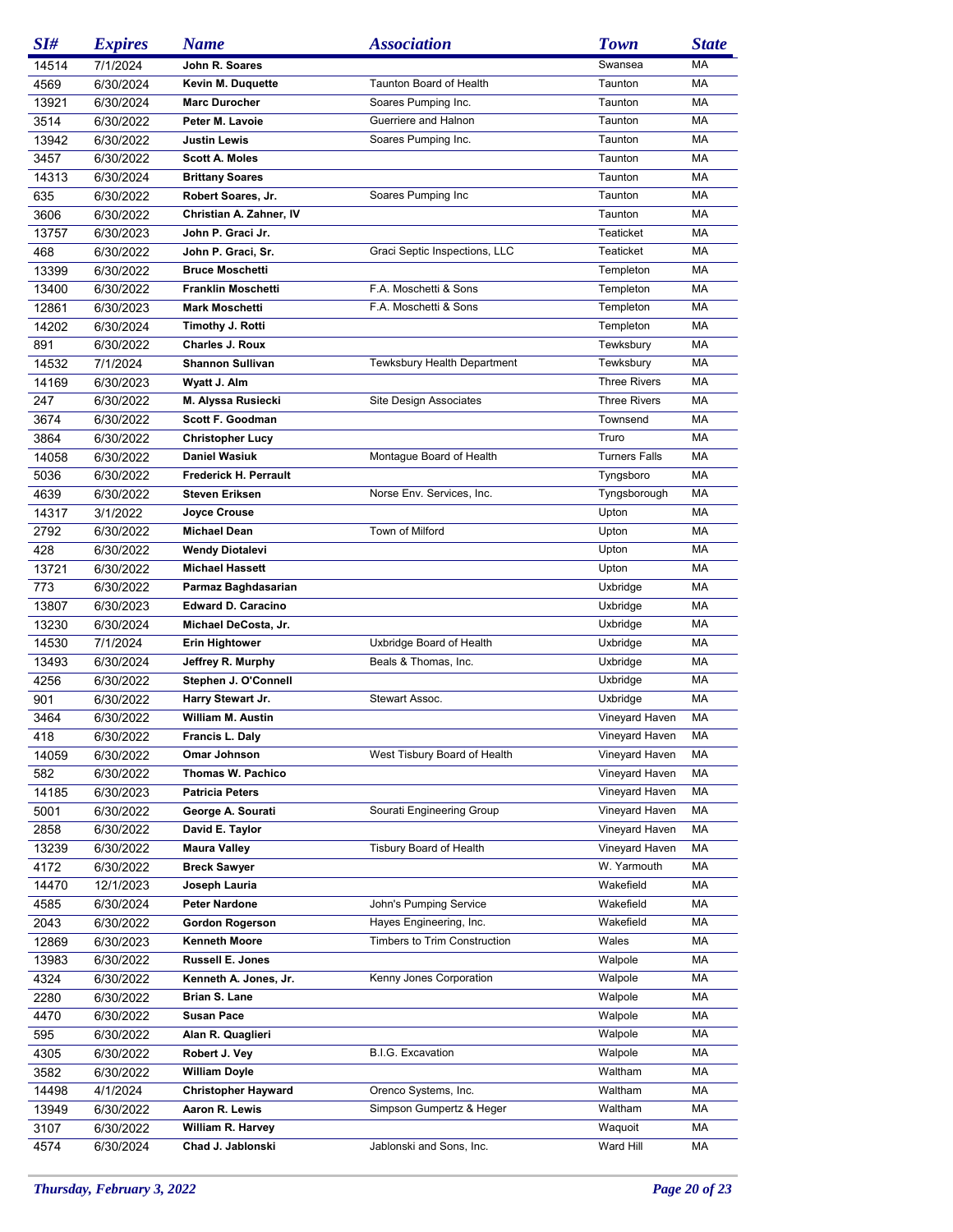| SI#   | <b>Expires</b> | <b>Name</b>                | <b>Association</b>                     | <b>Town</b>          | <b>State</b> |
|-------|----------------|----------------------------|----------------------------------------|----------------------|--------------|
| 1533  | 6/30/2022      | <b>Anthony J. DeSantis</b> | R DeSantis Jr & Sons                   | Ware                 | МA           |
| 1532  | 6/30/2022      | <b>Richard L. DeSantis</b> | R DeSantis Jr and Sons                 | Ware                 | МA           |
| 1175  | 6/30/2022      | <b>Robert H. LeMaitre</b>  |                                        | Ware                 | МA           |
| 14338 | 5/1/2022       | <b>Finn McCool</b>         | <b>Quabbin Health District</b>         | Ware                 | МA           |
| 13658 | 6/30/2022      | <b>Scott Tetreault</b>     |                                        | Ware                 | МA           |
| 1958  | 6/30/2022      | <b>Michael F. Bessey</b>   | <b>Adams Sanitary</b>                  | Wareham              | МA           |
| 13730 | 6/30/2022      | Kevin P. Burke             |                                        | Wareham              | МA           |
| 14007 | 7/1/2023       | <b>Damien Dmitruk</b>      | Coneco Environmental Corp              | Wareham              | МA           |
| 4531  | 6/30/2022      | Thomas C. Roux             |                                        | Wareham              | МA           |
| 14282 | 4/1/2024       | Kayla Smith                | Town of Bourne                         | Wareham              | МA           |
| 13843 | 6/30/2024      | Daniel Syriala             |                                        | Wareham              | МA           |
| 14216 | 6/30/2024      | <b>Patrick Tropeano</b>    |                                        | Wareham              | МA           |
| 14540 | 7/1/2024       | <b>Phillip Vary</b>        |                                        | Wareham              | МA           |
| 12852 | 6/30/2023      | <b>Donald E. Matthews</b>  | Donald Matthews Snowplowing & Exc.     | Warwick              | МA           |
| 3770  | 6/30/2022      | <b>Sharon Matthews</b>     | Ed Matthews Excav.                     | Warwick              | МA           |
| 13468 | 6/30/2023      | <b>Rita McConville</b>     |                                        | Warwick              | MA           |
| 14084 | 6/30/2023      | Paul M. Willis             |                                        | Washington           | МA           |
| 14135 | 6/30/2023      | Rajit Gupta                |                                        | Watertown            | МA           |
| 22    | 6/30/2022      | Bryan J. Besso             |                                        | Wayland              | МA           |
| 4212  | 6/30/2022      | Julia Junghanns            |                                        | Wayland              | МA           |
| 14519 | 7/1/2024       | Daniel Regan               | Regan Septic Pumping                   | Wayland              | MA           |
| 3241  | 6/30/2022      | <b>David Schofield</b>     | <b>Schofield Engineering Group</b>     | Wayland              | МA           |
| 3771  | 6/30/2022      | <b>Michael Berberian</b>   |                                        | Webster              | МA           |
| 2713  | 6/30/2022      | Robert L. Mason            | M&M Excavators Co., Inc.               | Webster              | MA           |
| 14500 | 4/1/2024       | <b>Bernardo Niati</b>      | Town of Wellesley                      | Wellesley            | МA           |
| 13981 | 6/30/2022      | Nathan Brintnall           |                                        | Wellfleet            | MA           |
| 4464  | 6/30/2022      | Elizabeth E. Swedberg      |                                        | <b>Wendell Depot</b> | MA           |
| 12697 | 6/30/2022      | Alan F. Brown              |                                        | Wenham               | МA           |
| 4492  | 6/30/2022      | <b>David Potter</b>        |                                        | Wesport              | MA           |
| 4124  | 6/30/2022      | Ronald R. Burlingame       |                                        | West Barnstable      | MA           |
| 13570 | 6/30/2024      | Daniel P. Mercurio         |                                        | West Boylston        | MA           |
| 1495  | 6/30/2022      | Stanley Szczurko, Jr.      |                                        | West Boylston        | MA           |
| 264   | 6/30/2022      | Vincent P. Vignaly         |                                        | West Boylston        | MA           |
| 4787  | 6/30/2024      | <b>Gregory A. Bunavicz</b> |                                        | West Bridgewater MA  |              |
| 4861  | 6/30/2022      | Arthur S. Cabral           |                                        | West Bridgewater MA  |              |
| 13496 | 6/30/2023      | <b>Eric Dias</b>           | Strong Point Engineering Solutions LLC | West Bridgewater MA  |              |
| 2083  | 6/30/2022      | Peter L. Moroni            | Moroni Bros. Inc.                      | West Bridgewater MA  |              |
| 2155  | 6/30/2022      | Thomas P. Snell            |                                        | West Bridgewater MA  |              |
| 350   | 6/30/2022      | Karl J. Alm                | Alm and Son Septic                     | West Brookfield      | МA           |
| 3663  | 6/30/2022      | <b>Brian Waz</b>           | Minuteman Engineering                  | West Brookfield      | МA           |
| 5032  | 6/30/2022      | Kirke Henshaw              |                                        | West Chesterfield MA |              |
| 558   | 6/30/2022      | Donald W. Moncevicz        |                                        | <b>West Dennis</b>   | MA           |
| 1489  | 6/30/2022      | John Cauley                |                                        | West Falmouth        | МA           |
| 3164  | 6/30/2022      | <b>Rose Mary Chaulk</b>    |                                        | West Groton          | MA           |
| 3930  | 6/30/2022      | <b>Mathew A. Waterman</b>  | Landtech Consultants, Inc.             | West Groton          | МA           |
| 14061 | 6/30/2022      | Peter J. Galligani         | Rooter Man Cape Cod                    | West Harwich         | МA           |
| 14060 | 6/30/2022      | Robert J. Stone            | Rooter Man Cape Cod                    | West Harwich         | МA           |
| 12603 | 6/30/2023      | <b>Richard Johnson</b>     |                                        | West Holyoke         | MA           |
| 14214 | 6/30/2024      | <b>Connor Lincoln</b>      |                                        | West Newbury         | МA           |
| 13270 | 6/30/2022      | Frank lebba                |                                        | West Newton          | MA           |
| 14531 | 7/1/2024       | Thomas Curran              |                                        | West Roxbury         | MA           |
| 148   | 6/30/2022      | <b>Ethan Mascoop</b>       |                                        | West Roxbury         | МA           |
| 12351 | 6/30/2023      | Jeanne Galloway            | Town of West Springfield               | West Springfield     | MA           |
| 14337 | 5/1/2022       | Lauren Kennedy             | West Springfield Health Dept           | West Springfield     | МA           |
| 506   | 6/30/2022      | William B. Kie             | <b>WBK Construc.</b>                   | West Stockbridge MA  |              |
| 14434 | 12/1/2022      | Earl Moffatt               |                                        | West Stockbridge MA  |              |
| 4533  | 6/30/2023      | Christopher J. Vreeland    |                                        | West Stockbridge MA  |              |
| 14307 | 6/30/2024      | <b>Griffin Gardner</b>     |                                        | West Tisbury         | МA           |
| 3616  | 6/30/2022      | John J. Powers             |                                        | <b>West Tisbury</b>  | MA           |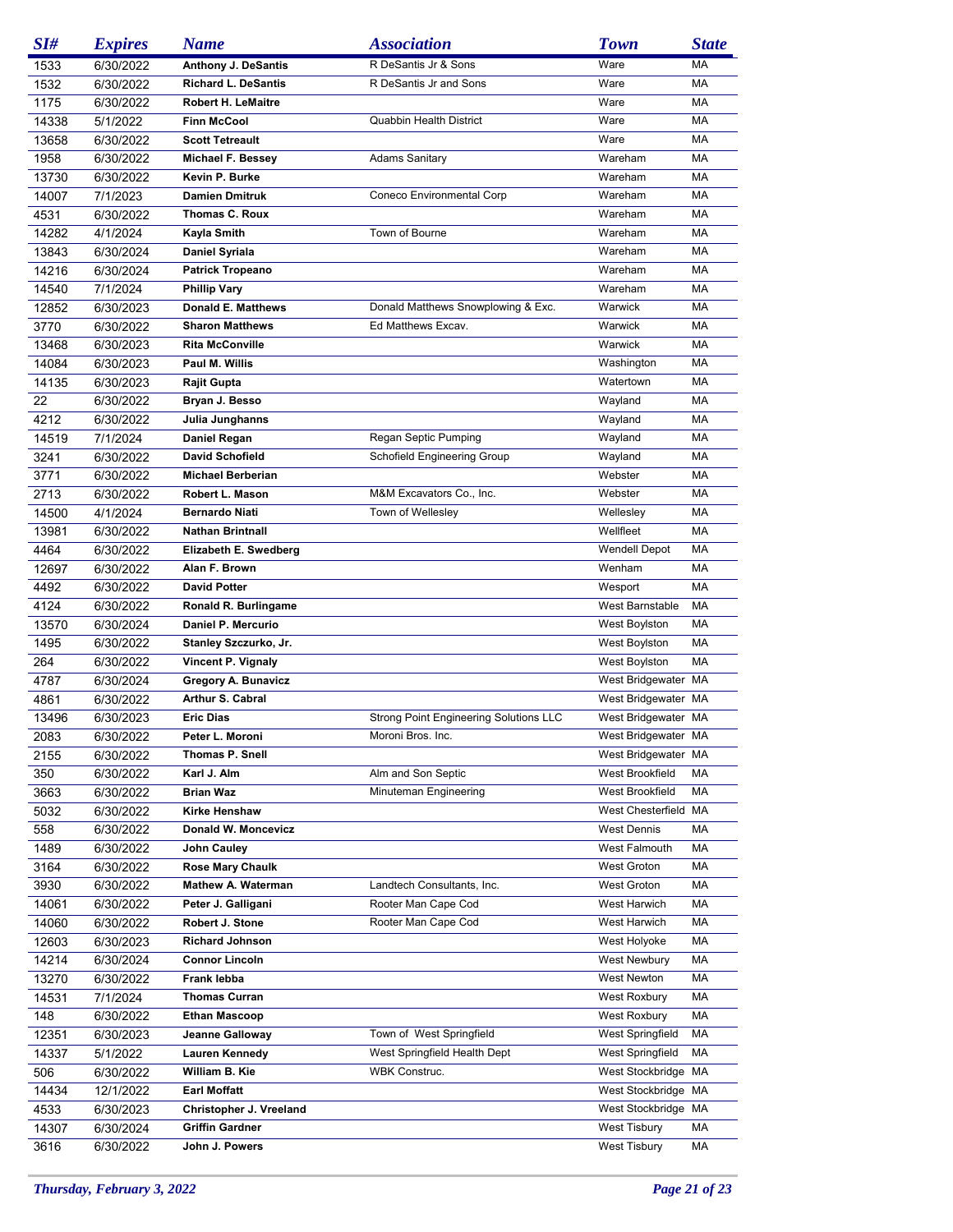| SI#   | <b>Expires</b> | <b>Name</b>                                        | <b>Association</b>                   | <b>Town</b>                | <b>State</b> |
|-------|----------------|----------------------------------------------------|--------------------------------------|----------------------------|--------------|
| 4094  | 6/30/2022      | Reid G. Silva                                      |                                      | <b>West Tisbury</b>        | МA           |
| 2006  | 6/30/2022      | William G. Schulze                                 | <b>T&amp;W Custom Builders</b>       | <b>West Townsend</b>       | MA           |
| 14459 | 12/1/2023      | Adam R. Bessey                                     |                                      | West Wareham               | MA           |
| 14424 | 12/1/2022      | Steven C. Gilpin                                   | <b>B. Gilpin Septic Services</b>     | West Wareham               | MA           |
| 14179 | 6/30/2023      | <b>Margaret Juneau</b>                             |                                      | West Wareham               | MA           |
| 3595  | 6/30/2022      | Darren J. Michaelis                                |                                      | West Wareham               | MA           |
| 1021  | 6/30/2022      | <b>Mohamed S. Nabulsi</b>                          |                                      | West Wareham               | MA           |
| 14072 | 6/30/2022      | Nicholas Aguiar                                    | Yarmouth DPW - Engineering Division  | <b>West Yarmouth</b>       | MA           |
| 13944 | 6/30/2022      | Michael L. Aucoin                                  | All Cape Septic, LLC                 | <b>West Yarmouth</b>       | MA           |
| 13744 | 12/1/2023      | <b>Trevor Kellett</b>                              |                                      | West Yarmouth              | MA           |
| 14423 | 12/1/2022      | <b>Christopher Maki</b>                            | Cape Cod Septic Services Inc.        | <b>West Yarmouth</b>       | MA           |
| 623   | 6/30/2022      | James D. Sears                                     |                                      | West Yarmouth              | MA           |
| 4600  | 6/30/2022      | Robert J. Duff                                     | Town of Westborough DPW              | Westborough                | MA           |
| 24    | 6/30/2022      | David M. Bodendorf                                 | Town of Wilbraham                    | Westfield                  | МA           |
| 3542  | 6/30/2022      | Les Eldridge, Sr.                                  |                                      | Westfield                  | MA           |
| 14467 | 12/1/2023      | <b>Conner Fleury</b>                               |                                      | Westfield                  | МA           |
| 4487  | 6/30/2022      | <b>James Florek</b>                                | Jim's Septic Systems                 | Westfield                  | МA           |
| 1540  | 6/30/2022      | <b>Edward G. Gallis</b>                            | Gallis and son                       | Westfield                  | MA           |
| 519   | 6/30/2022      | Wayne F. Lally, Jr.                                |                                      | Westfield                  | МA           |
| 13673 | 6/30/2022      | <b>Michael Bonenfant</b>                           |                                      | Westford                   | МA           |
| 783   | 6/30/2022      | <b>Edward E. Bonenfant</b>                         | A Community Title V Inspection       | Westford                   | MA           |
| 4808  | 6/30/2022      | William J. Brookings                               |                                      | Westford                   | МA           |
| 37    | 6/30/2022      | David B. Chandler                                  | Sewer Works                          | Westford                   | MA           |
| 2220  | 6/30/2022      | Kirk C. Fitzpatrick                                | <b>Civil Solutions</b>               | Westford                   | MA           |
| 69    | 6/30/2022      | Robert J. Frado                                    | <b>Technical Consulting Group</b>    | Westford                   | МA           |
| 89    | 6/30/2022      | <b>Carlton Greenwood</b>                           | Greenwood Sewer Service Inc.         | Westford                   | МA           |
| 4572  | 6/30/2024      | Timothy J. Hall                                    |                                      | Westford                   | MA           |
| 474   | 6/30/2022      | Jeffrey L. Hannaford                               | Norse Design Services Inc.           | Westford                   | МA           |
| 116   | 6/30/2022      | Robert E. Johnson                                  | R. E. Johnson Construction Co.       | Westford                   | MA           |
| 129   | 6/30/2022      | Wayne A. LeGacy                                    | R. L. Legacy & Son, Inc.             | Westford                   | МA           |
| 2648  | 6/30/2022      | <b>Scott D. Matley</b>                             | Robert Matley and sons               | Westford                   | МA           |
| 2967  | 6/30/2022      | Kevin J. Ritchie                                   | <b>Civil Solutions</b>               | Westford                   | MA           |
| 13541 | 6/30/2023      | <b>Lewis Tarbox</b>                                |                                      | Westford                   | MA           |
|       |                |                                                    |                                      |                            | МA           |
| 12586 | 6/30/2023      | <b>Bryan Balicki</b>                               |                                      | Westhampton<br>Westhampton | МA           |
| 1039  | 6/30/2022      | <b>Timothy E. Maginnis</b><br><b>Michael Burns</b> |                                      |                            |              |
| 13814 | 6/30/2023      |                                                    | Fitchburg Board of Health            | Westminster<br>Westminster | МA<br>MA     |
| 3378  | 6/30/2022      | Lois K. Luniewicz                                  |                                      |                            |              |
| 756   | 6/30/2022      | Christopher C. Mossman                             |                                      | Westminster                | МA           |
| 14453 | 12/1/2022      | Mark J. Russell                                    |                                      | Westminster                | МA           |
| 12768 | 6/30/2022      | <b>Ryan Smith</b>                                  |                                      | Westminster                | МA           |
| 14255 | 6/30/2024      | <b>Walter T. Chaffee</b>                           |                                      | Weston                     | МA           |
| 14472 | 12/1/2023      | Justin Rowe                                        | W. C. Rowe Corp.                     | Weston                     | МA           |
| 4332  | 6/30/2022      | James D. Aguiar, Jr.                               | Tri-Spec Corp.                       | Westport                   | МA           |
| 371   | 6/30/2022      | Timothy E. Borden                                  | Castle Home Inspection               | Westport                   | МA           |
| 1461  | 6/30/2022      | John Ciccotelli                                    |                                      | Westport                   | МA           |
| 14087 | 6/30/2023      | Paul L. Gay                                        |                                      | Westport                   | МA           |
| 107   | 6/30/2022      | Wendy W. Henderson                                 |                                      | Westport                   | МA           |
| 14517 | 7/1/2024       | Kevin L. Kirby                                     | New England Sanitation               | Westport                   | МA           |
| 1471  | 6/30/2022      | Glenn E. Mauk                                      |                                      | Westport                   | МA           |
| 9970  | 6/30/2023      | <b>Christopher Michaud</b>                         |                                      | Westport                   | МA           |
| 699   | 6/30/2022      | <b>Leonard F. Potter</b>                           | <b>WestPort Environmental Design</b> | Westport                   | МA           |
| 1677  | 6/30/2022      | Kevin J. Silva                                     | S&K Engineering, LLC                 | Westport                   | МA           |
| 14209 | 6/30/2024      | Keith Soares                                       | Village Septic Service, LLC          | Westport                   | МA           |
| 13529 | 6/30/2023      | <b>Lauren Usilton</b>                              |                                      | Westport                   | МA           |
| 14460 | 12/1/2023      | Joseph Bickerstaffe                                | Clogbusters                          | Weymouth                   | МA           |
| 3618  | 6/30/2022      | Shawn P. Hardy                                     | Hardy Design Group                   | Weymouth                   | МA           |
| 2475  | 6/30/2022      | <b>Michael Healy</b>                               | <b>Tiger Home Inspection</b>         | Weymouth                   | МA           |
| 13875 | 6/30/2022      | Jennifer Keefe                                     |                                      | Weymouth                   | МA           |
| 3017  | 6/30/2022      | <b>Richard Lamb</b>                                |                                      | Weymouth                   | МA           |